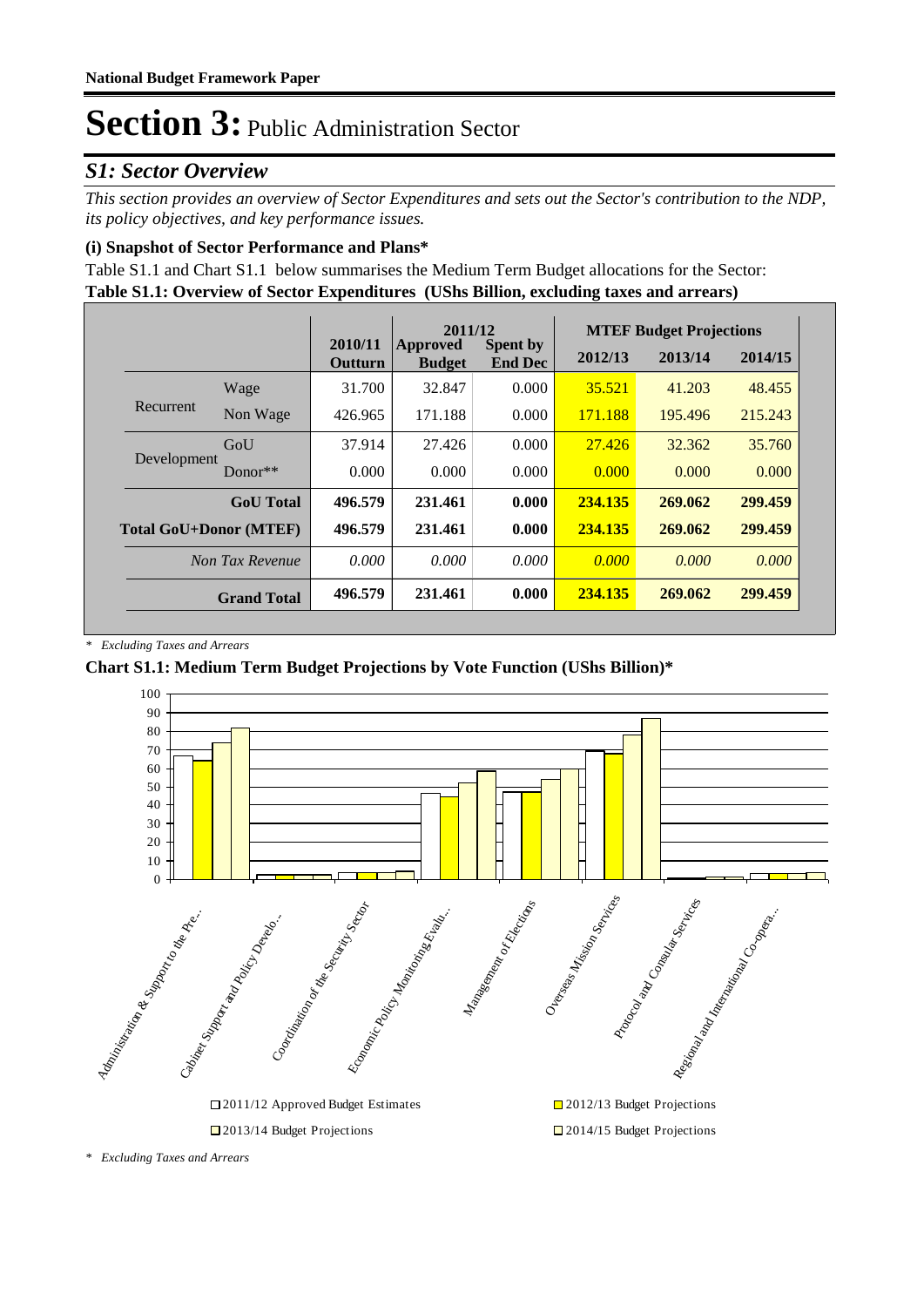#### **(ii) Sector Contributions to the National Development Plan**

The Public Administration Sector as one of the enabling sectors for National economic development pursues its specific objectives and strategies from the National Development Plan objectives.

The sector supports the strengthening of citizens' participation in political and economic governance, the strengthening of institutional and regulatory framework for political party activities and enhancing Government engagement with civil society organizations and the private sector including the media to deepen democracy. To enhance the effectiveness of the three arms of Government, the sector fosters the strengthening of collaborative mechanisms for improvement of accountability and transparency in Government and builds capacity for policy development.

The sector also aims at strengthening the mobilization of the citizenry for national development through empowering the population especially the poor to know their rights and duties and mobilizing the population to participate in the democratic process and development. In a bid to address strategic issues of national interest, the sector ensures national territorial integrity and security for persons and properties, provides leadership for self-sustaining economic growth and development for social -transformation and strengthens international relations for national security and development. Cordial bilateral and multilateral relationships at both regional and international levels will be supported through the coordination and promotion of foreign policy decisions relating to regional and international co-operation and development. Conclusion of bilateral, regional and multilateral treaties and agreements and enhance the sector's capacity to forecast and respond to emerging regional and internal challenges.

The sector continues to network with and lobby foreign countries to attract development partners so as to mobilize external resources for national development programs, establish and maintain Missions in strategic locations abroad in accordance with the national foreign policy objectives. In the same vein, institutional and legal framework will be developed for the acquisition, development and management of properties abroad.

#### **(iii) Medium Term Sector Policy Objectives**

The sector objectives which guide medium term outputs and resource allocations are:

- *To facilitate the Presidency in fulfilling its constitutional mandate;*
- *To promote and manage commercial diplomacy, regional and international relations;*
- *To strengthen policy development and management across Government;*
- *To monitor and evaluate Government policies, programmes and projects.*
- *To conduct regular, free and fair elections and referenda*

#### **(iv) Summary of Sector Performance**

The status of the sector in terms of its three priority sector outcomes is set out below:

#### **Outcome 1: Free and Fair Elections**

Free and fair elections were achieved through maintenance of a clean National Voters Register, having an educated electorate, a sensitized public and proper handling of election complaints and Petitions. New Eligible voters shall be continuously registered, and elections held on time.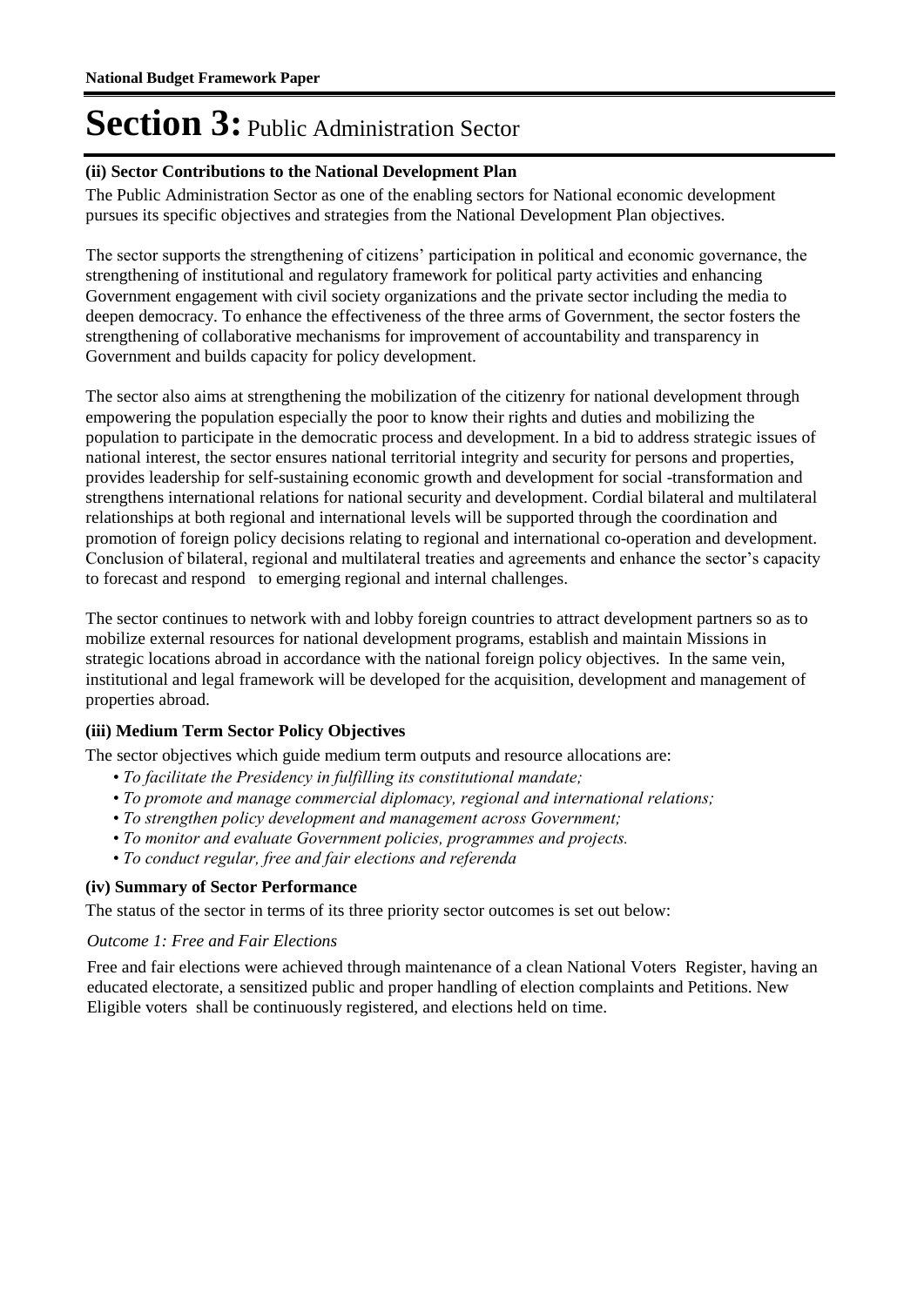#### Outcome 2: *Improved Commercial Diplomacy, Regional and International relations*

Commercial diplomacy has improved as indicated by increase in Uganda's exports from US\$2.8 bn in FY 2009/10 to US\$2.9bn in FY 2010/11 {source: Bank of Uganda, (2011) Economic and Financial indicators}. A number of projects funded by development partners were secured. Examples include; the National Backbone and E-Government project (Phase II worth US\$60million), construction of government offices, hospitals and institution blocks such as Office of the President (2009 – 2011), Malaria Center at Mulago (2010), Naguru Hospital, two rural schools in Sembabule and Kinkizi districts, Canaan School of Farmers in Kampiringisa most of which are completed and handed over to Government of Uganda. Lobbied for the retention of the regional headquarters of WFP which annually provides a food market worth US\$50 million. Secured funds for road and energy infrastructure such as Bujagali inter-connection project, improvement of radio broadcasting network, construction of Gulu-Atiak-Nimule Road, Entebbe Express Highway and Kampala City Ring Way at the cost of \$300million, and construction of a new bridge in Jinja

The sector engaged her neighbors and international organizations on issues pertaining to Uganda's image, peace, security, international law and commitments. Indicators for improved relations as a result of respecting to international law and commitments include Climate Change negotiations, Nile Basin cooperative framework, EAC Protocols and the Universal Periodic Review mechanism. Benefits accrued to Uganda for her efforts at the UN Security Council and engagement in regional peace initiatives. The above have increased competitiveness, reduced tension between neighboring countries, multilateral organizations and Uganda.

#### Outcome 3: Strengthened Policy Management across government

Policy Management across Government has been strengthened through policy development, monitoring and review, facilitation of Cabinet meetings, mobilisation of masses and offering support services to the Presidency.

### *S2: Sector Performance and Plans to Improve Sector Outcomes*

*This section describes past performance and plans to improve sector outcomes. For each outcome it sets out outcome indicators, key sector outputs and actions to improve sector performance. It then sets out analysis of the efficiency of sector allocations and major capital investments.*

#### **(i) Outcome 1: Free and Fair Elections**

#### *Status of Sector Outcomes*

The table below sets out the status of sector outcomes in terms of key sector outcome indicators.

| <b>Table S2.1: Sector Outcome Indicators</b><br><b>Outcome 1: Free and Fair Elections</b> |                 |                  |                             |
|-------------------------------------------------------------------------------------------|-----------------|------------------|-----------------------------|
| <b>Outcome and Outcome Indicator</b>                                                      | <b>Baseline</b> | $2012/13$ Target | <b>Medium Term Forecast</b> |
| Proportion of valid voters on the national voters<br>register                             | 95 (2008)       | 99               | 100(2015)                   |
| Proportion of electorate sensitised                                                       | 90% (2006)      | 90               | 100\% (2015)                |
| Number of eligible voters registered                                                      | 4500000 (2009)  | 300000           | 500000 (2015)               |
| Number of elections / by elections within the<br>stipulated period                        | 10(2008)        | 8                | 8 (2015)                    |

#### *Performance for the first half of the 2011/12 financial year*

Three By-elections were held for Entebbe Municipality MP, Busiro North County MP, Luwero District Woman MP.

Conducted specialized staff training in areas of election management and information technology and general management

Post election evaluation workshops and seminars conducted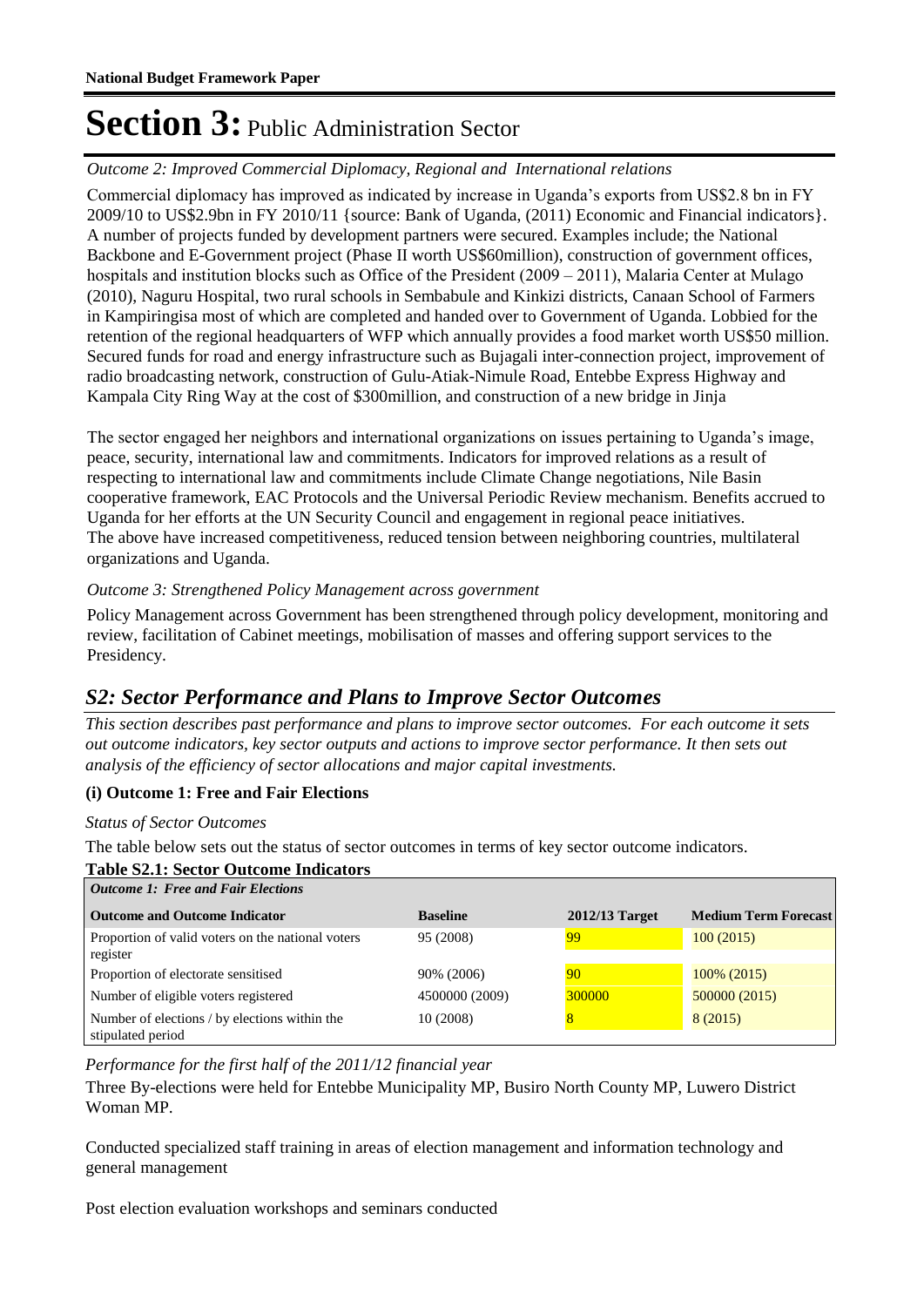Specialized training in Training of Trainees/Trainer(TOT)

Registered 2000 new Voters

Held stakeholder consultative meetings at both the regional and national levels.

Voter Education and Publicity conducted 

Voter Education, audio messages and talk shows on regional radio stations were conducted

Handled election petitions to their conclusive end.

#### **Table S2.2: Key 2012/13 Outputs Contributing to the Sector Outcome\***

| <b>Outcome 1: Free and Fair Elections</b>                     |                                                                                   |                                                                           |                                                                                                                                                                                             |
|---------------------------------------------------------------|-----------------------------------------------------------------------------------|---------------------------------------------------------------------------|---------------------------------------------------------------------------------------------------------------------------------------------------------------------------------------------|
| <i>Vote, Vote Function</i><br><b>Key Output</b>               | <b>Approved Budget and</b><br><b>Planned outputs</b>                              | 2011/12<br><b>Spending and Outputs</b><br><b>Achieved by End Dec</b>      | 2012/13<br><b>Proposed Budget and</b><br><b>Planned Outputs</b>                                                                                                                             |
| <b>Vote: 102 Electoral Commission</b>                         |                                                                                   |                                                                           |                                                                                                                                                                                             |
| Vote Function: 1651 Management of Elections                   |                                                                                   |                                                                           |                                                                                                                                                                                             |
| <b>Output: 165101</b>                                         | <b>Voter Education and Training</b>                                               |                                                                           |                                                                                                                                                                                             |
| <b>Description of Outputs:</b>                                | 20 Trained Staff<br>1 Scanner, 4 Bookshelves, 5<br>Curtains, 1 Mettalic Container | 13 Trained Staff<br>1 Scanner, 4 Bookshelves and 5<br>Curtains purchased. | <b>5 Voter education Audio</b><br>Messages on tapes in local<br>language,<br>5 talk shows on Regional<br>Radios, 6 types of banners 1,000<br>copies each, 4 Specialised<br>training in TOT. |
| Performance Indicators:                                       |                                                                                   |                                                                           |                                                                                                                                                                                             |
| No. of voter education<br>workshops and seminars held         | 4                                                                                 | 4                                                                         | 4                                                                                                                                                                                           |
| No. of trained voter educators 20                             |                                                                                   | 20                                                                        | 20                                                                                                                                                                                          |
| No. of messages, adverts and 15<br>publications printed/aired |                                                                                   | $\theta$                                                                  | 15                                                                                                                                                                                          |
| Output Cost (UShs bn):                                        | 0.042                                                                             | 0.000                                                                     | 0.182                                                                                                                                                                                       |
| Output: 165103                                                | <b>Voter Registeration and Conduct of General elections</b>                       |                                                                           |                                                                                                                                                                                             |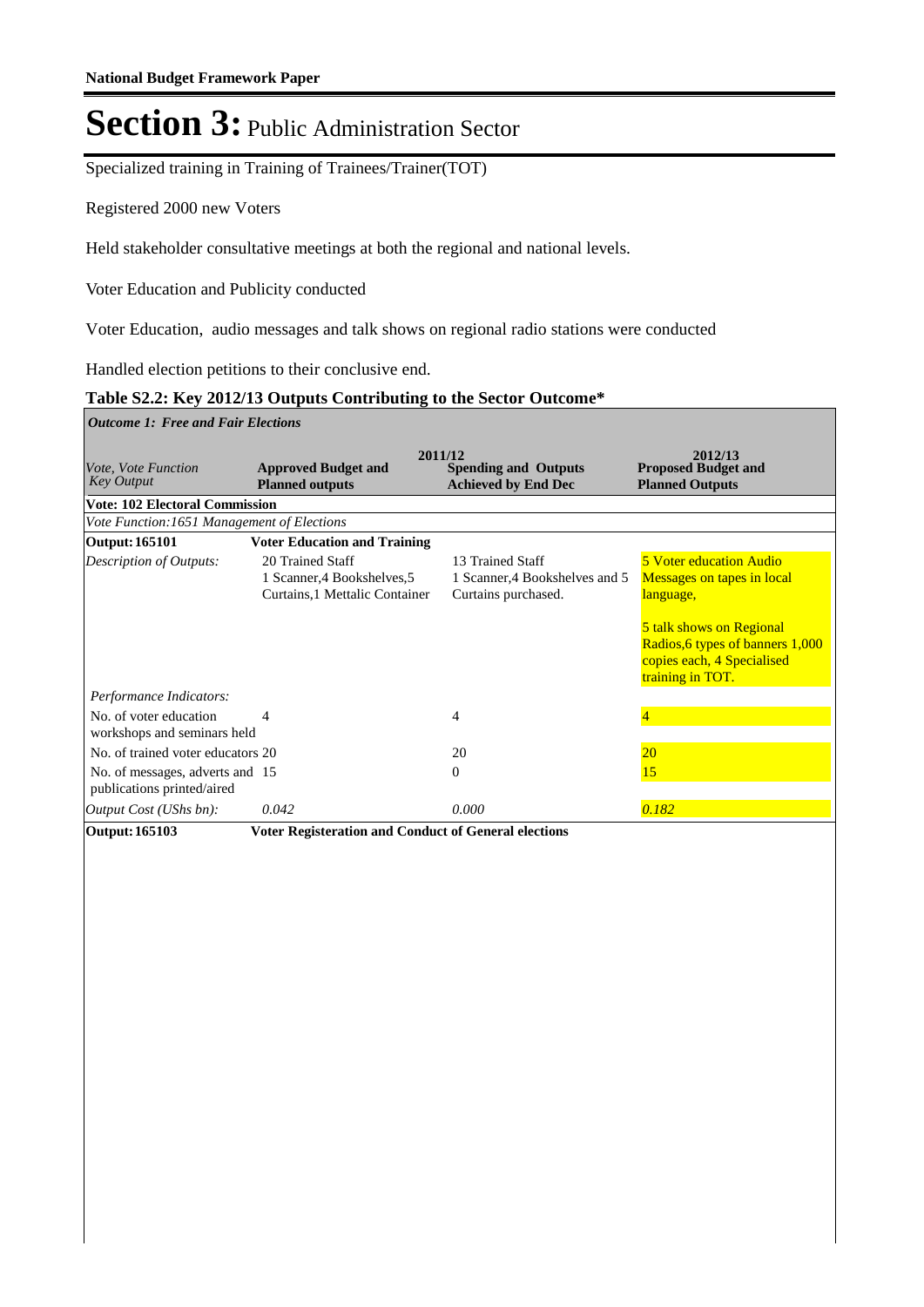#### *Outcome 1: Free and Fair Elections*

| Vote, Vote Function<br><b>Key Output</b>                                                      | 2011/12<br><b>Approved Budget and</b><br><b>Planned outputs</b>                                                                                                                                   | <b>Spending and Outputs</b><br><b>Achieved by End Dec</b>                                                                                                                                                                         | 2012/13<br><b>Proposed Budget and</b><br><b>Planned Outputs</b>                                                                                                                                                                              |
|-----------------------------------------------------------------------------------------------|---------------------------------------------------------------------------------------------------------------------------------------------------------------------------------------------------|-----------------------------------------------------------------------------------------------------------------------------------------------------------------------------------------------------------------------------------|----------------------------------------------------------------------------------------------------------------------------------------------------------------------------------------------------------------------------------------------|
| Description of Outputs:                                                                       | LC I & II Stakehoders and<br>Voters educated, Materialsfor<br>Register Procured, Voters<br>Register Compiled and<br>Displayed, Staff trained and<br>Candidates nominated, activities<br>Monitored | Stakeholders and Voters<br>education, compilation and<br>Display of Voters Register<br>,Staff training and Candidates<br>nomination, monitoring<br>activities LC I,II, IV and<br>Women Councils/Committees<br>were not undertaken | LC I, II & IV Stakeholders and<br><b>Voters educated.Materialsfor</b><br><b>Registration Procured, Voters</b><br><b>Register Compiled and</b><br>Displayed, Staff trained and<br><b>Candidates nominated, Activities</b><br><b>Monitored</b> |
| Performance Indicators:                                                                       |                                                                                                                                                                                                   |                                                                                                                                                                                                                                   |                                                                                                                                                                                                                                              |
| No. of eligible voters<br>registered                                                          | $\mathbf{0}$                                                                                                                                                                                      | 2000                                                                                                                                                                                                                              | 2000                                                                                                                                                                                                                                         |
| No. of elections held at<br>National, Local Government<br>and Lower Administrative<br>levels  |                                                                                                                                                                                                   | $\overline{0}$                                                                                                                                                                                                                    | $\overline{4}$                                                                                                                                                                                                                               |
| No. of elected leaders at<br>National, Local Government<br>and Lower Administrative<br>levels |                                                                                                                                                                                                   | $\overline{0}$                                                                                                                                                                                                                    | 976013                                                                                                                                                                                                                                       |
| No. of duplicate and dead<br>cleaned from the register                                        | 26                                                                                                                                                                                                | 26                                                                                                                                                                                                                                | 200                                                                                                                                                                                                                                          |
| No. of polling stations<br>reorganized                                                        | $\overline{0}$                                                                                                                                                                                    | $\overline{0}$                                                                                                                                                                                                                    | $\overline{0}$                                                                                                                                                                                                                               |
| Output Cost (UShs bn):                                                                        | 19.517                                                                                                                                                                                            | 0.000                                                                                                                                                                                                                             | 11.078                                                                                                                                                                                                                                       |
| Output: 165105                                                                                | <b>Conduct of By-elections</b>                                                                                                                                                                    |                                                                                                                                                                                                                                   |                                                                                                                                                                                                                                              |
| Description of Outputs:                                                                       | By-elections are held as and<br>when they occur, due to<br>death, resignation or court order.<br>No forecast.                                                                                     | Three by-elections were<br>conducted as per the statutory<br>deadline                                                                                                                                                             | By-elections are held as and<br>when they Occur, due to<br>death, resignation or court order.                                                                                                                                                |
| Performance Indicators:                                                                       |                                                                                                                                                                                                   |                                                                                                                                                                                                                                   |                                                                                                                                                                                                                                              |
| No. of by elections<br>conducted                                                              | 10                                                                                                                                                                                                | 3                                                                                                                                                                                                                                 | 10                                                                                                                                                                                                                                           |
| Output Cost (UShs bn):                                                                        | 2.000                                                                                                                                                                                             | 0.000                                                                                                                                                                                                                             | 3.000                                                                                                                                                                                                                                        |

*\* Excludes taxes and arrears*

LC I, II & IV leaders elected *2012/13 Planned Outputs*

Women Councils and Committee leaders elected

By-elections held as and when they occur.

Continuous Voter Education

Continuous Voter Registration.

Consultative meetings, seminars and workshops for stakeholders held

Capacity Building

Voter Education and Training conducted.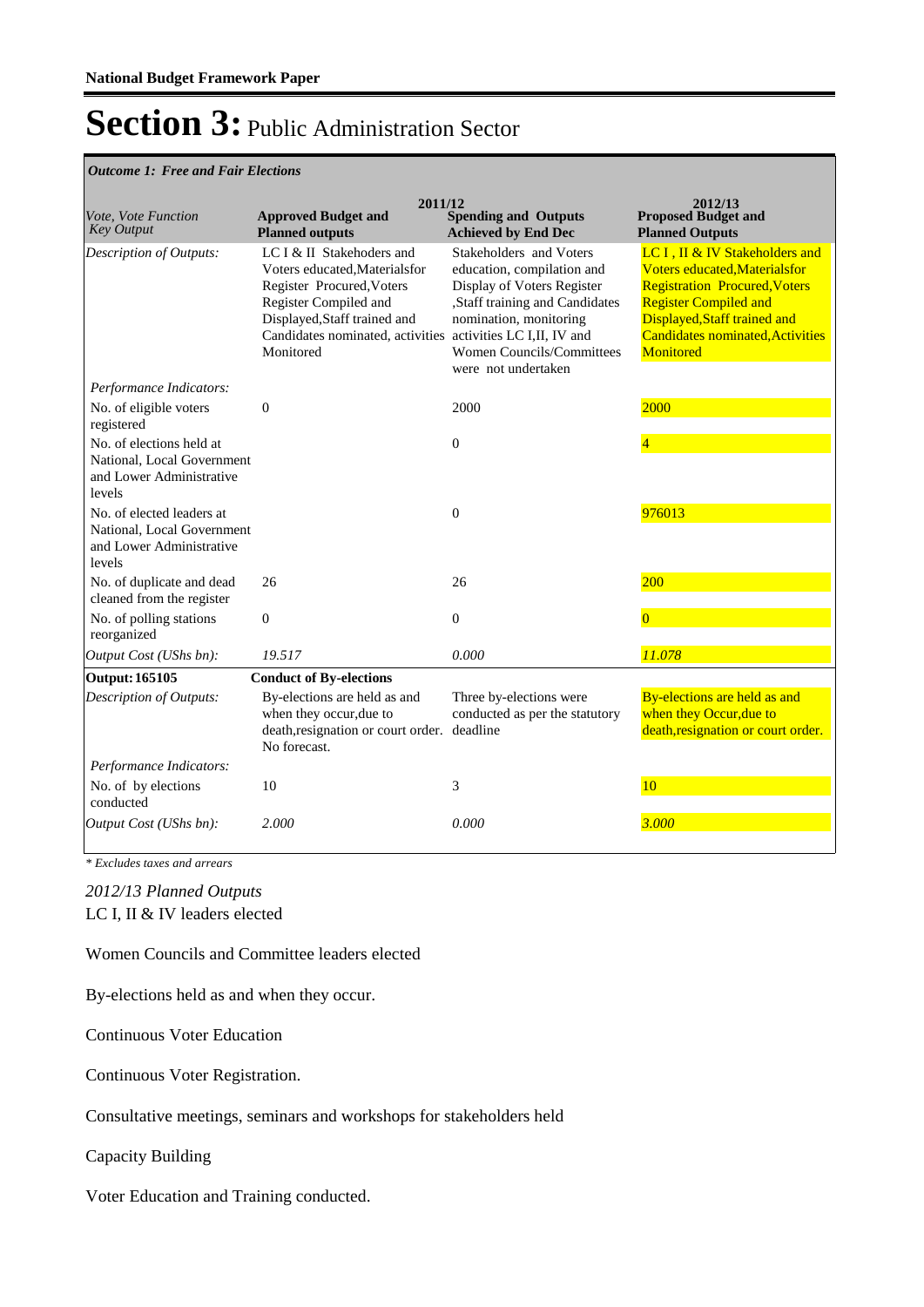Sensitize/ educate electorate *Medium Term Plans*

National Voters Register cleaned

By-elections held within stipulated time

Procure land and construct offices and stores

Construction of office premises and Storage facilities at the Headquarters, regional offices and district

Procure Motor vehicles.

Train staff

Г

Continuous Voter Education and Training *Actions to Improve Outcome Performance*

Continuous consultative meetings with stakeholders

Staff training to enhance staff capacity.

Update administrative units database

Hold By-elections as and when elective posts fall vacant

#### Continuous Voter registration

#### **Table S2.3: Actions and Medium Term Strategy to Improve Sector Outcome**

| <b>Sector Outcome 1: Free and Fair Elections</b>                                                                                             |                                                                                                            |                                                                                                                                        |                                                                                                 |  |  |  |
|----------------------------------------------------------------------------------------------------------------------------------------------|------------------------------------------------------------------------------------------------------------|----------------------------------------------------------------------------------------------------------------------------------------|-------------------------------------------------------------------------------------------------|--|--|--|
| 2011/12 Planned Actions:                                                                                                                     | 2011/12 Actions by Dec:                                                                                    | 2012/13 Planned Actions:                                                                                                               | <b>MT Strategy:</b>                                                                             |  |  |  |
| Vote: 001 Office of the President                                                                                                            |                                                                                                            |                                                                                                                                        |                                                                                                 |  |  |  |
|                                                                                                                                              | Vote Function: 1603 Economic Policy Monitoring, Evaluation & Inspection                                    |                                                                                                                                        |                                                                                                 |  |  |  |
| Request for additional<br>funding in the ceilings of                                                                                         | Supplementary funding was<br>sought from the Ministry of                                                   | <b>Request for additional funds</b><br>to procure technical equipment                                                                  | Request for increased resource<br>allocation                                                    |  |  |  |
| Vote 001 so as to provide for<br>the unfunded activities of the<br>Uganda Media Centre                                                       | Finance, Planning and<br>Economic Development                                                              |                                                                                                                                        |                                                                                                 |  |  |  |
| Vote: 102 Electoral Commission                                                                                                               |                                                                                                            |                                                                                                                                        |                                                                                                 |  |  |  |
| Vote Function: 1651 Management of Elections                                                                                                  |                                                                                                            |                                                                                                                                        |                                                                                                 |  |  |  |
| Stakeholders training sessions<br>at National, Regional and<br>district level                                                                | The Commission held<br>consultions with stakeholders                                                       | National, regional and district<br>level consultation workshops                                                                        | Continuous sensitization of<br>stakeholders on elections                                        |  |  |  |
| The Commission is to<br>implement enacted/amended<br>enabling laws for the Youth<br>Council/Commitees from<br>Village to National level., LC | The Commission submitted 47<br>action points to counteract<br>court criticisms on the<br>electoral process | <b>Continuous Voter Education</b><br>and registration of voters<br><b>Research on the effectiveness</b><br>of voter education messages | Continued sensitisation of<br>stakeholders on the<br>enacted/amended electoral<br>enabling laws |  |  |  |
| I & II<br>elections, Representantives of<br>the Youth to Parliament and,<br>Women Councils/Committees<br>from Village to National level.     | Enabling laws were<br>enacted/Amended<br>Electoral Commission<br>implimented the<br>enacted/amended laws   | <b>Formulation and</b><br>implementation of voter<br>education Programs                                                                |                                                                                                 |  |  |  |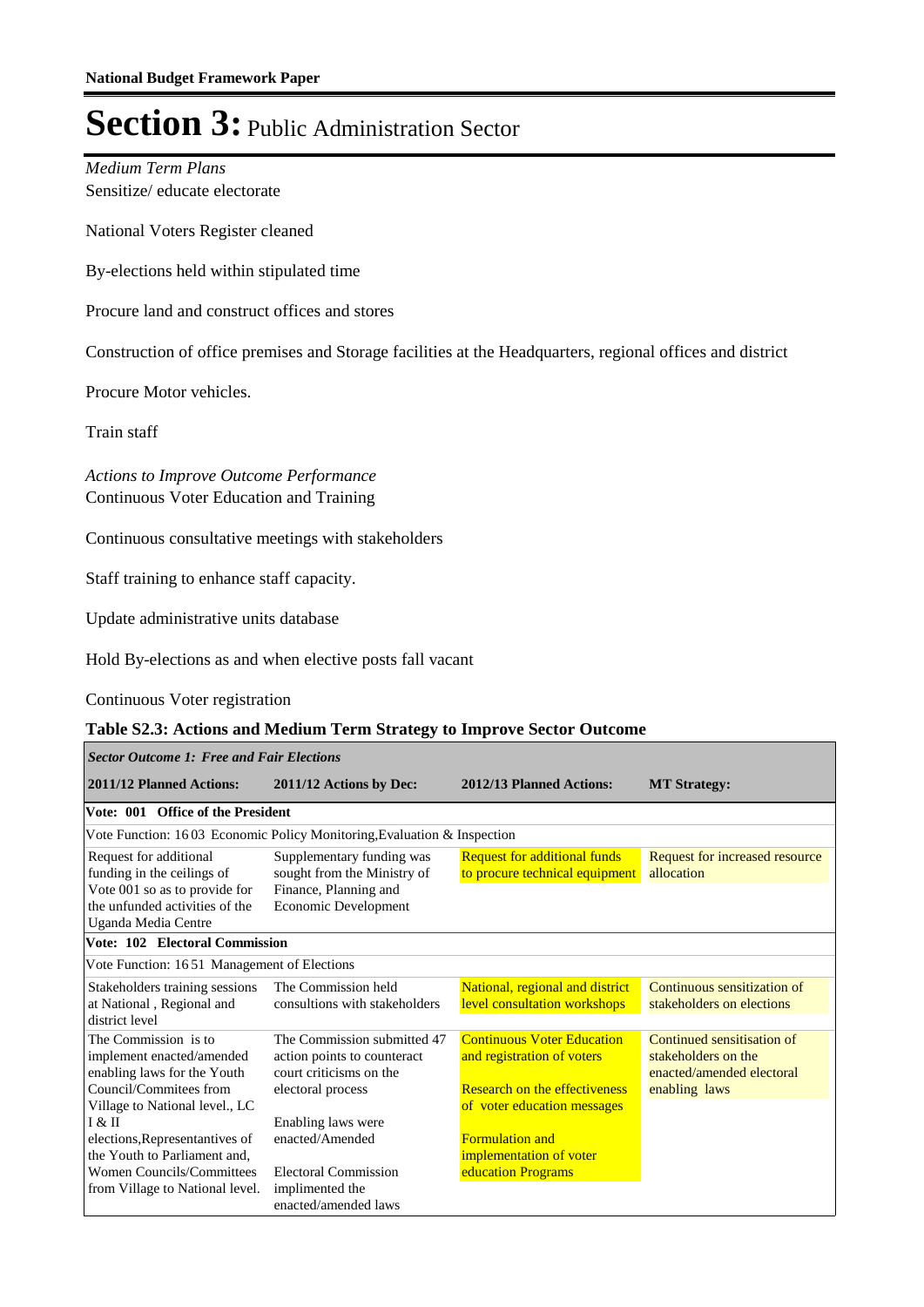#### **(ii) Outcome 2: Improved Commercial Diplomacy, Regional and International relations**

#### *Status of Sector Outcomes*

The table below sets out the status of sector outcomes in terms of key sector outcome indicators.

#### **Table S2.1: Sector Outcome Indicators**

| <b>Outcome 2: Improved Commercial Diplomacy, Regional and International relations</b> |                 |                |                             |  |  |  |
|---------------------------------------------------------------------------------------|-----------------|----------------|-----------------------------|--|--|--|
| <b>Outcome and Outcome Indicator</b>                                                  | <b>Baseline</b> | 2012/13 Target | <b>Medium Term Forecast</b> |  |  |  |
| Value in millions (US\$) of Uganda's exports                                          | 3715.45 (2009)  | 3901.223       | 4004.2 (2015)               |  |  |  |
| Number of Missions Abroad operational                                                 | 31 (2010)       | 32             | 33(2015)                    |  |  |  |
| Number of JPC's (Joint Permanent Commissions)<br>held                                 | 3(2010)         |                | 13(2015)                    |  |  |  |
| Number of Agreements, Resolutions, Decisions and<br>MoUs signed                       | 400 (2010)      | 500            | 1200(2015)                  |  |  |  |

*Performance for the first half of the 2011/12 financial year*

The Sector has registered the following achievements as of December 31, 2011:

#### Administration and support to the Presidency

The sector provided support to the Presidency as Chief Diplomate in strengthening international and diplomatic relations through the hosting of 11 Heads of State and reciprocating 16 visits by H.E the President

#### Regional and International cooperation

Promoted regional and international peace and security through; (a) participation in the 17th session of the Assembly of Heads of States of Africa in which Uganda as a member of the ad hoc committee on Libya promoted the Pan African strategy of finding an African solution to the situation in Libya. (b) Uganda's contribution to the stability of Somalia by deploying under AMISOM. (c ) Lobbied and convinced the international community to declare the LRA a terrorist group. Developed a law and deployed forces against the LRA (d) Participated in the UN 66th Session of the General Assembly in which Uganda successfully lobbied for the passing of resolutions in support of regional peace initiatives

Promoted Ugandan exports, inward foreign direct investment, tourism and technology transfer as follows; (a) participation in the tourism expo's in Paris, Italy, Brussels and the Latin America food show. (b) negotiated a conducive environment for the promotion of Uganda's exports with: (i) Chinese non tariff barrier scheme under FOCAC; (ii) avoidance of double taxation in Belgium; (iii) Iran to import Uganda's fruits, tea, and grains; (c ) signed a capacity building agreement with Belgium; (d) Engaged the ACP-EU Joint Parliamentary Assembly meeting which adopted resolutions indicating the way forward on consequences of indebtness on development, the crisis in the horn of Africa, impact of the Arab spring on Sub Saharan Africa, the Lisbon Treaty effects on EU-ACP cooperation and integration of people with disabilities.

Promoted adherence to international law and commitments and ensured reporting obligations on international treaties and conventions by: Renewing the host MOU between Uganda and the Office of the High commissioner on Human Rights; Developing the implementation road map in the areas of democratic governance and Human Rights for Africa -EU partnership at the 5th informal Joint Experts Group in Brussels; Coordinating the hosting of the Judges of the African Court on Human and People Rights on a working visit to Uganda; Presenting the Universal Periodic Review (UPR) report in Geneva on Uganda's Human Rights situation.

Promoted Uganda's image abroad through: Hosting press conferences to explain the state of Uganda's Human Rights situation; Uganda voted best tourism destination by BBC's planet Africa; Successfully hosted the 4th extra Ordinary Summit of the International Conference on the Great Lakes Region in Kampala from 11th-16th December, 2011 under the theme, "Sexual and Gender Based Violence", this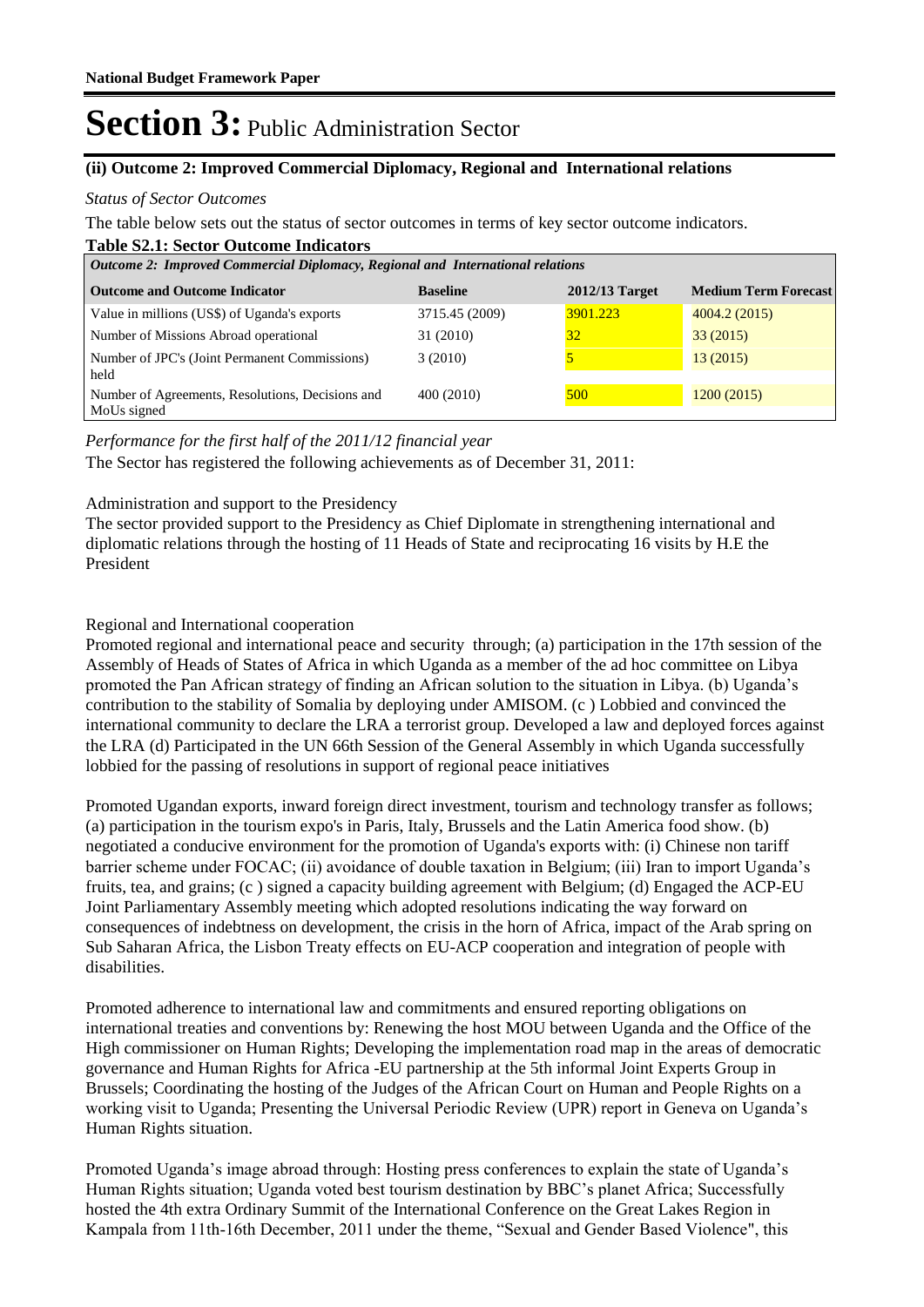marketed Uganda as a destination for international conferences and also supported Ugandans to secure international jobs at i.e (a) the African Commission on Human and Peoples Rights(ACHPR) (b) Force Commander of the Regional Task Force against LRA (c ) election of Justice Julia Sebutinde as Africa's candidate to International Court of Justice in September 2011 and eventual election by the UN as Judge for ICJ in December 2011 and (d) Deputy Police Commissioner for AMISOM

#### Protocol and Consular services

Provided Diplomatic, Protocol and Consular Services at home and abroad. Services provided at State ceremonies in Uganda; to H.E. the President while on official visits abroad, provided consular services to Ugandans both at Home and abroad; provided diplomatic services to both Foreigners visiting the country and those accredited to work in Uganda.

#### Policy planning and support services

Strengthened institutional capacity of the Ministry and affiliated institutions in the areas of; Staffing, technical support on acquisition and maintenance of properties at the headquarters and abroad and support towards the review of Uganda's Foreign Policy. Successfully held the Ambassadors' conference. Opened a Mission in Ankara, Turkey

| Vote, Vote Function<br><b>Key Output</b>                     | 2011/12<br><b>Approved Budget and</b><br><b>Planned outputs</b>         | <b>Spending and Outputs</b><br><b>Achieved by End Dec</b> | 2012/13<br><b>Proposed Budget and</b><br><b>Planned Outputs</b> |
|--------------------------------------------------------------|-------------------------------------------------------------------------|-----------------------------------------------------------|-----------------------------------------------------------------|
| <b>Vote: 002 State House</b>                                 |                                                                         |                                                           |                                                                 |
|                                                              | Vote Function: 1611 Administration & Support to the Presidency          |                                                           |                                                                 |
| <b>Output: 161104</b>                                        | Regional integration & international relations promoted                 |                                                           |                                                                 |
| Description of Outputs:                                      | Visit 12 Countries                                                      | Visited 16 Countries                                      | <b>11 Countries Visited</b>                                     |
|                                                              | Host 8 Heads of State & foreign Hosted 11 Heads of State<br>dignitaries |                                                           | <b>7 Heads of State Hosted</b>                                  |
|                                                              | Attend 8 regional and int'l<br>meetings                                 | Attended 14 regional and<br>international meetings        | 7 regional and int'l meetings<br><b>Attended</b>                |
| Performance Indicators:                                      |                                                                         |                                                           |                                                                 |
| Number of regional and<br>international meetings<br>attended | 8                                                                       | 14                                                        |                                                                 |
| Number of Heads of State<br>hosted                           | 8                                                                       | 11                                                        |                                                                 |
| Number of Countries visited                                  | 12                                                                      | 16                                                        | 11                                                              |
| <i>Output Cost (UShs bn):</i>                                | 3.539                                                                   | 0.000                                                     | 3.506                                                           |

#### **Table S2.2: Key 2012/13 Outputs Contributing to the Sector Outcome\***

*Outcome 2: Improved Commercial Diplomacy, Regional and International relations*

**Output: 161105 Trade, tourism & investment promoted**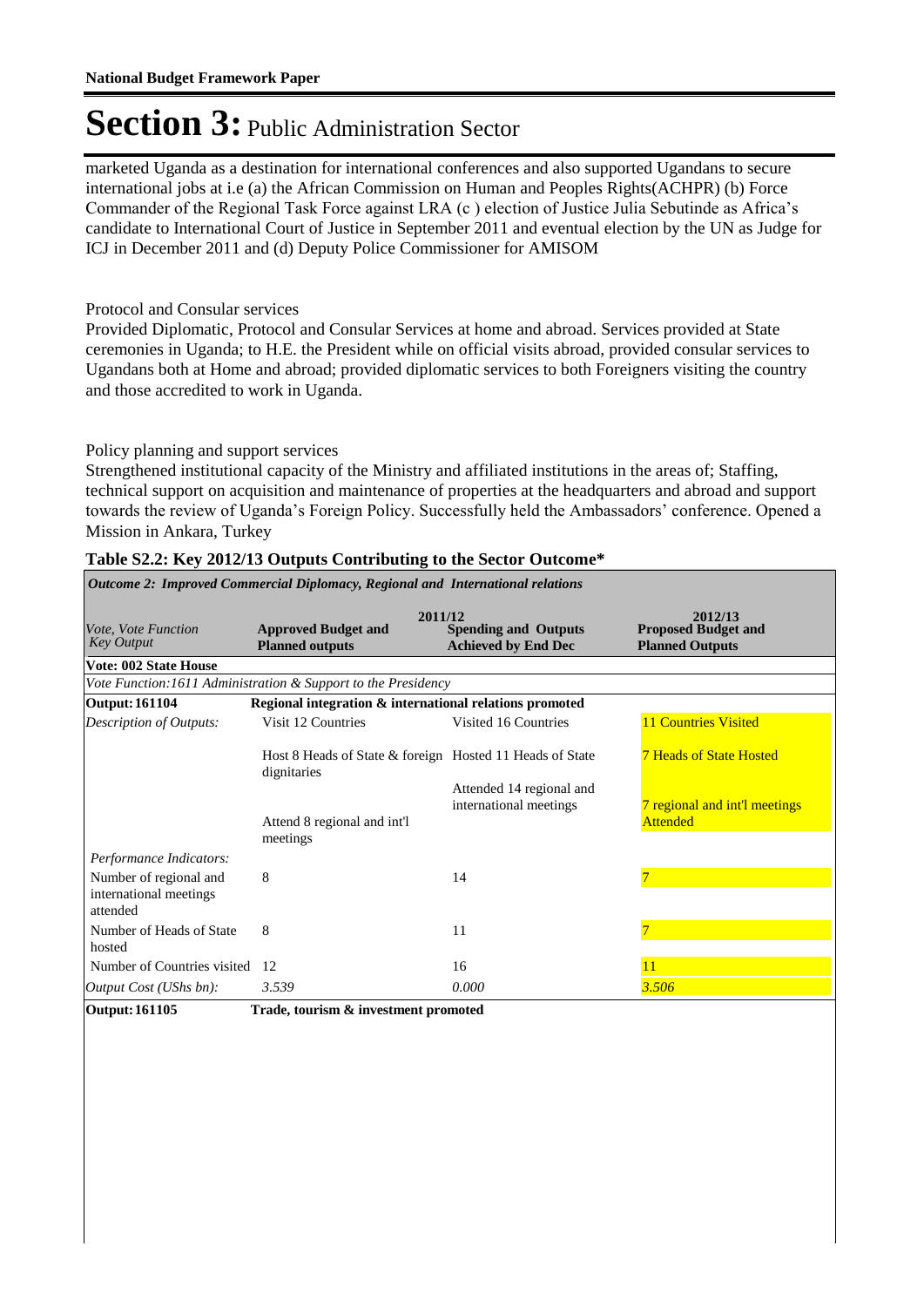*Outcome 2: Improved Commercial Diplomacy, Regional and International relations*

| Vote, Vote Function<br><b>Key Output</b>                                       | 2011/12<br><b>Approved Budget and</b><br><b>Planned outputs</b>                                                                                                      | <b>Spending and Outputs</b><br><b>Achieved by End Dec</b>                                                                                                                                                                          | 2012/13<br><b>Proposed Budget and</b><br><b>Planned Outputs</b>                                                                                                                |
|--------------------------------------------------------------------------------|----------------------------------------------------------------------------------------------------------------------------------------------------------------------|------------------------------------------------------------------------------------------------------------------------------------------------------------------------------------------------------------------------------------|--------------------------------------------------------------------------------------------------------------------------------------------------------------------------------|
| Description of Outputs:<br>Performance Indicators:                             | 2 International Trade Meetings<br>Commission new investments<br>Mobilise both local and<br>at trade related functions                                                | 2 International Trade meetings<br>attended<br>international investors. Officiate Commissioned a number of new<br>investments<br>Mobilised both local and<br>international investos and<br>officiated at trade related<br>functions | 2 International Trade Meetings<br>attended<br><b>New investments</b><br>Commissioned<br>Investors mobilised.<br><b>Trade related functions</b><br>officiated at                |
| Number of International<br>Trade meetings attended                             | $\overline{c}$                                                                                                                                                       | $\overline{c}$                                                                                                                                                                                                                     | $\overline{2}$                                                                                                                                                                 |
| Output Cost (UShs bn):                                                         | 1.398                                                                                                                                                                | 0.000                                                                                                                                                                                                                              | 1.373                                                                                                                                                                          |
| Vote: 006 Ministry of Foreign Affairs                                          |                                                                                                                                                                      |                                                                                                                                                                                                                                    |                                                                                                                                                                                |
|                                                                                | Vote Function: 1621 Regional and International Co-operation                                                                                                          |                                                                                                                                                                                                                                    |                                                                                                                                                                                |
| <b>Output: 162101</b>                                                          | <b>Cooperation frameworks</b>                                                                                                                                        |                                                                                                                                                                                                                                    |                                                                                                                                                                                |
| Description of Outputs:                                                        | 5 JPCs planned with Egypt,<br>Sudan, Cuba, South Africa, and<br>Nigeria<br>Lobby for Ugandans to secure<br>more international Jobs,                                  | Held 3 JPC/JMC between:<br>Uganda-Rwanda & 7 MoUs<br>signed; Uganda-Ethiopia JMC<br>where an Agreement to<br>establish JMC & Declaration<br>on Strategic Partnership were<br>signed; Uganda- Sudan JMC                             | <b>Regional and International</b><br>peace and security promoted<br><b>5 JPCs Held</b><br><b>International Jobs secured for</b><br><b>Ugandans</b>                             |
|                                                                                | Mobilise resources for national<br>development.                                                                                                                      | Lobbied for Ugandans to<br>acquire international jobs at<br>ICC, ICJ, OIC                                                                                                                                                          | <b>Resources mobilised for</b><br>national development.<br><b>Uganda's Human Rights record</b><br>promoted and defended<br>3 conferences attracted                             |
| Performance Indicators:                                                        |                                                                                                                                                                      |                                                                                                                                                                                                                                    |                                                                                                                                                                                |
| No. of agreements & treaties 40<br>signed                                      |                                                                                                                                                                      | 21                                                                                                                                                                                                                                 | 43                                                                                                                                                                             |
| Output Cost (UShs bn):                                                         | 2.151                                                                                                                                                                | 0.000                                                                                                                                                                                                                              | 2.215                                                                                                                                                                          |
| <b>Output: 162102</b><br>Description of Outputs:                               | Promotion of trade, tourism, education, and investment<br>40 Bilateral meetings planned<br>on various issues<br>36 MoUs planned on trade,<br>tourism and investment. | 23 bilateral meetings were held<br>with USA, Canada, Brazil,<br>Cuba, UK, Sweden and Ireland<br>56 MoU were intiated, signed<br>and implemented<br>252 decisions were made                                                         | 42 Bilateral meetings facilitated<br>on economic issues<br><b>Markets for Uganda's Products</b><br>secured<br>38 MoUs intiated and signed on<br>trade, tourism and investment. |
| Performance Indicators:<br>No of trade<br>delegations/investors<br>facilitated | 300                                                                                                                                                                  | 145                                                                                                                                                                                                                                | 310                                                                                                                                                                            |
| Output Cost (UShs bn):                                                         | 0.643                                                                                                                                                                | 0.000                                                                                                                                                                                                                              | 0.670                                                                                                                                                                          |
| Vote: 200 201-233 Missions Abroad                                              |                                                                                                                                                                      |                                                                                                                                                                                                                                    |                                                                                                                                                                                |
| Vote Function: 1652 Overseas Mission Services                                  |                                                                                                                                                                      |                                                                                                                                                                                                                                    |                                                                                                                                                                                |
| <b>Output: 165201</b>                                                          | <b>Cooperation frameworks</b>                                                                                                                                        |                                                                                                                                                                                                                                    |                                                                                                                                                                                |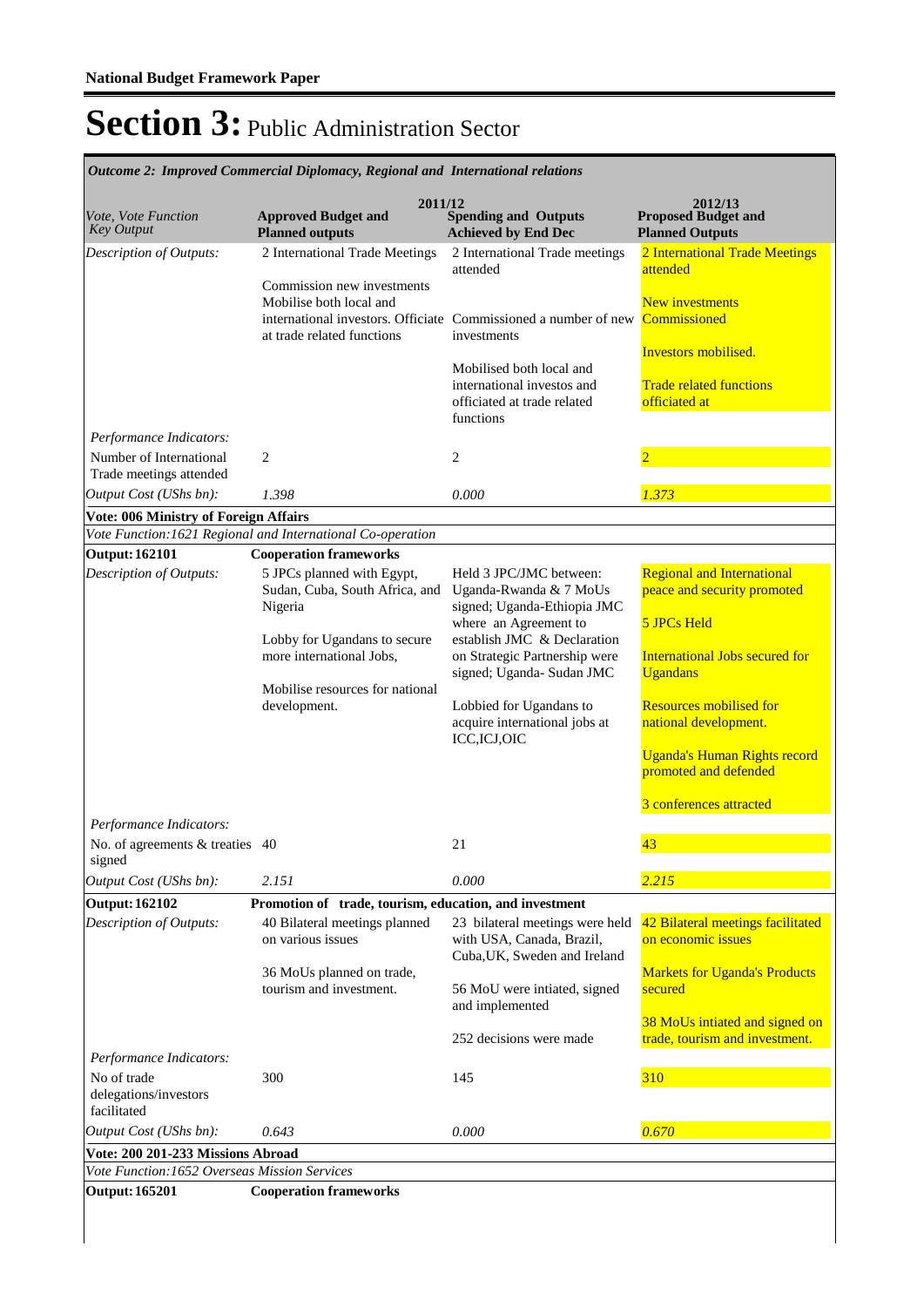| Outcome 2: Improved Commercial Diplomacy, Regional and International retailons |                                                                                                                                                                                                                           |                                                                                                         |                                                                                                                  |  |  |
|--------------------------------------------------------------------------------|---------------------------------------------------------------------------------------------------------------------------------------------------------------------------------------------------------------------------|---------------------------------------------------------------------------------------------------------|------------------------------------------------------------------------------------------------------------------|--|--|
| Vote, Vote Function<br><b>Key Output</b>                                       | 2011/12<br><b>Approved Budget and</b><br><b>Planned outputs</b>                                                                                                                                                           | <b>Spending and Outputs</b><br><b>Achieved by End Dec</b>                                               | 2012/13<br><b>Proposed Budget and</b><br><b>Planned Outputs</b>                                                  |  |  |
| Description of Outputs:                                                        | More cooperation frame works<br>to be negotiated and signed with negotiated with countries of<br>various stake holders in areas of accreditation<br>trade, investment, tourism,<br>education and resource<br>mobilization | cooperation frame works                                                                                 | <b>Inward foreign direct</b><br>investment, trade and tourism<br>promoted<br><b>Cooperation strengthened</b>     |  |  |
| Performance Indicators:                                                        |                                                                                                                                                                                                                           |                                                                                                         |                                                                                                                  |  |  |
| No. of agreements and<br>treaties signed                                       | 8                                                                                                                                                                                                                         | 3                                                                                                       | 8                                                                                                                |  |  |
| Output Cost (UShs bn):                                                         | 45.481                                                                                                                                                                                                                    | 0.000                                                                                                   | 45.549                                                                                                           |  |  |
| <b>Output: 165202</b>                                                          | <b>Consulars services</b>                                                                                                                                                                                                 |                                                                                                         |                                                                                                                  |  |  |
| <b>Description of Outputs:</b>                                                 | Continue to provide support to<br>Ugandans abroad and also guide<br>those intending to come to<br>Uganda by provision of visas<br>and other required travel<br>documents                                                  | Ugandans in prisions visited<br>and negotiations to have them<br>serve their sentence in Uganda<br>held | <b>Ugandans abroad provided</b><br>consular support<br>Foreigners intending to visit<br>Uganda provided guidance |  |  |
| Performance Indicators:                                                        |                                                                                                                                                                                                                           |                                                                                                         |                                                                                                                  |  |  |
| No. of visas & other<br>documents issued                                       | 40000                                                                                                                                                                                                                     | 34500                                                                                                   | 45000                                                                                                            |  |  |
| No. of cases handled                                                           | 40                                                                                                                                                                                                                        | 38                                                                                                      | 50                                                                                                               |  |  |
| Output Cost (UShs bn):                                                         | 14.160                                                                                                                                                                                                                    | 0.000                                                                                                   | 14.754                                                                                                           |  |  |

*Outcome 2: Improved Commercial Diplomacy, Regional and International relations*

*\* Excludes taxes and arrears*

#### *2012/13 Planned Outputs*

Ministry of Foreign Affairs shall spend allocated resources on the following Priority activities in FY 2012/13

Uganda's interests promoted and protected in all Regional and International conference/conventions.

Resources mobilized, Inward investments, trade and tourism promoted in liaison with Missions Abroad.

Mission opened in Brazilia.

International conferences attracted and hosted.

Management Information Systems phase II implemented.

Product attaché hosted in each mission abroad for promotional purposes for Uganda uniquely blended products.

Acquired, developed and managed Properties abroad.

#### *Medium Term Plans*

Missions opened in strategic locations ie. Jeddah, Mombasa, Brazilia and Dubai.

Regional peace and Security promoted.

Trade, inward investment, education and tourism promoted.

Acquired, developed and managed properties abroad.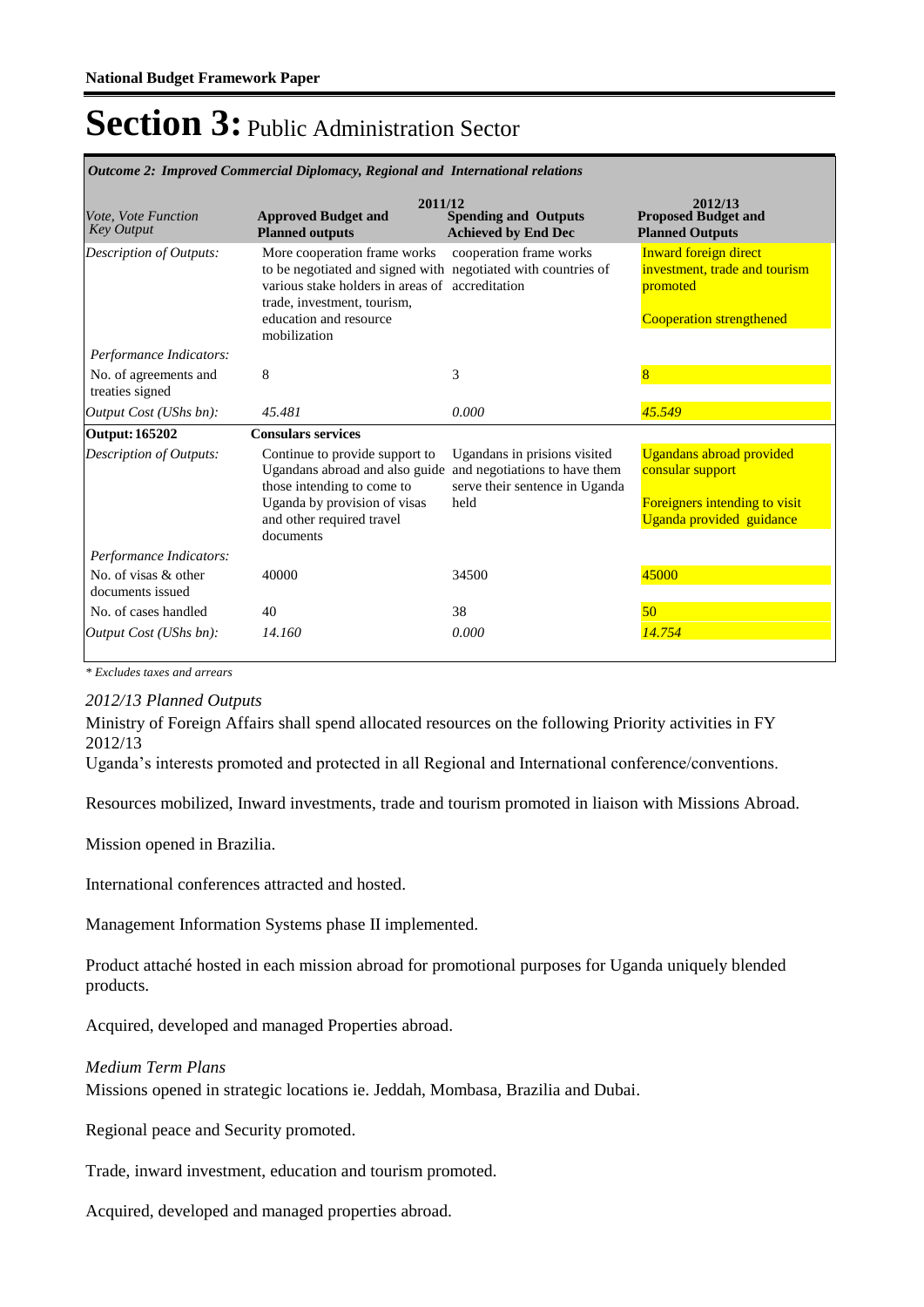Staff recruited to fill the approved ministry structure.

Cooperation Frameworks promoted.

Consular services provided.

Uganda's public diplomacy and Image promoted.

#### *Actions to Improve Outcome Performance*

Under the vote function of Regional and International cooperation, the Ministry initiated MOUs in the areas of political cooperation, trade, investment, technical assistance, renewable energy, infrastructure and financial aid. The ministry also filled 16 posts of the existing vacancies.

#### **Table S2.3: Actions and Medium Term Strategy to Improve Sector Outcome**

*Sector Outcome 2: Improved Commercial Diplomacy, Regional and International relations*

| 2011/12 Planned Actions:                                                                                           | 2011/12 Actions by Dec:                                                                                                                                                                                                                                                         | 2012/13 Planned Actions:                                                                                           | <b>MT</b> Strategy:                                                                                                                                                                                          |
|--------------------------------------------------------------------------------------------------------------------|---------------------------------------------------------------------------------------------------------------------------------------------------------------------------------------------------------------------------------------------------------------------------------|--------------------------------------------------------------------------------------------------------------------|--------------------------------------------------------------------------------------------------------------------------------------------------------------------------------------------------------------|
| Vote: 006 Ministry of Foreign Affairs                                                                              |                                                                                                                                                                                                                                                                                 |                                                                                                                    |                                                                                                                                                                                                              |
| Vote Function: 1621 Regional and International Co-operation                                                        |                                                                                                                                                                                                                                                                                 |                                                                                                                    |                                                                                                                                                                                                              |
| Number of memoranda of<br>understandings signed<br>between Uganda and various<br>agencies / countries              | The Ministry has initiated and<br>Signed a number of MOUs in<br>areas of renewable energy,<br>political cooperation, trade<br>related issues, capacity<br>building, solicited aid and<br>technical assistance in the<br>infrastructure, petrolium,<br>northern Uganda recovery. | Negotiate Memoranda of<br><b>Understandings (MoU)</b><br>between Uganda and various<br>agencies / countries        | Fast track the resolutions and<br>decision aimed at re-<br>integration of East African<br>Community member<br>countries; and implement the<br>resolutions of the Great lakes<br>initiative and African Union |
| Desk officers designated to<br>handle trade, investment,<br>tourism and educational<br>issues with line ministries | Filled 16 posts of the existing<br>vacancies and designated roles<br>to the staff in post to handle<br>issues in trade, investment,<br>tourism and education                                                                                                                    | Desk officers designated to<br>handle trade, investment,<br>tourism and educational issues<br>with line ministries | Recruitment of technical<br>officers in relevant fields                                                                                                                                                      |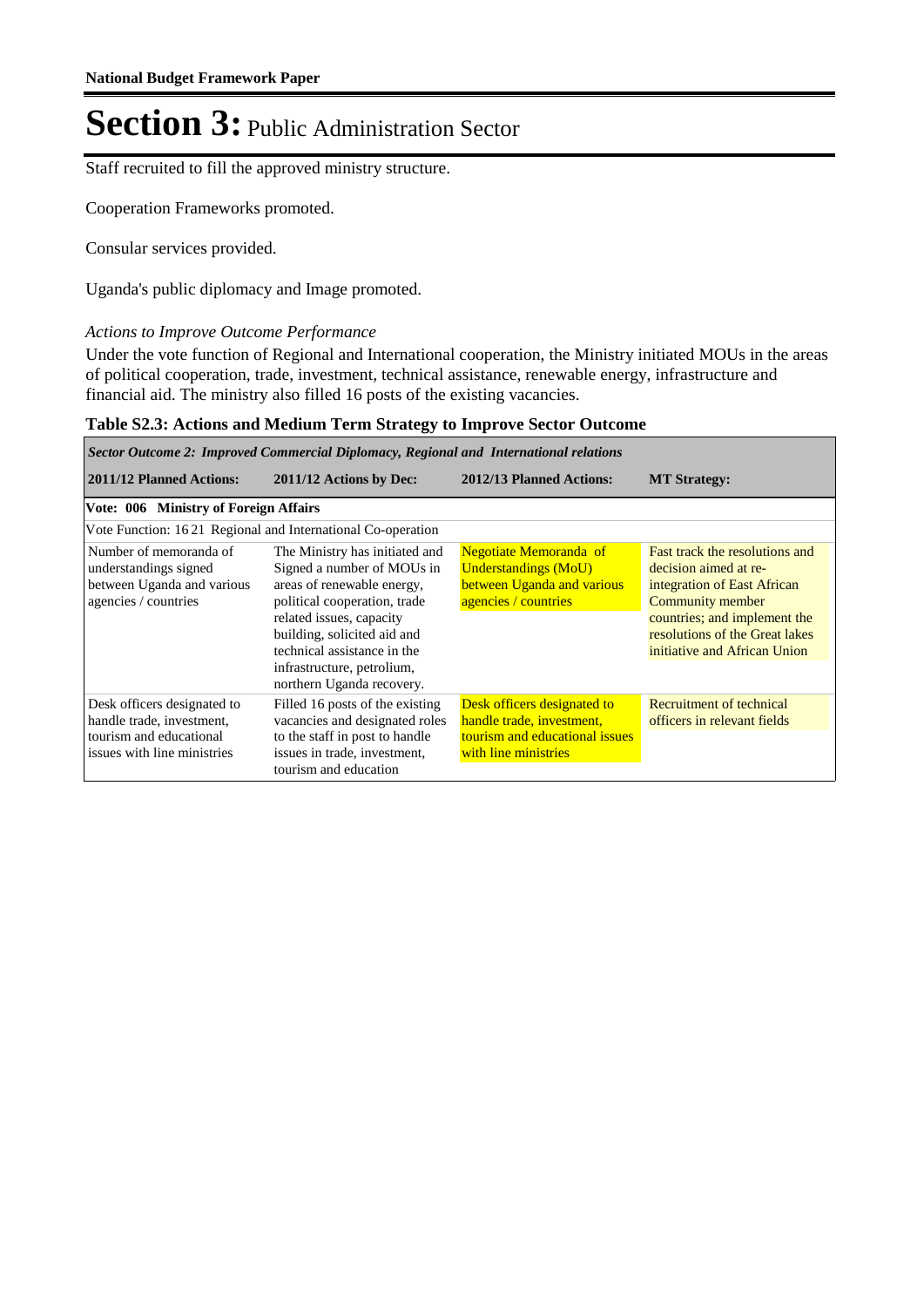#### **(iii) Outcome 3: Strengthened Policy Management across government**

#### *Status of Sector Outcomes*

The table below sets out the status of sector outcomes in terms of key sector outcome indicators.

#### **Table S2.1: Sector Outcome Indicators**

| <b>Outcome 3: Strengthened Policy Management across government</b>                         |                 |                |                             |  |  |  |
|--------------------------------------------------------------------------------------------|-----------------|----------------|-----------------------------|--|--|--|
| <b>Outcome and Outcome Indicator</b>                                                       | <b>Baseline</b> | 2012/13 Target | <b>Medium Term Forecast</b> |  |  |  |
| Proportion of sectors meeting atleast 50% of their<br>annual policy implementation targets | 20(2010)        | 30             | 50(2015)                    |  |  |  |
| Proportion of cabinet decisions that lead to action<br>and followup                        | 30 (2010)       | 50             | 70(2015)                    |  |  |  |
| Percentage of Cabinet memos complying with<br>results based principles                     | 35 (2010)       | 50             | 70(2015)                    |  |  |  |

#### *Performance for the first half of the 2011/12 financial year*

#### Economic Policy Monitoring, Evaluation & Inspection:

Conducted monitoring in 25 districts and produced reports on; the status of PFA implementation; road construction; maintenance and the progress of power distribution; the development of rural and urban markets, value addition and the inspection function in government. Held a stakeholders' dialogue workshop on Economic Trends at Serena Hotel. Assessed the possibility of establishing a sugar plantation in Nakasongola district and recommended a wayforward in the report. A report produced on the progress of developments in the Oil Sub Sector. Study carried out and a report produced on the policy on Cross Border Trade Operations for all border crossing points and the review of the National Social Security Policy.

#### Cabinet Support and Policy Development:

Under the Vote Function of Cabinet Support and Policy Development, the Cvabinet Secretariat supported Cabinet to ensure that all Cabinet meetings were facilitated and decisions were captured, processed and circulated to MDAs for implementation. The Secretariat also trained 5 of its staff in various leadership and management courses. It also facilitated the induction of newly appointed Ministers, issued to all MDAs the Policy Development Guide, and the Cabinet Handbook and finalised the printed copies of the Government Communications Strategy for circulation to MDAs.

#### Government Mobilisation, Media and Awards:

During the period under review,219 sensitisation meetings were held in all the 112 districts on security,PRDP, land matters ,NAADS and Education,224 awareness programmes were conducted, Government projects and programmes were monitored and inspected in 112 districts,conducted Training Programs on Patriotism for students, teachers and post secondary youth, 300 assorted patriotism text books were procured and distributed to various schools across the Country and uniforms for patriotism clubs were procured. In addition monitoring and support visits were carried out in 27 schools, songs to promote patriotism were recorded by the teachers' choir,49th Independence Anniversary celebration messages were placed in both electronic and print media, patriotism website was launched and 08 cross border meetings were held.

Accredited International and local journalists,coordinated field functions for the Presidency and participated in 13 talk shows on government policies and programmers ( UBC TV, Voice of Kigezi, NTV, WBS, Bukedde TV, Vision Voice FM, Record TV, Star FM and Top Radio).

#### Policy planning and support services:

The Vote Function of Policy, Planning and Support Services delivered outputs in the areas of financial, procurement and human resource. Vehicles were maintained, staff welfare provided, quarterly performance reports prepared, utilities and common user facilities maintained and one national function was organized. In additioned ,a training workshop for RDCs and DRDCs was organised at Colline Hotel, Mukono and the procurement processes for the renovation of Government offices in Jinja and Tororo and construction of upcountry offices in six districts are in advanced stages. The Architectural Designs and Bills of Quantinties for the other six sites are being being prepared.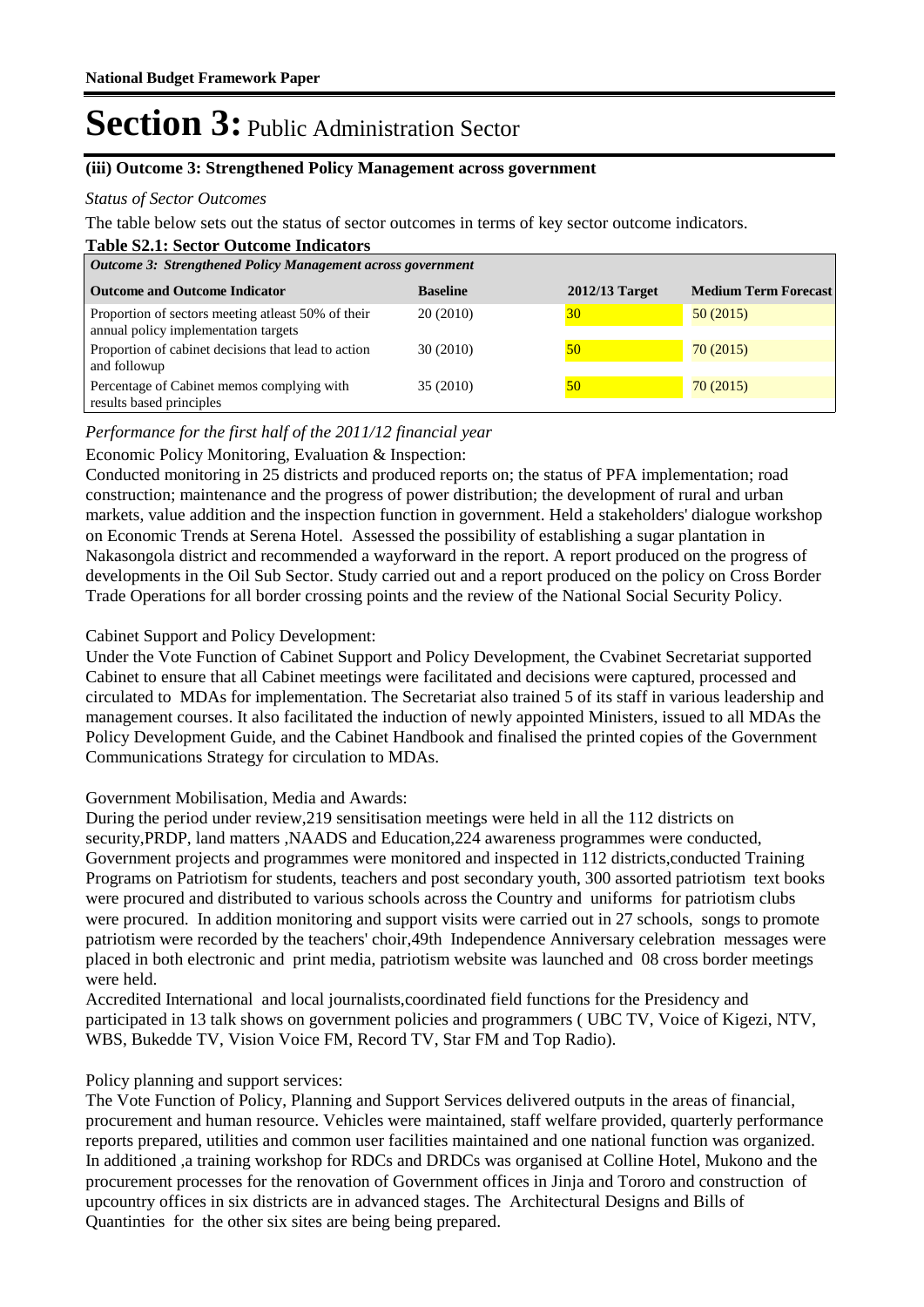### **Table S2.2: Key 2012/13 Outputs Contributing to the Sector Outcome\***

| <b>Outcome 3: Strengthened Policy Management across government</b>       |                                                                                                                                                                                                                                                                |                                                                                                                                                                                                                                                                                         |                                                                                                                                                                                                                                                                                                        |  |  |  |  |
|--------------------------------------------------------------------------|----------------------------------------------------------------------------------------------------------------------------------------------------------------------------------------------------------------------------------------------------------------|-----------------------------------------------------------------------------------------------------------------------------------------------------------------------------------------------------------------------------------------------------------------------------------------|--------------------------------------------------------------------------------------------------------------------------------------------------------------------------------------------------------------------------------------------------------------------------------------------------------|--|--|--|--|
| Vote, Vote Function<br><b>Key Output</b>                                 | 2011/12<br><b>Approved Budget and</b><br><b>Planned outputs</b>                                                                                                                                                                                                | <b>Spending and Outputs</b><br><b>Achieved by End Dec</b>                                                                                                                                                                                                                               | 2012/13<br><b>Proposed Budget and</b><br><b>Planned Outputs</b>                                                                                                                                                                                                                                        |  |  |  |  |
| Vote: 001 Office of the President                                        |                                                                                                                                                                                                                                                                |                                                                                                                                                                                                                                                                                         |                                                                                                                                                                                                                                                                                                        |  |  |  |  |
|                                                                          | Vote Function: 1601 Economic Policy Monitoring, Evaluation & Inspection                                                                                                                                                                                        |                                                                                                                                                                                                                                                                                         |                                                                                                                                                                                                                                                                                                        |  |  |  |  |
| <b>Output: 160101</b>                                                    | Monitoring the performance of the Economy                                                                                                                                                                                                                      |                                                                                                                                                                                                                                                                                         |                                                                                                                                                                                                                                                                                                        |  |  |  |  |
| Description of Outputs:                                                  | Monitoring conducted and<br>reports produced on:<br>Transport infrastructure (road,<br>rail, water and air);<br>Implementation of PFA;<br>Energy generation;<br>Skills enhancement workshops<br>for RDCs organised;<br>Progress of EAC integration<br>process. | Conducted monitoring in the<br>western and eastern regions and<br>produced reports on the status<br>of; PFA implementation, road<br>construction and maintenance,<br>power distribution and mineral<br>development in Kigezi region.<br>Held a dialogue workshop on<br>economic trends. | Monitored the Implementation<br>and performance of government<br>projects/programs in sampled<br>districts, that is in:<br>(PFA, Education, Roads, Health,<br><b>Water and Sanitation,</b><br><b>Environment and Youth and</b><br>Gender programs)<br>Economic monitoring at LG<br>level strengthened. |  |  |  |  |
| Performance Indicators:                                                  |                                                                                                                                                                                                                                                                |                                                                                                                                                                                                                                                                                         |                                                                                                                                                                                                                                                                                                        |  |  |  |  |
| No.of quarterly economic<br>monitoring reports produced                  | 5                                                                                                                                                                                                                                                              | 3                                                                                                                                                                                                                                                                                       |                                                                                                                                                                                                                                                                                                        |  |  |  |  |
| No. of stakeholders'<br>dialogue workshops<br>conducted                  | 4                                                                                                                                                                                                                                                              | 1                                                                                                                                                                                                                                                                                       | $\mathbf{0}$                                                                                                                                                                                                                                                                                           |  |  |  |  |
| No. of opinion leaders<br>trained in economic<br>monitoring              | 468                                                                                                                                                                                                                                                            | $\boldsymbol{0}$                                                                                                                                                                                                                                                                        | $\overline{0}$                                                                                                                                                                                                                                                                                         |  |  |  |  |
| Output Cost (UShs bn):                                                   | 0.403                                                                                                                                                                                                                                                          | 0.000                                                                                                                                                                                                                                                                                   | 0.632                                                                                                                                                                                                                                                                                                  |  |  |  |  |
| <b>Output: 160102</b>                                                    | Key investment projects promoted                                                                                                                                                                                                                               |                                                                                                                                                                                                                                                                                         |                                                                                                                                                                                                                                                                                                        |  |  |  |  |
| Description of Outputs:                                                  | Monitoring conducted and<br>quarterly reports produced on:<br>Development of markets (rural<br>$&$ urban);<br>Progress in the oil sub-sector;<br>Inspection function in<br>government;<br>Value addition in fruits.                                            | Monitoring carried out in the<br>western and eastern regions and<br>a report produced on; the<br>development of markets, value<br>addition and the inspection<br>function in government. A<br>report produced on the progress<br>of the oil subsector (oil supply<br>chain)             | Inspections conducted to track<br>the progress of implementation<br>of 4 government investment<br>projects (MATIP markets,<br><b>Youth Job Stimulus Project,</b><br><b>Development of Mines and</b><br>projects in the Energy Sector)                                                                  |  |  |  |  |
| Performance Indicators:                                                  |                                                                                                                                                                                                                                                                |                                                                                                                                                                                                                                                                                         |                                                                                                                                                                                                                                                                                                        |  |  |  |  |
| No. of strategic investments<br>monitored for<br>implementation progress | -6                                                                                                                                                                                                                                                             | 4                                                                                                                                                                                                                                                                                       |                                                                                                                                                                                                                                                                                                        |  |  |  |  |
| No. of Districts visited                                                 | 40                                                                                                                                                                                                                                                             | 25                                                                                                                                                                                                                                                                                      | 40                                                                                                                                                                                                                                                                                                     |  |  |  |  |
| Output Cost (UShs bn):                                                   | 0.146                                                                                                                                                                                                                                                          | 0.000                                                                                                                                                                                                                                                                                   | 0.386                                                                                                                                                                                                                                                                                                  |  |  |  |  |
| <b>Output: 160104</b>                                                    | <b>Economic Research and Information</b>                                                                                                                                                                                                                       |                                                                                                                                                                                                                                                                                         |                                                                                                                                                                                                                                                                                                        |  |  |  |  |
| Description of Outputs:                                                  | Social Security and Biosafety<br>and Biotechnology policies<br>reviewed.<br>Resource centre developed.                                                                                                                                                         | The National Social Security<br>Policy and the policy on Cross<br>Border Trade operations were<br>reviewed and reports produced.<br>Data has been collected on the                                                                                                                      | Research conducted on the<br>effectiveness of 2 existing<br>policies for key sectors in the<br>economy (Infrastructure - Road<br><b>Maintenance Plan for FY</b><br>2011/12 and Operational                                                                                                             |  |  |  |  |
|                                                                          |                                                                                                                                                                                                                                                                | <b>Biosafety and Biotechnology</b><br>policy, its review is ongoing.                                                                                                                                                                                                                    | framework of SACCOs)                                                                                                                                                                                                                                                                                   |  |  |  |  |
| Performance Indicators:                                                  |                                                                                                                                                                                                                                                                |                                                                                                                                                                                                                                                                                         |                                                                                                                                                                                                                                                                                                        |  |  |  |  |
| No. of research reports<br>produced                                      | 4                                                                                                                                                                                                                                                              | 2                                                                                                                                                                                                                                                                                       | $\overline{2}$                                                                                                                                                                                                                                                                                         |  |  |  |  |
| Output Cost (UShs bn):                                                   | 0.039                                                                                                                                                                                                                                                          | 0.000                                                                                                                                                                                                                                                                                   | 0.207                                                                                                                                                                                                                                                                                                  |  |  |  |  |

*Vote Function:1602 Cabinet Support and Policy Development*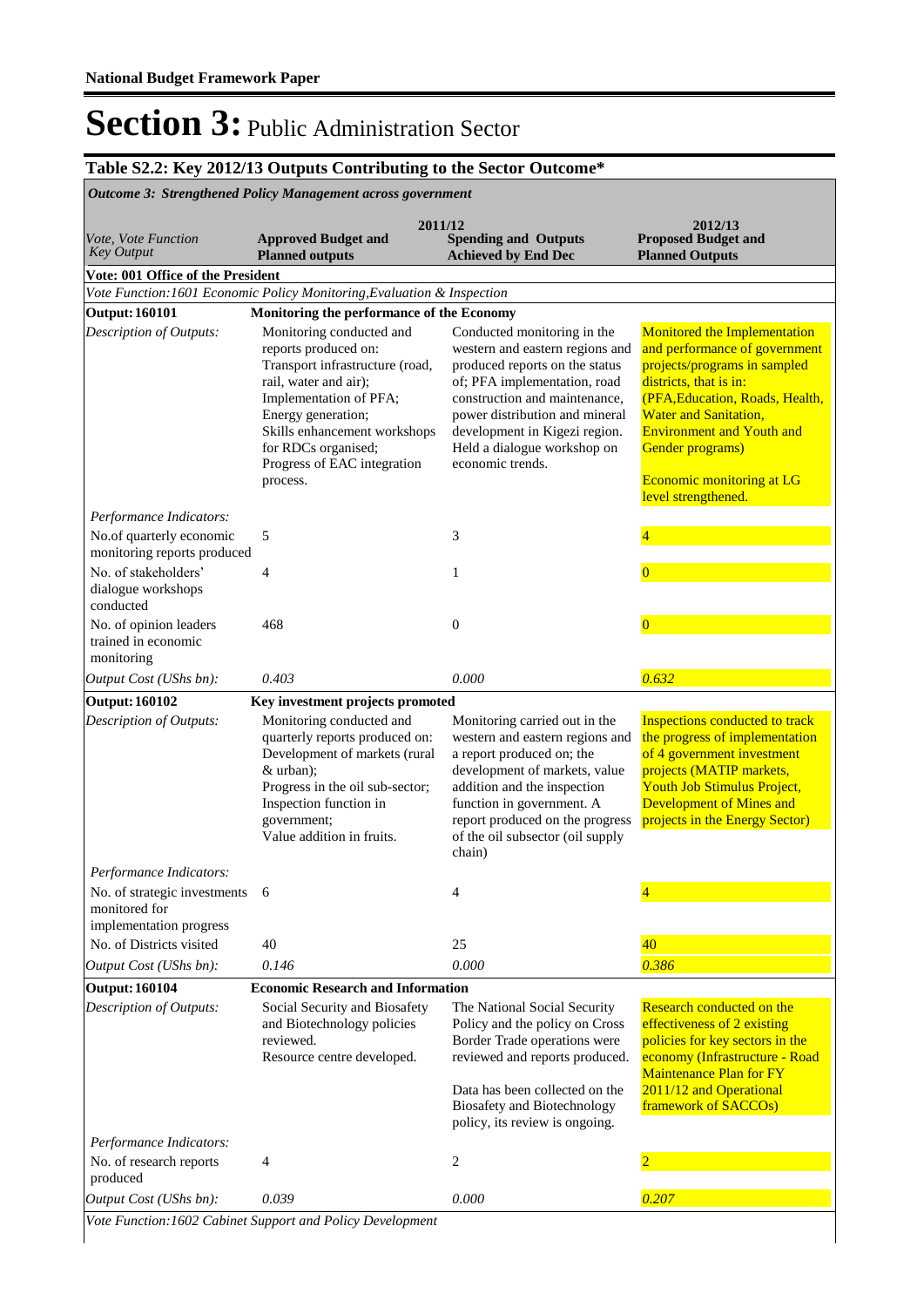| Vote, Vote Function<br><b>Key Output</b>          | 2011/12<br><b>Approved Budget and</b><br><b>Planned outputs</b>                                                                                                                                                                            | <b>Spending and Outputs</b><br><b>Achieved by End Dec</b>                                                                                                                                                                                                                                                         | 2012/13<br><b>Proposed Budget and</b><br><b>Planned Outputs</b>                                                                                                                                                                                                             |
|---------------------------------------------------|--------------------------------------------------------------------------------------------------------------------------------------------------------------------------------------------------------------------------------------------|-------------------------------------------------------------------------------------------------------------------------------------------------------------------------------------------------------------------------------------------------------------------------------------------------------------------|-----------------------------------------------------------------------------------------------------------------------------------------------------------------------------------------------------------------------------------------------------------------------------|
| <b>Output: 160201</b>                             | <b>Support to Cabinet Meetings</b>                                                                                                                                                                                                         |                                                                                                                                                                                                                                                                                                                   |                                                                                                                                                                                                                                                                             |
| Description of Outputs:                           | 91 Agenda, minutes and<br>extracts of Cabinet meetings, 40<br>Agenda, minutes and extracts of<br>Cabinet meetings issued, 12<br>Agenda and minutes of PS'<br>meetings issued, 91 sets of<br>extracts of Cabinet Decisions<br>issued to PS' | 28 sets of Minutes of Cabinet<br>Meetings and Agendas issued,<br>2,624 Extracts of Cabinet<br>Decisions issued to all Ministers Ministers and PSs, 72 Cabinet<br>and PSs, 6 sets of Agendas and<br>Minutes for PSs Meetings<br>issued, 117 Cabinet Memos<br>vetted, of which 58 have been<br>approved by Cabinet. | 72 Agenda and sets of Cabinet<br>Meetings issued, 4,800 Cabinet<br><b>Decision Extracts Issued to</b><br>Meetings facilitated, 12 sets of<br><b>Agenda and Minutes of PSs</b><br>meetings issued, 255 memos<br>reviewed, 48 Reports of Matters<br><b>Arising considered</b> |
| Performance Indicators:                           |                                                                                                                                                                                                                                            |                                                                                                                                                                                                                                                                                                                   |                                                                                                                                                                                                                                                                             |
| Number of Cabinet Memos<br>reviewed and endorsed  | 85                                                                                                                                                                                                                                         | 117                                                                                                                                                                                                                                                                                                               | 240                                                                                                                                                                                                                                                                         |
| Number of Cabinet meetings 46<br>conducted        |                                                                                                                                                                                                                                            | 28                                                                                                                                                                                                                                                                                                                | 72                                                                                                                                                                                                                                                                          |
| No. Of Cabinet Minute<br><b>Extracts Issued</b>   | 4800                                                                                                                                                                                                                                       | 2624                                                                                                                                                                                                                                                                                                              | 4800                                                                                                                                                                                                                                                                        |
| Output Cost (UShs bn):                            | 1.363                                                                                                                                                                                                                                      | 0.000                                                                                                                                                                                                                                                                                                             | 1.363                                                                                                                                                                                                                                                                       |
| <b>Output: 160203</b>                             | <b>Capacity Development for Policy Formulation</b>                                                                                                                                                                                         |                                                                                                                                                                                                                                                                                                                   |                                                                                                                                                                                                                                                                             |
| Description of Outputs:                           | Work with the Minister of<br><b>Information and National</b><br>Guidance to secure approval of<br>Strategy                                                                                                                                 | The Government<br><b>Communications Strategy</b><br>printed, Revised Cabinet<br>Submissions Guidelines printed<br>and circulated to MDAs, Data<br>Entry into the CDMP on going,<br>Public Consultations Manual is<br>being finalised, Policy Capacity<br>Review Exercise ongoing.                                 | <b>Undertake a JLF for Ministers</b><br>and PSS and PSS Annual<br><b>Retreat. Conduct Trainings in</b><br>the Policy function for Top and<br><b>Senior Managers in Ministries</b><br>and Departments.                                                                       |
| Performance Indicators:                           |                                                                                                                                                                                                                                            |                                                                                                                                                                                                                                                                                                                   |                                                                                                                                                                                                                                                                             |
| No. of staff trained in policy 150<br>formulation |                                                                                                                                                                                                                                            | 5                                                                                                                                                                                                                                                                                                                 | 150                                                                                                                                                                                                                                                                         |
| Output Cost (UShs bn):                            | 0.923                                                                                                                                                                                                                                      | 0.000                                                                                                                                                                                                                                                                                                             | 0.923                                                                                                                                                                                                                                                                       |

*Outcome 3: Strengthened Policy Management across government*

*\* Excludes taxes and arrears*

#### *2012/13 Planned Outputs*

Economic Policy Monitoring, Evaluation & Inspection:

The major outputs for the vote in the FY 2012/2013 will aim at strengthening efficiency and effectiveness in the delivery of services through monitoring the projects that make a contribution towards social transformation and Prosperity for All (NAADS, SACCOs, and Presidential initiative for poverty alleviation; economic monitoring at Local Government level strengthened; Implementation and performance of Government Programs/Projects (Prosperity For All (NAADS&SACCOs), UPE & USE, Roads, Health, Water and Sanitation, Environment and Youth and Gender programs monitored in sampled districts in the country and reports produced; Inspections conducted to track the progress of implementation of 4 government investment projects. (MATIP Markets, Youth Job Stimulus Project, Development of Mines and projects in the Energy Sector); 2 New/existing partnership MoUs reviewed and monitored for effective implementation; Research conducted on the effectiveness of 2 existing policies for key sectors in the economy; (Infrastructure - Road Maintenance Plan and Road Expenditure Program (AREP) for the FY 2011/12; Micro/SMEs - Operational Framework of SACCOs; Staff trained

 The Manifesto implementation Unit will ensure that implementation of the NRM Manifesto commitments is documented and disseminated.

Cabinet Support and Policy Development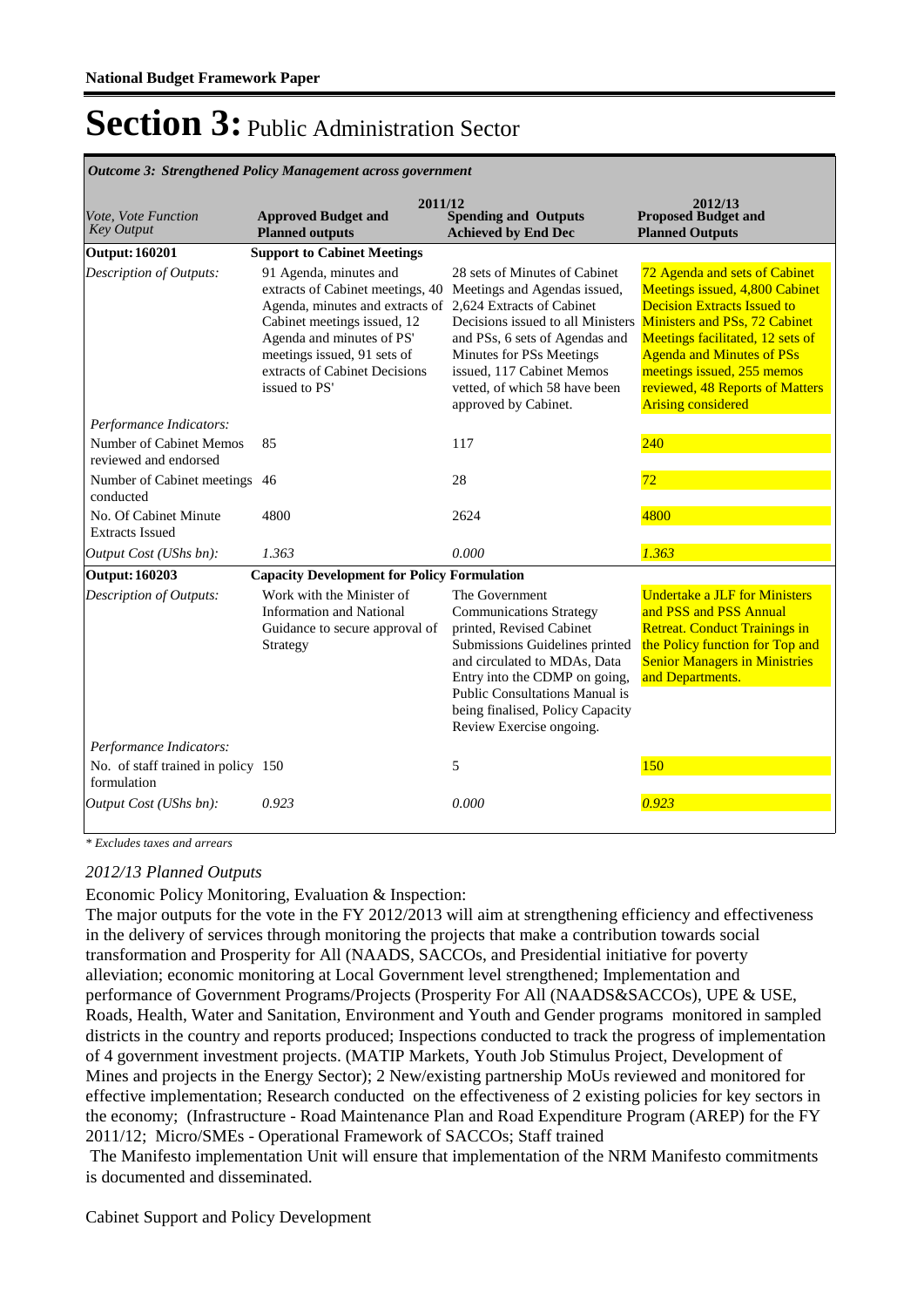Under the Vote Function of Cabinet Support and Policy Development, Secretariat and Logistical support to Cabinet and its Committees will be provided plus technical guidance to MDAs in the preparation of Cabinet submissions. The vote function will also monitor the progress of the implementation of key Cabinet decisions, coordinate the planning of the implementation of the NRM Election Manifesto, provide strategic policy advice to the Presidency and organs and facilitating ceremonial functions of Cabinet. In the same vein, the Cabinet Secretariat will facilitate Strategic Government Communications. The Cabinet Secretariat will continue to build capacity for policy development in government and will specifically develop and distribute policy development resources (guides), establishing and managing a forum of policy practitioners in government, preparing and implementing a long term strategy to institutionalise regulatory best practices in the policy and law making in government, develop skills of Cabinet Ministers, Cabinet Secretariat staff and policy officials in MDAs, managing the periodic restructuring of the Cabinet Secretariat, and developing the Cabinet Decision Making Management Information System to support decision making in Government

#### Government Mobilisation, Media and Awards:

The Vote Function of Mobilisation, Media and Awards will conduct monitoring to ensure enhanced effectiveness in the implementation of government programmes as well as coordinate security programmes at the district level and support operations of Patriotism Clubs in secondary schools. The population will be mobilised for active participation and involvement in national development, plus management of government information and media coverage both locally and internationally. The National Honors and Awards Chancery will hold investiture ceremonies for the conferment of honors and awards. Initiatives towards peace recovery in Northern Uganda and the disarmament in Karamoja will be continued and training workshops to build capacity in monitoring and inspection for RDCs/DRDCs will be held. Through the coordination of the security sector, efforts will continue to be directed at ensuring the integrity of national security.

#### Policy planning and support services:

The key outputs planned for the Vote Function of Policy, Planning and Support Services, include; efficient management of the human, financial and physical resources for the effective delivery of the Constitutional mandate of the Presidency, construction of office premises for RDCs in 10 selected districts, renovation of 6 offices, procurement of office equipment and furniture, servicing and maintenance of vehicles, provision of staff welfare, monitoring and appraisal of staff performance, organize 03 National functions including the Golden Jubilee Independence Celebrations and facilitate cross-border meetings. In addition, the office will procure 06 station wagons and 42 pickup (D/C) vehicles for entitled officers and RDCs respectively as well as coordinating the process for development of Public Administration Sector Investment Plan.

#### *Medium Term Plans*

Within the available resources in the Medium Term 2011/12 - 2013/14, the Sector will continue to procure vehicles, construct and renovate government offices in districts, provide office equipment including computers and furniture for the offices of Resident District Commissioners and Deputies for enhanced field monitoring; and strengthen capacity for the coordination activities supporting the detection and prevention of terrorism and other forms of insecurity within and outside Uganda. Strategies and interventions for the promotion of a positive image of Uganda both internally and internationally will be pursued. The Sector will implement the Government Communications Strategy and monitor the implementation of the Ruling Party's Election Manifesto.

The Presidential Awards Committee will conduct programmes leading to the award of Honors under the National Honours' and Awards Act 2001 in recognition of distinguished achievers whereas the National Secretariat for Patriotism Clubs will continue supporting Patriotism Clubs in Secondary Schools.

Within the available resources in the Medium Term 2012/13 - 2014/15, the Vote will procure vehicles, and assorted computer equipment and furniture for the new officers who will be recruited by the Cabinet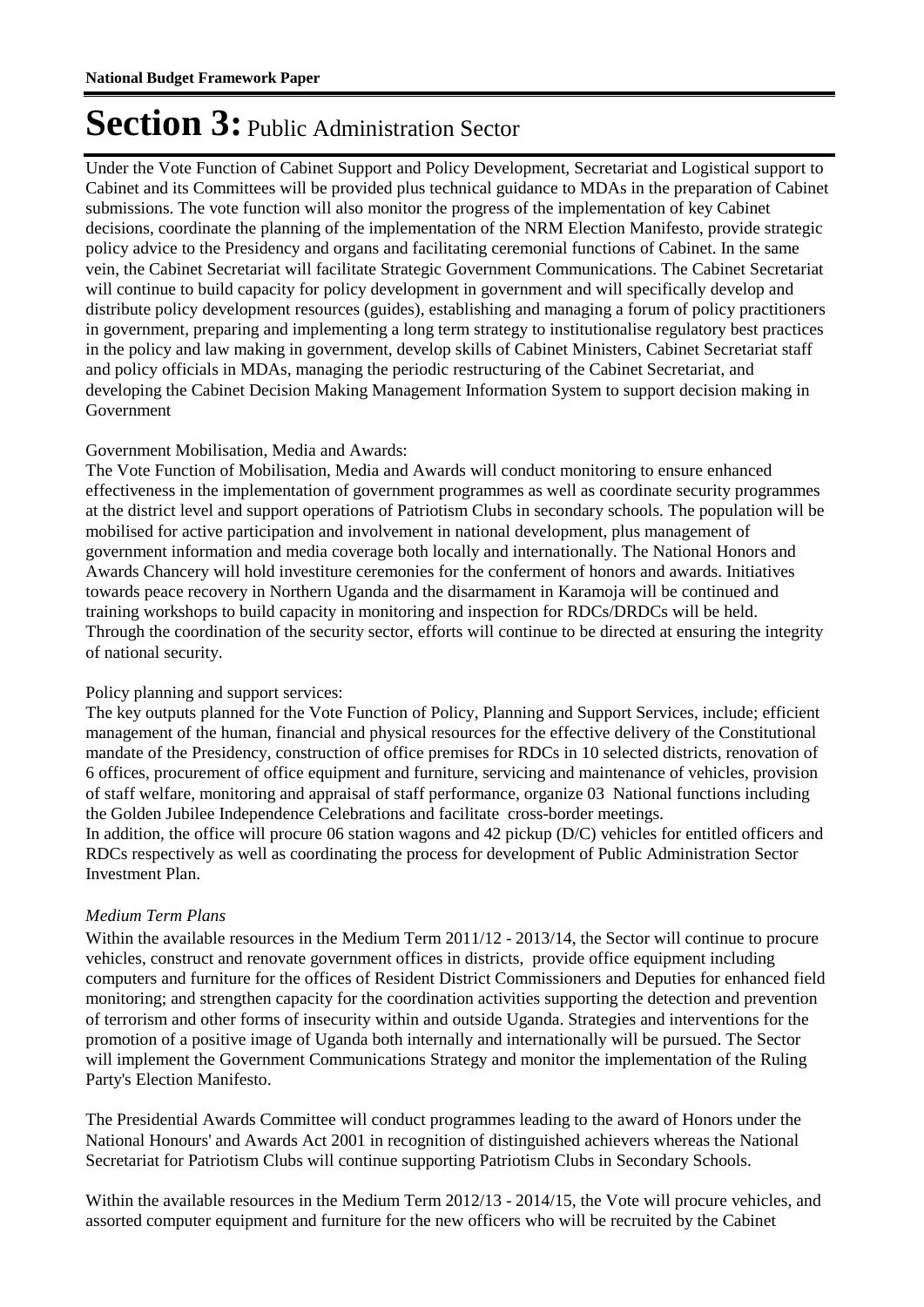Secretariat, and ensure that Policy advice is given to H. E. the President, the Cabinet and all Ministries and Departments, enhance Policy Capacity Development across the Public Service and fill the vacant positions in the Cabinet Secretariat to provide support to Cabinet.

#### *Actions to Improve Outcome Performance*

The sector plans to pay allowances to RDCs and DRDCs in hard to reach and stay areas and to change the approach of monitoring to a few selected government programs by carrying out indepth study of sample programs in order to produce reports that will give a more comprehensive picture on the performance of government programs/projects.

| Sector Outcome 3: Strengthened Policy Management across government    |                                                                                                                                                                                                            |                                                                                                                      |                                                                                                  |  |  |  |
|-----------------------------------------------------------------------|------------------------------------------------------------------------------------------------------------------------------------------------------------------------------------------------------------|----------------------------------------------------------------------------------------------------------------------|--------------------------------------------------------------------------------------------------|--|--|--|
| 2011/12 Planned Actions:                                              | 2011/12 Actions by Dec:                                                                                                                                                                                    | 2012/13 Planned Actions:                                                                                             | <b>MT Strategy:</b>                                                                              |  |  |  |
| Vote: 001 Office of the President                                     |                                                                                                                                                                                                            |                                                                                                                      |                                                                                                  |  |  |  |
|                                                                       | Vote Function: 1601 Economic Policy Monitoring, Evaluation & Inspection                                                                                                                                    |                                                                                                                      |                                                                                                  |  |  |  |
| $N/A$ -this issue is for $FY$<br>2012/13                              | $N/A$ -this issue is for $FY$<br>2012/13                                                                                                                                                                   | Seek for adjustment of the<br>budget ceiling for DEAR and<br>lobby for funding from<br>development partners.         | Continue to seek for<br>adjustment of the budget<br>allocation to the Directorate.               |  |  |  |
|                                                                       | Vote Function: 1603 Economic Policy Monitoring, Evaluation & Inspection                                                                                                                                    |                                                                                                                      |                                                                                                  |  |  |  |
| $N/A$ -this issue is for $FY$<br>2012/13                              | N/A-this issue is for FY<br>2012/13                                                                                                                                                                        | <b>Request for additional funding</b><br>to organise the celebrations in<br>a befitting manner.                      | $N/A$ - this is a one off activity.                                                              |  |  |  |
|                                                                       | Vote Function: 1649 Economic Policy Monitoring, Evaluation & Inspection                                                                                                                                    |                                                                                                                      |                                                                                                  |  |  |  |
| $N/A$ - This issue is for $FY$<br>2012/13                             | $N/A$ - This issue is for $FY$<br>2012/13                                                                                                                                                                  | <b>Request for additional funding</b><br>to organise the celebrations in<br>a befittng manner.                       | $N/A$ - This is a one off activity                                                               |  |  |  |
| Construction of 10 new<br>offices in the field in a phased<br>manner. | Procurement of civil works<br>for renovation works at Jinja<br>and Tororo; and construction<br>of new offices in Abim.<br>Lamwo, Otuke, Napak,<br>Buvuma Kamuli, Buhweju,<br>Nakapiripiti and Kiryandongo. | Construct new offices in 10<br>districts. Priority will be given<br>to districts that have already<br>acquired land. | Construction of more offices<br>in a phased manner depending<br>on the availabilty of resources. |  |  |  |

#### **Table S2.3: Actions and Medium Term Strategy to Improve Sector Outcome**

#### **(iv) Efficiency of Sector Budget Allocations**

Procurement of goods, services and works is contracted out to other entities in accordance with the law to ensure efficiency and effectiveness.

Strengthening of Senior Management's participation in developing provisional allocations and proposals on priority areas to enable efficient allocation of resources and improved service delivery

Increase participation of the Audit and Procurement Units to ensure value for money.

#### **Table S2.4: Allocations to Key Sector and Service Delivery Outputs over the Medium Term**

|                                 | $(i)$ Allocation (Shs Bn) |      | $(ii)$ % Sector Budget          |       |          |          |                                 |          |
|---------------------------------|---------------------------|------|---------------------------------|-------|----------|----------|---------------------------------|----------|
| <b>Billion Uganda Shillings</b> |                           |      | 2011/12 2012/13 2013/14 2014/15 |       |          |          | 2011/12 2012/13 2013/14 2014/15 |          |
| <b>Key Sector</b>               | 91.8                      | 85.8 | 100.3                           | 112.0 | $39.7\%$ | $36.8\%$ | 37.3%                           | $37.4\%$ |
| Service Delivery                | 85.2                      | 78.6 | 91.0                            | 101.5 | $36.8\%$ | 33.6%    | 33.8%                           | $33.9\%$ |

N/A - The Public Administration Sector contributes towards the creation of an enabling environment for the Service Delivery Sectors.

**Table S2.5: Key Unit Costs of Services in the Sector (Shs '000)**

#### **(v) Sector Investment Plans**

The construction of offices in districts, parking space, the Institute for Diplomacy and International Affairs,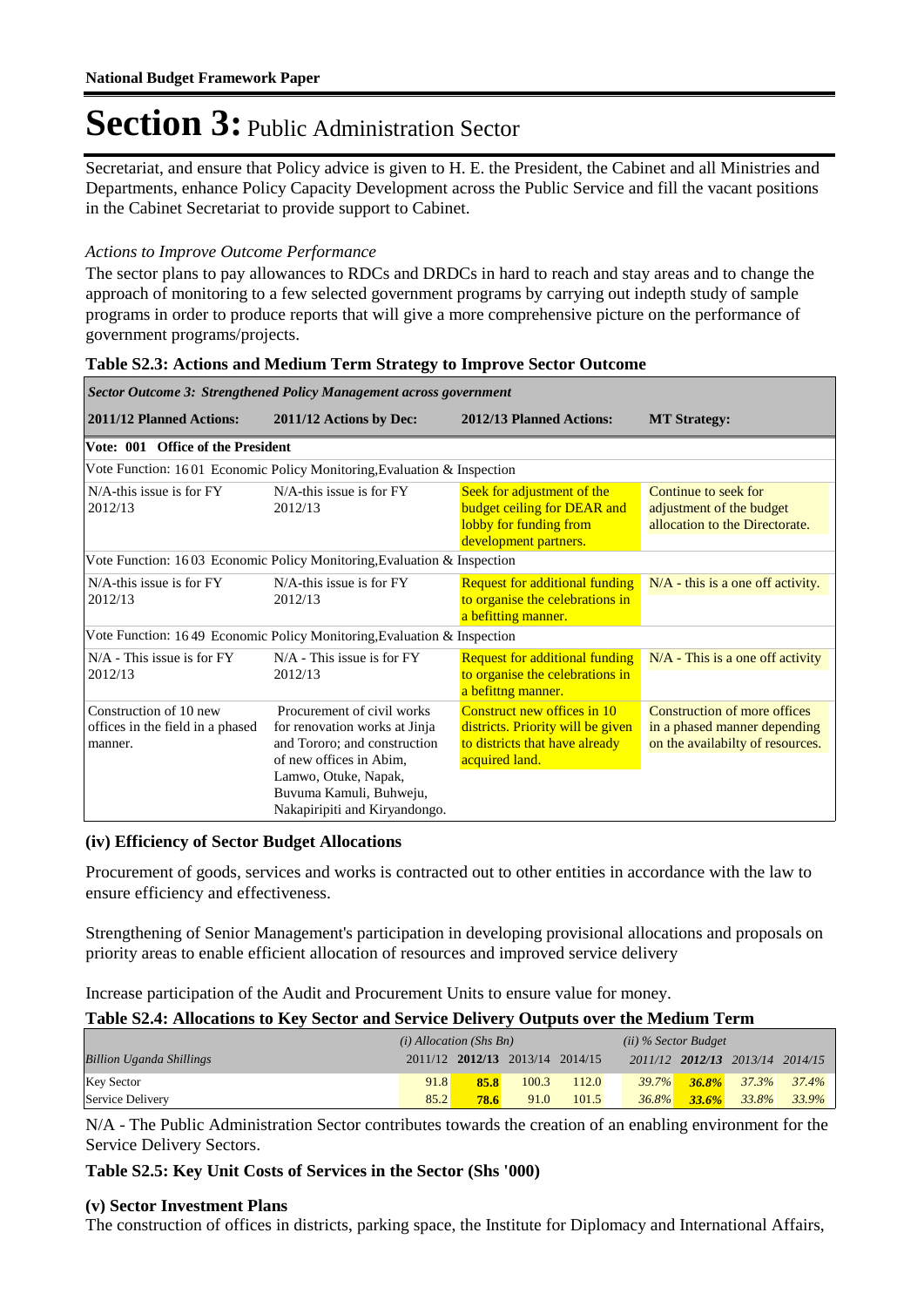an archive, purchase of vehicles and other office equipment and furniture will continue to be allocated funding under capital purchases over the medium term.

#### **Table S2.6: Allocations to Capital Investment over the Medium Term**

|                                           | $(i)$ Allocation (Shs Bn) |       | $(ii)$ % Sector Budget          |       |           |           |                                 |           |
|-------------------------------------------|---------------------------|-------|---------------------------------|-------|-----------|-----------|---------------------------------|-----------|
| <b>Billion Uganda Shillings</b>           |                           |       | 2011/12 2012/13 2013/14 2014/15 |       |           |           | 2011/12 2012/13 2013/14 2014/15 |           |
| Consumption Expendture (Outputs Provided) | 194.8                     | 197.5 | 227.0                           | 252.8 | 84.2%     | 84.3%     | 84.4%                           | 84.4%     |
| Grants and Subsidies (Outputs Funded)     | 10.2                      | 10.2  | 11.2                            | 12.4  | 4.4%      | 4.4%      | $4.2\%$                         | $4.1\%$   |
| Investment (Capital Purchases)            | 26.4                      | 26.4  | 30.8                            | 34.3  | $11.4\%$  | 11.3%     | $11.4\%$                        | 11.5%     |
| <b>Grand Total</b>                        | 231.5                     | 234.1 | 269.1                           | 299.5 | $100.0\%$ | $100.0\%$ | $100.0\%$                       | $100.0\%$ |

In the Financial Year 2012/13, the major capital investments for the Sector will include the following:

-Purchase of 42 pickup double cabins and 06 station wagon vehicles for RDCs and entitled officers respectively, to boost the monitoring functions. A total of Shs. 5,966,400,070/= has been allocated for this purpose.

-Construction and Renovation of Government buildings:

In an effort to address the challenge of shortage of office accommodation, the Sector has allocated; Shs. 6.5 Bn for the construction of 10 office blocks and renovation of 06 offices in districts, Shs. 2.5 Bn as a top up on the previous allocation to cover the cost for refurbishment of Uganda House in New York, Shs. 1.5 Bn to commence construction of chancery premises for Uganda High Commission in Kigali, Ushs 600 million for renovation of former Chancery premises in Kinshasa, Ushs 700 million for renovation of the High Commissioner's residence in Pretoria, Shs. 1.8 Bn to procure support vehicles and Shs. 1.5 Bn to procure specialized machinery.

#### **Table S2.7: Major Capital Investments**

| Project                                                                         | 2011/12                                                                   |                                                                                                                  | 2012/13                                                                               |                                        |  |  |  |  |  |
|---------------------------------------------------------------------------------|---------------------------------------------------------------------------|------------------------------------------------------------------------------------------------------------------|---------------------------------------------------------------------------------------|----------------------------------------|--|--|--|--|--|
| <b>Vote Function Output</b><br><b>UShs Thousand</b>                             | <b>Approved Budget, Planned</b><br><b>Outputs (Quantity and Location)</b> | <b>Actual Expenditure and</b><br><b>Outputs by December</b><br>(Quantity and Location)                           | <b>Proposed Budget, Planned</b>                                                       | <b>Outputs (Quantity and Location)</b> |  |  |  |  |  |
| Vote:<br>001<br><b>Office of the President</b>                                  |                                                                           |                                                                                                                  |                                                                                       |                                        |  |  |  |  |  |
| <b>Vote Function:</b><br>1603                                                   | <b>Economic Policy Monitoring, Evaluation &amp; Inspection</b>            |                                                                                                                  |                                                                                       |                                        |  |  |  |  |  |
| Project 0007A Strengthening of the President's Office                           |                                                                           |                                                                                                                  |                                                                                       |                                        |  |  |  |  |  |
| 160375 Purchase of Motor<br><b>Vehicles and Other</b><br>Transport<br>Equipment | RDC's are equiped for<br>mobilisation - vehicles procured.                | A letter was written to Ministry<br>of Public Service for clearance<br>and the ministry is awaiting<br>response. | RDC's are equiped for<br>mobilisation -<br>$(40$ pickup $(D/C)$ vehicles<br>procured) |                                        |  |  |  |  |  |
| <b>Total</b>                                                                    | 5,250,005                                                                 | 0                                                                                                                |                                                                                       | 4,000,006                              |  |  |  |  |  |
| <b>GoU</b> Development                                                          | 5,250,005                                                                 | 0                                                                                                                |                                                                                       | 4,000,006                              |  |  |  |  |  |
| 0<br><b>Donor Development</b><br>0                                              |                                                                           |                                                                                                                  | $\theta$                                                                              |                                        |  |  |  |  |  |
| <b>Vote Function:</b><br>1649                                                   | <b>Economic Policy Monitoring, Evaluation &amp; Inspection</b>            |                                                                                                                  |                                                                                       |                                        |  |  |  |  |  |

*Project 0001 Construction of GoU offices*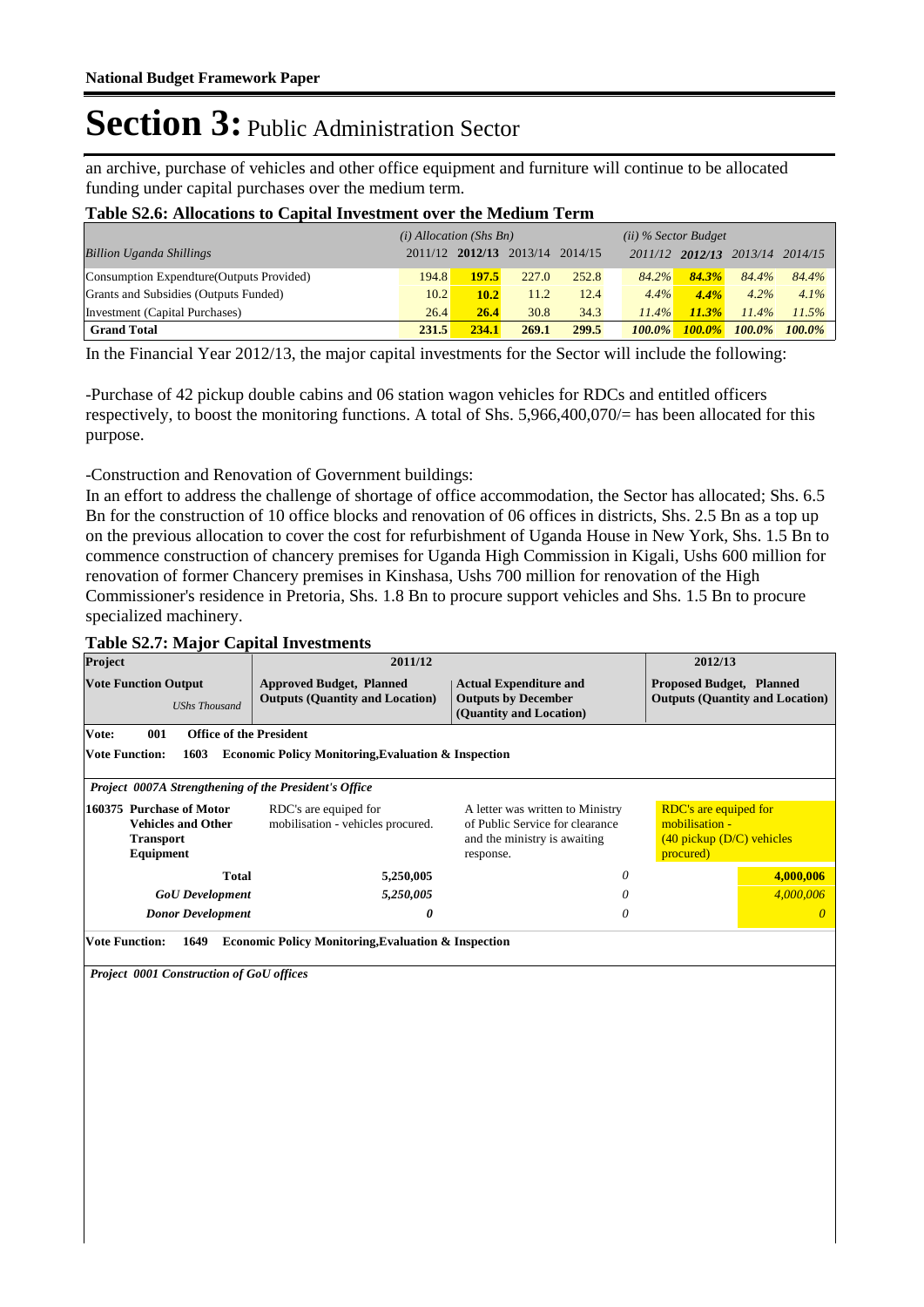| Project |                                                                                      | 2011/12                                                                                     |                                                                                                                                                                                                             | 2012/13                                                                                         |                                                                           |
|---------|--------------------------------------------------------------------------------------|---------------------------------------------------------------------------------------------|-------------------------------------------------------------------------------------------------------------------------------------------------------------------------------------------------------------|-------------------------------------------------------------------------------------------------|---------------------------------------------------------------------------|
|         | <b>Vote Function Output</b><br><b>UShs Thousand</b>                                  | <b>Approved Budget, Planned</b><br><b>Outputs (Quantity and Location)</b>                   | <b>Actual Expenditure and</b><br><b>Outputs by December</b><br>(Quantity and Location)                                                                                                                      |                                                                                                 | <b>Proposed Budget, Planned</b><br><b>Outputs (Quantity and Location)</b> |
|         | <b>Vote Function:</b><br>1649                                                        | <b>Economic Policy Monitoring, Evaluation &amp; Inspection</b>                              |                                                                                                                                                                                                             |                                                                                                 |                                                                           |
|         | 164972 Government<br><b>Buildings and</b><br>Administrative<br><b>Infrastructure</b> | Government buildings/offices<br>constructed.<br>Existing buildings/offices<br>renovated.    | Land for construcion of<br>upcountry offices has been<br>identified in 12 districts -<br>Kiryadongo, Amuru, Lamwo,<br>Buvuma, Butaleja, Buhweju,<br>Napak, Abim, Nakapiripirit,<br>Lubirizi, Otuke, Kamuli. | Government buildings/offices<br>constructed.<br><b>Existing buildings/offices</b><br>renovated. |                                                                           |
|         |                                                                                      |                                                                                             | Land in 04 districts were<br>surveyed during the 1st<br>Quarter - Nakapiripirit, Lamwo,<br>Buhweju and Kiryandongo. The<br>process of surveying the land in<br>the remaining districts is on-<br>going.     |                                                                                                 |                                                                           |
|         |                                                                                      |                                                                                             | 12 site visits were conducted<br>and the Architectural Designs<br>and BOQs for the proposed<br>offices are being prepared.                                                                                  |                                                                                                 |                                                                           |
|         |                                                                                      |                                                                                             | Procurement process for the<br>renovation of Government<br>offices in Jinja and Tororo is on-<br>going.                                                                                                     |                                                                                                 |                                                                           |
|         | <b>Total</b>                                                                         | 5,347,502                                                                                   | 0                                                                                                                                                                                                           |                                                                                                 | 6,500,005                                                                 |
|         | <b>GoU</b> Development                                                               | 5,347,502                                                                                   | 0                                                                                                                                                                                                           |                                                                                                 | 6,500,005                                                                 |
|         | Donor Development                                                                    | 0                                                                                           | 0                                                                                                                                                                                                           |                                                                                                 | $\boldsymbol{\theta}$                                                     |
|         | Project 0007 Strengthening of the President's Office                                 |                                                                                             |                                                                                                                                                                                                             |                                                                                                 |                                                                           |
|         | 164976 Purchase of Office<br>and ICT Equipment,<br>including Software                | 01 heavy-duty photopier<br>machine procured; 72 desk-top<br>computers procured; 02 lap-top  | 03 desktop computers were<br>procured.                                                                                                                                                                      | 40 desktop and 06 laptop<br>computers procured.                                                 |                                                                           |
|         |                                                                                      | computers; 01 heavy-duty<br>printer procured                                                | Upgraded micro soft office to<br>2007 for all offices, upgraded                                                                                                                                             |                                                                                                 | 50 antivirus software procured.                                           |
|         |                                                                                      |                                                                                             | the main server soft ware,                                                                                                                                                                                  | Other software installed                                                                        |                                                                           |
|         |                                                                                      | Cabinet Secretariat: 31<br>Antivirus software, 23 desktop<br>computers, 8 laptop computers, | procured a power adapter for<br>the main switch board(PABX),<br>procured a power adapter for                                                                                                                | <b>Local Area Network Server</b><br>upgraded.                                                   |                                                                           |
|         |                                                                                      | 5 printers, 23 UPC, APC<br>procured.                                                        | the router for Offices at<br>development House.                                                                                                                                                             | 30 printers procured.                                                                           |                                                                           |
|         |                                                                                      |                                                                                             | 02 laptops procured.                                                                                                                                                                                        | 01 heavy duty photocopier<br>machine procured.                                                  |                                                                           |
|         |                                                                                      |                                                                                             | Procurement process for 112<br>computer printers is on-going                                                                                                                                                | Note counting machine<br>procured.                                                              |                                                                           |
|         | <b>Total</b>                                                                         | 468,350                                                                                     | 0                                                                                                                                                                                                           |                                                                                                 | 221,000                                                                   |
|         | <b>GoU</b> Development                                                               | 468,350                                                                                     | 0                                                                                                                                                                                                           |                                                                                                 | 221,000                                                                   |
|         | <b>Donor Development</b>                                                             | 0                                                                                           | 0                                                                                                                                                                                                           |                                                                                                 | $\theta$                                                                  |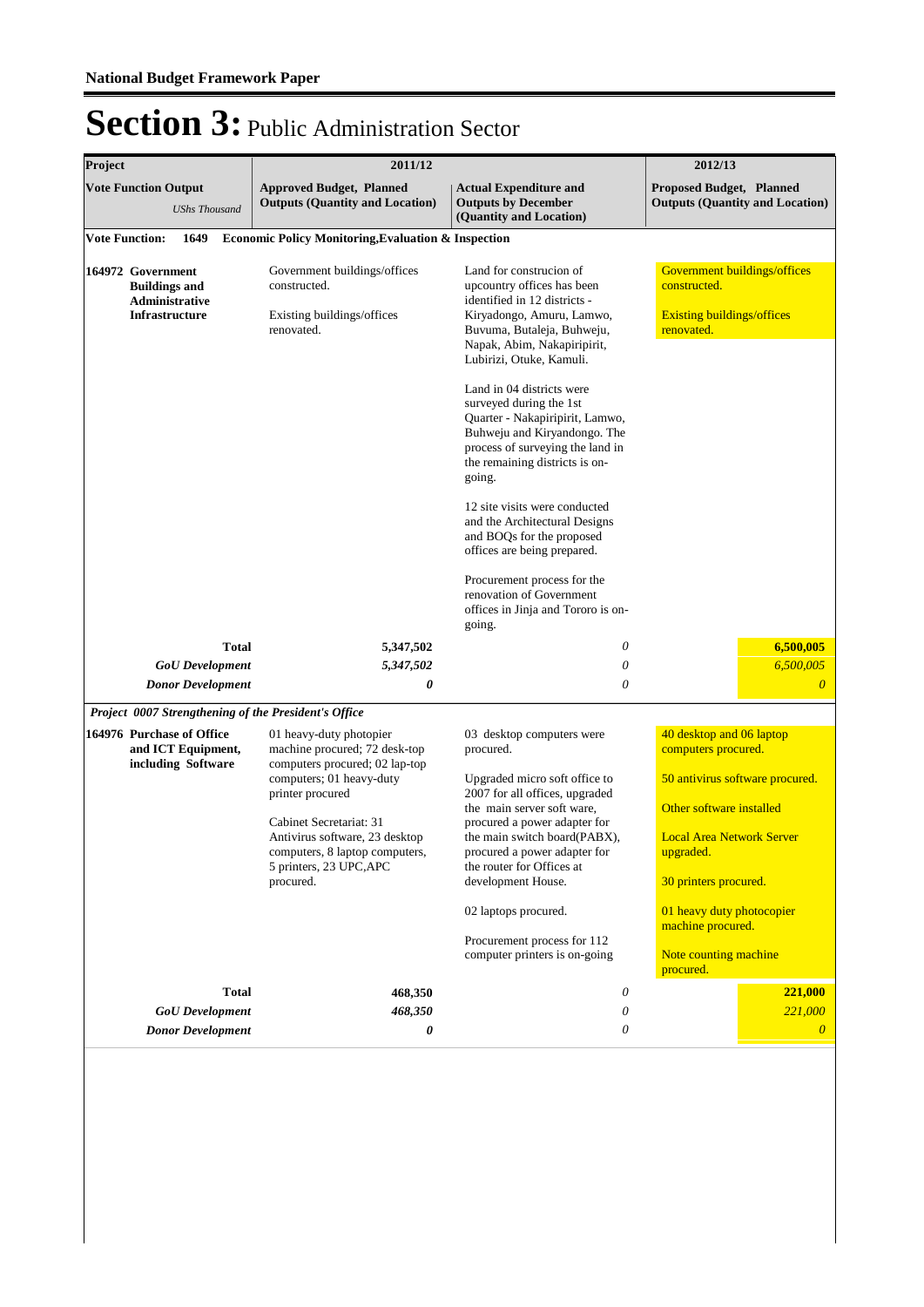| <b>Vote Function Output</b><br><b>Approved Budget, Planned</b><br><b>Actual Expenditure and</b><br><b>Proposed Budget, Planned</b><br><b>Outputs (Quantity and Location)</b><br><b>Outputs by December</b><br><b>Outputs (Quantity and Location)</b><br><b>UShs Thousand</b><br>(Quantity and Location)<br><b>Vote Function:</b><br>1649<br><b>Economic Policy Monitoring, Evaluation &amp; Inspection</b><br>40 Telephone Head sets; 02<br>08 secretarial telephone sets; 40<br>164977 Purchase of<br>40 telephone headsets bought<br>Telephone Head sets; 20 court<br>television sets; and 04 telefax<br><b>Specialised</b><br>of Arms; 03 television set<br>machines procured.<br>Machinery &<br>purchased; 03 telefax machines<br>Equipment<br>25 stand fans and 10<br>procured, 100 Portraits of H.E.<br>refrigerators procured.<br>the President procured.<br>two electric lawn mowers<br>15 stand fans, 46 telephones, 8<br>refrigerators procured.<br>procured.<br>Note counting machine<br>procured.<br><b>Total</b><br>49,000<br>0<br>91,180<br>91,180<br>49,000<br><b>GoU</b> Development<br>0<br>0<br><b>Donor Development</b><br>0<br>$\theta$<br>164975 Purchase of Motor<br>06 station wagon vehicles<br>12 station wagon, pick-up<br>Procurement process for 02<br>(D/C), omnibus van, land lorry<br><b>Vehicles and Other</b><br>Boat engines is on-going.<br>procured.<br>vehicles procured.<br><b>Transport</b><br>Equipment<br>The procurement process for<br>644 tyres procured.<br>supply of 102 tyres is still on<br>250 tyres procured.<br>02 Pick-up (D/C) vehicles<br>going.<br>5 Motorcycles for support staff<br>procured<br>for Cabinet Secretariat procured.<br>1,966,400<br><b>Total</b><br>0<br>3,724,001<br>1,966,400<br>3,724,001<br>0<br><b>GoU</b> Development<br>0<br><b>Donor Development</b><br>0<br>$\theta$<br>164978 Purchase of Office<br>Procurement process for<br><b>Assorted furniture procured</b><br>Assorted furniture procured<br>and Residential<br>including 05 Executive desks,<br>executive desks is on-going.<br>including 05 Executive<br>05 chairs, 10 secretarial chsairs,<br>desks, 30 office desks, 05<br><b>Furniture and</b><br>05 sofa set desks; 20 vistors<br>Executive chairs, 30 office<br><b>Fittings</b><br>chairs; 05 bookshelves; 10<br>chairs, 35 vistor's chairs; 05<br>filling cabinets; 03 fridges;<br>bookshelves; 20 filling<br>cabinets;300 metres of<br>Curtains and carpets for offices.<br>Curtains, 300 metres of nettings<br>and 100 rolling metres for office<br>Cabinet Secretariat: 7 carpets,<br>23 chairs, 23 desks, 23 filing<br>carpets.<br>cabinets, 7 sofa sets procured.<br>Total<br>646,501<br>0<br>251,000<br>251,000<br><b>GoU</b> Development<br>646,501<br>0<br><b>Donor Development</b><br>0<br>0<br>$\theta$<br>Vote:<br>002<br><b>State House</b><br><b>Vote Function:</b><br>Administration & Support to the Presidency<br>1611<br>Project 0008 Support to State House<br>- 13 Support Vehicles Procured<br>161175 Purchase of Motor<br>- Procure 1 Specialised Vehicle<br>Procurement of 1 specialised<br>vehicle in progress<br><b>Vehicles and Other</b><br><b>Transport</b><br>Equipment<br>0<br>1,779,782<br>Total<br>5,779,782<br>5,779,782<br>1,779,782<br><b>GoU</b> Development<br>0<br>0<br><b>Donor Development</b><br>0<br>$\theta$ | Project | 2011/12 |  | 2012/13 |
|--------------------------------------------------------------------------------------------------------------------------------------------------------------------------------------------------------------------------------------------------------------------------------------------------------------------------------------------------------------------------------------------------------------------------------------------------------------------------------------------------------------------------------------------------------------------------------------------------------------------------------------------------------------------------------------------------------------------------------------------------------------------------------------------------------------------------------------------------------------------------------------------------------------------------------------------------------------------------------------------------------------------------------------------------------------------------------------------------------------------------------------------------------------------------------------------------------------------------------------------------------------------------------------------------------------------------------------------------------------------------------------------------------------------------------------------------------------------------------------------------------------------------------------------------------------------------------------------------------------------------------------------------------------------------------------------------------------------------------------------------------------------------------------------------------------------------------------------------------------------------------------------------------------------------------------------------------------------------------------------------------------------------------------------------------------------------------------------------------------------------------------------------------------------------------------------------------------------------------------------------------------------------------------------------------------------------------------------------------------------------------------------------------------------------------------------------------------------------------------------------------------------------------------------------------------------------------------------------------------------------------------------------------------------------------------------------------------------------------------------------------------------------------------------------------------------------------------------------------------------------------------------------------------------------------------------------------------------------------------------------------------------------------------------------------------------------------------------------------------------------------------------------------------------------------------------------------------------------------------------------------------------------------------------------------------------------------------------------------|---------|---------|--|---------|
|                                                                                                                                                                                                                                                                                                                                                                                                                                                                                                                                                                                                                                                                                                                                                                                                                                                                                                                                                                                                                                                                                                                                                                                                                                                                                                                                                                                                                                                                                                                                                                                                                                                                                                                                                                                                                                                                                                                                                                                                                                                                                                                                                                                                                                                                                                                                                                                                                                                                                                                                                                                                                                                                                                                                                                                                                                                                                                                                                                                                                                                                                                                                                                                                                                                                                                                                                        |         |         |  |         |
|                                                                                                                                                                                                                                                                                                                                                                                                                                                                                                                                                                                                                                                                                                                                                                                                                                                                                                                                                                                                                                                                                                                                                                                                                                                                                                                                                                                                                                                                                                                                                                                                                                                                                                                                                                                                                                                                                                                                                                                                                                                                                                                                                                                                                                                                                                                                                                                                                                                                                                                                                                                                                                                                                                                                                                                                                                                                                                                                                                                                                                                                                                                                                                                                                                                                                                                                                        |         |         |  |         |
|                                                                                                                                                                                                                                                                                                                                                                                                                                                                                                                                                                                                                                                                                                                                                                                                                                                                                                                                                                                                                                                                                                                                                                                                                                                                                                                                                                                                                                                                                                                                                                                                                                                                                                                                                                                                                                                                                                                                                                                                                                                                                                                                                                                                                                                                                                                                                                                                                                                                                                                                                                                                                                                                                                                                                                                                                                                                                                                                                                                                                                                                                                                                                                                                                                                                                                                                                        |         |         |  |         |
|                                                                                                                                                                                                                                                                                                                                                                                                                                                                                                                                                                                                                                                                                                                                                                                                                                                                                                                                                                                                                                                                                                                                                                                                                                                                                                                                                                                                                                                                                                                                                                                                                                                                                                                                                                                                                                                                                                                                                                                                                                                                                                                                                                                                                                                                                                                                                                                                                                                                                                                                                                                                                                                                                                                                                                                                                                                                                                                                                                                                                                                                                                                                                                                                                                                                                                                                                        |         |         |  |         |
|                                                                                                                                                                                                                                                                                                                                                                                                                                                                                                                                                                                                                                                                                                                                                                                                                                                                                                                                                                                                                                                                                                                                                                                                                                                                                                                                                                                                                                                                                                                                                                                                                                                                                                                                                                                                                                                                                                                                                                                                                                                                                                                                                                                                                                                                                                                                                                                                                                                                                                                                                                                                                                                                                                                                                                                                                                                                                                                                                                                                                                                                                                                                                                                                                                                                                                                                                        |         |         |  |         |
|                                                                                                                                                                                                                                                                                                                                                                                                                                                                                                                                                                                                                                                                                                                                                                                                                                                                                                                                                                                                                                                                                                                                                                                                                                                                                                                                                                                                                                                                                                                                                                                                                                                                                                                                                                                                                                                                                                                                                                                                                                                                                                                                                                                                                                                                                                                                                                                                                                                                                                                                                                                                                                                                                                                                                                                                                                                                                                                                                                                                                                                                                                                                                                                                                                                                                                                                                        |         |         |  |         |
|                                                                                                                                                                                                                                                                                                                                                                                                                                                                                                                                                                                                                                                                                                                                                                                                                                                                                                                                                                                                                                                                                                                                                                                                                                                                                                                                                                                                                                                                                                                                                                                                                                                                                                                                                                                                                                                                                                                                                                                                                                                                                                                                                                                                                                                                                                                                                                                                                                                                                                                                                                                                                                                                                                                                                                                                                                                                                                                                                                                                                                                                                                                                                                                                                                                                                                                                                        |         |         |  |         |
|                                                                                                                                                                                                                                                                                                                                                                                                                                                                                                                                                                                                                                                                                                                                                                                                                                                                                                                                                                                                                                                                                                                                                                                                                                                                                                                                                                                                                                                                                                                                                                                                                                                                                                                                                                                                                                                                                                                                                                                                                                                                                                                                                                                                                                                                                                                                                                                                                                                                                                                                                                                                                                                                                                                                                                                                                                                                                                                                                                                                                                                                                                                                                                                                                                                                                                                                                        |         |         |  |         |
|                                                                                                                                                                                                                                                                                                                                                                                                                                                                                                                                                                                                                                                                                                                                                                                                                                                                                                                                                                                                                                                                                                                                                                                                                                                                                                                                                                                                                                                                                                                                                                                                                                                                                                                                                                                                                                                                                                                                                                                                                                                                                                                                                                                                                                                                                                                                                                                                                                                                                                                                                                                                                                                                                                                                                                                                                                                                                                                                                                                                                                                                                                                                                                                                                                                                                                                                                        |         |         |  |         |
|                                                                                                                                                                                                                                                                                                                                                                                                                                                                                                                                                                                                                                                                                                                                                                                                                                                                                                                                                                                                                                                                                                                                                                                                                                                                                                                                                                                                                                                                                                                                                                                                                                                                                                                                                                                                                                                                                                                                                                                                                                                                                                                                                                                                                                                                                                                                                                                                                                                                                                                                                                                                                                                                                                                                                                                                                                                                                                                                                                                                                                                                                                                                                                                                                                                                                                                                                        |         |         |  |         |
|                                                                                                                                                                                                                                                                                                                                                                                                                                                                                                                                                                                                                                                                                                                                                                                                                                                                                                                                                                                                                                                                                                                                                                                                                                                                                                                                                                                                                                                                                                                                                                                                                                                                                                                                                                                                                                                                                                                                                                                                                                                                                                                                                                                                                                                                                                                                                                                                                                                                                                                                                                                                                                                                                                                                                                                                                                                                                                                                                                                                                                                                                                                                                                                                                                                                                                                                                        |         |         |  |         |
|                                                                                                                                                                                                                                                                                                                                                                                                                                                                                                                                                                                                                                                                                                                                                                                                                                                                                                                                                                                                                                                                                                                                                                                                                                                                                                                                                                                                                                                                                                                                                                                                                                                                                                                                                                                                                                                                                                                                                                                                                                                                                                                                                                                                                                                                                                                                                                                                                                                                                                                                                                                                                                                                                                                                                                                                                                                                                                                                                                                                                                                                                                                                                                                                                                                                                                                                                        |         |         |  |         |
|                                                                                                                                                                                                                                                                                                                                                                                                                                                                                                                                                                                                                                                                                                                                                                                                                                                                                                                                                                                                                                                                                                                                                                                                                                                                                                                                                                                                                                                                                                                                                                                                                                                                                                                                                                                                                                                                                                                                                                                                                                                                                                                                                                                                                                                                                                                                                                                                                                                                                                                                                                                                                                                                                                                                                                                                                                                                                                                                                                                                                                                                                                                                                                                                                                                                                                                                                        |         |         |  |         |
|                                                                                                                                                                                                                                                                                                                                                                                                                                                                                                                                                                                                                                                                                                                                                                                                                                                                                                                                                                                                                                                                                                                                                                                                                                                                                                                                                                                                                                                                                                                                                                                                                                                                                                                                                                                                                                                                                                                                                                                                                                                                                                                                                                                                                                                                                                                                                                                                                                                                                                                                                                                                                                                                                                                                                                                                                                                                                                                                                                                                                                                                                                                                                                                                                                                                                                                                                        |         |         |  |         |
|                                                                                                                                                                                                                                                                                                                                                                                                                                                                                                                                                                                                                                                                                                                                                                                                                                                                                                                                                                                                                                                                                                                                                                                                                                                                                                                                                                                                                                                                                                                                                                                                                                                                                                                                                                                                                                                                                                                                                                                                                                                                                                                                                                                                                                                                                                                                                                                                                                                                                                                                                                                                                                                                                                                                                                                                                                                                                                                                                                                                                                                                                                                                                                                                                                                                                                                                                        |         |         |  |         |
|                                                                                                                                                                                                                                                                                                                                                                                                                                                                                                                                                                                                                                                                                                                                                                                                                                                                                                                                                                                                                                                                                                                                                                                                                                                                                                                                                                                                                                                                                                                                                                                                                                                                                                                                                                                                                                                                                                                                                                                                                                                                                                                                                                                                                                                                                                                                                                                                                                                                                                                                                                                                                                                                                                                                                                                                                                                                                                                                                                                                                                                                                                                                                                                                                                                                                                                                                        |         |         |  |         |
|                                                                                                                                                                                                                                                                                                                                                                                                                                                                                                                                                                                                                                                                                                                                                                                                                                                                                                                                                                                                                                                                                                                                                                                                                                                                                                                                                                                                                                                                                                                                                                                                                                                                                                                                                                                                                                                                                                                                                                                                                                                                                                                                                                                                                                                                                                                                                                                                                                                                                                                                                                                                                                                                                                                                                                                                                                                                                                                                                                                                                                                                                                                                                                                                                                                                                                                                                        |         |         |  |         |
|                                                                                                                                                                                                                                                                                                                                                                                                                                                                                                                                                                                                                                                                                                                                                                                                                                                                                                                                                                                                                                                                                                                                                                                                                                                                                                                                                                                                                                                                                                                                                                                                                                                                                                                                                                                                                                                                                                                                                                                                                                                                                                                                                                                                                                                                                                                                                                                                                                                                                                                                                                                                                                                                                                                                                                                                                                                                                                                                                                                                                                                                                                                                                                                                                                                                                                                                                        |         |         |  |         |
|                                                                                                                                                                                                                                                                                                                                                                                                                                                                                                                                                                                                                                                                                                                                                                                                                                                                                                                                                                                                                                                                                                                                                                                                                                                                                                                                                                                                                                                                                                                                                                                                                                                                                                                                                                                                                                                                                                                                                                                                                                                                                                                                                                                                                                                                                                                                                                                                                                                                                                                                                                                                                                                                                                                                                                                                                                                                                                                                                                                                                                                                                                                                                                                                                                                                                                                                                        |         |         |  |         |
|                                                                                                                                                                                                                                                                                                                                                                                                                                                                                                                                                                                                                                                                                                                                                                                                                                                                                                                                                                                                                                                                                                                                                                                                                                                                                                                                                                                                                                                                                                                                                                                                                                                                                                                                                                                                                                                                                                                                                                                                                                                                                                                                                                                                                                                                                                                                                                                                                                                                                                                                                                                                                                                                                                                                                                                                                                                                                                                                                                                                                                                                                                                                                                                                                                                                                                                                                        |         |         |  |         |
|                                                                                                                                                                                                                                                                                                                                                                                                                                                                                                                                                                                                                                                                                                                                                                                                                                                                                                                                                                                                                                                                                                                                                                                                                                                                                                                                                                                                                                                                                                                                                                                                                                                                                                                                                                                                                                                                                                                                                                                                                                                                                                                                                                                                                                                                                                                                                                                                                                                                                                                                                                                                                                                                                                                                                                                                                                                                                                                                                                                                                                                                                                                                                                                                                                                                                                                                                        |         |         |  |         |
|                                                                                                                                                                                                                                                                                                                                                                                                                                                                                                                                                                                                                                                                                                                                                                                                                                                                                                                                                                                                                                                                                                                                                                                                                                                                                                                                                                                                                                                                                                                                                                                                                                                                                                                                                                                                                                                                                                                                                                                                                                                                                                                                                                                                                                                                                                                                                                                                                                                                                                                                                                                                                                                                                                                                                                                                                                                                                                                                                                                                                                                                                                                                                                                                                                                                                                                                                        |         |         |  |         |
|                                                                                                                                                                                                                                                                                                                                                                                                                                                                                                                                                                                                                                                                                                                                                                                                                                                                                                                                                                                                                                                                                                                                                                                                                                                                                                                                                                                                                                                                                                                                                                                                                                                                                                                                                                                                                                                                                                                                                                                                                                                                                                                                                                                                                                                                                                                                                                                                                                                                                                                                                                                                                                                                                                                                                                                                                                                                                                                                                                                                                                                                                                                                                                                                                                                                                                                                                        |         |         |  |         |
|                                                                                                                                                                                                                                                                                                                                                                                                                                                                                                                                                                                                                                                                                                                                                                                                                                                                                                                                                                                                                                                                                                                                                                                                                                                                                                                                                                                                                                                                                                                                                                                                                                                                                                                                                                                                                                                                                                                                                                                                                                                                                                                                                                                                                                                                                                                                                                                                                                                                                                                                                                                                                                                                                                                                                                                                                                                                                                                                                                                                                                                                                                                                                                                                                                                                                                                                                        |         |         |  |         |
|                                                                                                                                                                                                                                                                                                                                                                                                                                                                                                                                                                                                                                                                                                                                                                                                                                                                                                                                                                                                                                                                                                                                                                                                                                                                                                                                                                                                                                                                                                                                                                                                                                                                                                                                                                                                                                                                                                                                                                                                                                                                                                                                                                                                                                                                                                                                                                                                                                                                                                                                                                                                                                                                                                                                                                                                                                                                                                                                                                                                                                                                                                                                                                                                                                                                                                                                                        |         |         |  |         |
|                                                                                                                                                                                                                                                                                                                                                                                                                                                                                                                                                                                                                                                                                                                                                                                                                                                                                                                                                                                                                                                                                                                                                                                                                                                                                                                                                                                                                                                                                                                                                                                                                                                                                                                                                                                                                                                                                                                                                                                                                                                                                                                                                                                                                                                                                                                                                                                                                                                                                                                                                                                                                                                                                                                                                                                                                                                                                                                                                                                                                                                                                                                                                                                                                                                                                                                                                        |         |         |  |         |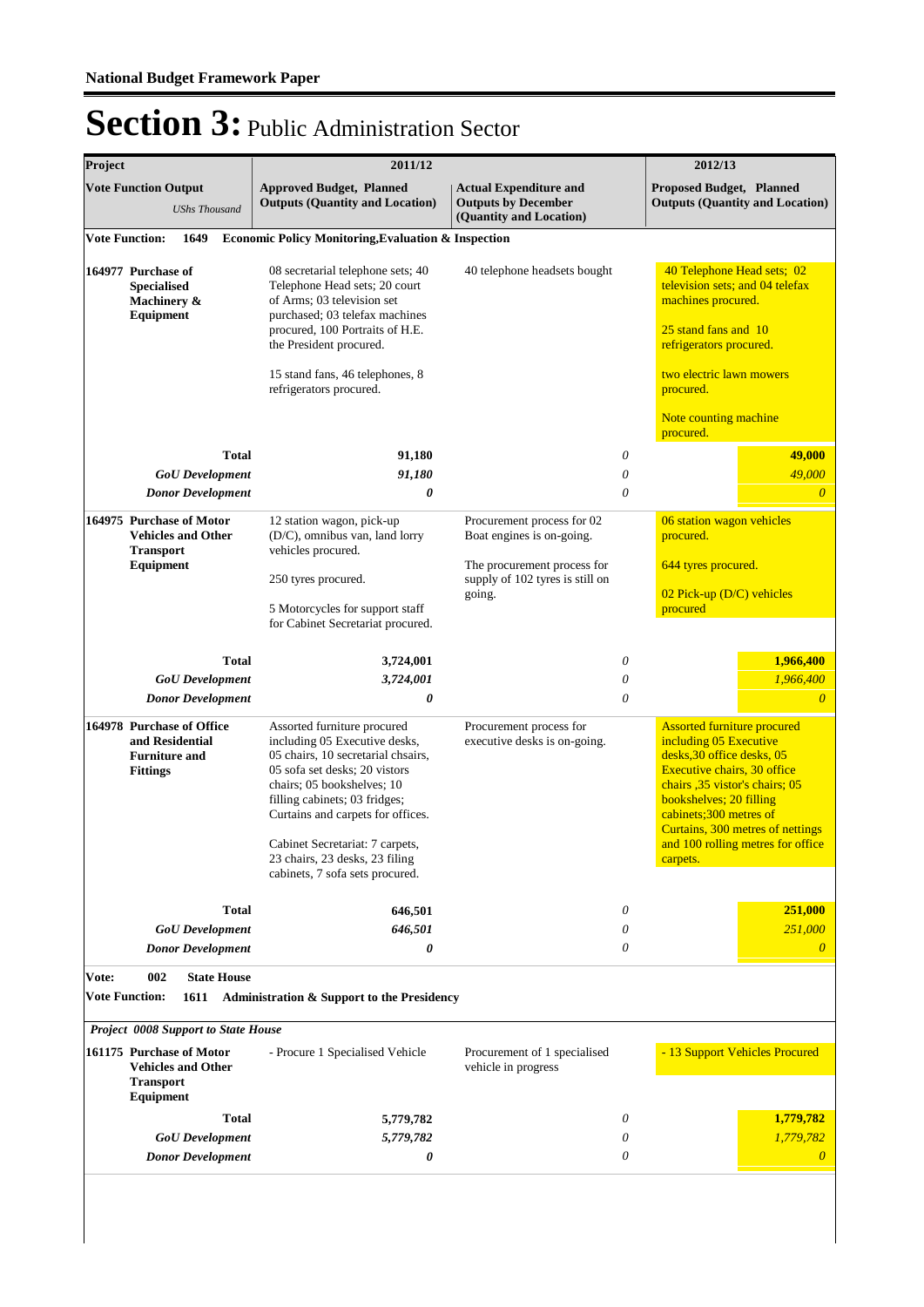| Project                        |                                                                                         | 2011/12                                                                            |                                                                                                                                                                                        | 2012/13                                                                                     |
|--------------------------------|-----------------------------------------------------------------------------------------|------------------------------------------------------------------------------------|----------------------------------------------------------------------------------------------------------------------------------------------------------------------------------------|---------------------------------------------------------------------------------------------|
|                                | <b>Vote Function Output</b><br><b>UShs Thousand</b>                                     | <b>Approved Budget, Planned</b><br><b>Outputs (Quantity and Location)</b>          | <b>Actual Expenditure and</b><br><b>Outputs by December</b><br>(Quantity and Location)                                                                                                 | <b>Proposed Budget, Planned</b><br><b>Outputs (Quantity and Location)</b>                   |
| <b>Vote Function:</b>          | 1611                                                                                    | Administration & Support to the Presidency                                         |                                                                                                                                                                                        |                                                                                             |
|                                | 161176 Purchase of Office<br>and ICT Equipment,<br>including Software                   | - Procure office equipment                                                         | Procurement of office<br>equipment in progress                                                                                                                                         | - Office Equipment Procured                                                                 |
|                                | <b>Total</b>                                                                            | 200,019                                                                            | 0                                                                                                                                                                                      | 200,019                                                                                     |
|                                | <b>GoU</b> Development                                                                  | 200,019                                                                            | 0                                                                                                                                                                                      | 200,019                                                                                     |
|                                | <b>Donor Development</b>                                                                | 0                                                                                  | $\theta$                                                                                                                                                                               | $\overline{0}$                                                                              |
|                                | 161172 Government<br><b>Buildings and</b><br>Administrative<br><b>Infrastructure</b>    | Renovate 4 state lodges and one<br>office block                                    | Renovated 2 State Lodges                                                                                                                                                               | <b>Kapchorwa State Lodge</b><br>constructed                                                 |
|                                | <b>Total</b>                                                                            | 700,067                                                                            | 0                                                                                                                                                                                      | 700,067                                                                                     |
|                                | <b>GoU</b> Development                                                                  | 700,067                                                                            | 0                                                                                                                                                                                      | 700,067                                                                                     |
|                                | <b>Donor Development</b>                                                                | 0                                                                                  | 0                                                                                                                                                                                      | $\overline{0}$                                                                              |
|                                | 161177 Purchase of<br><b>Specialised</b><br>Machinery &<br>Equipment                    | - Procure Security & household<br>Equipment                                        | Security Equipment Procured                                                                                                                                                            | - Security & household<br><b>Equipment Procured</b>                                         |
|                                | <b>Total</b>                                                                            | 1,000,096                                                                          | 0                                                                                                                                                                                      | 1,500,096                                                                                   |
|                                | <b>GoU</b> Development                                                                  | 1,000,096                                                                          | 0                                                                                                                                                                                      | 1,500,096                                                                                   |
|                                | <b>Donor Development</b>                                                                | 0                                                                                  | 0                                                                                                                                                                                      | $\theta$                                                                                    |
|                                | 161178 Purchase of Office<br>and Residential<br><b>Furniture and</b><br><b>Fittings</b> | - Procure household furniture                                                      | Office Furniture Procured                                                                                                                                                              | - Household furniture Procured                                                              |
|                                | <b>Total</b>                                                                            | 200,019                                                                            | 0                                                                                                                                                                                      | 700,019                                                                                     |
|                                | <b>GoU</b> Development                                                                  | 200,019                                                                            | $\theta$                                                                                                                                                                               | 700,019                                                                                     |
|                                | <b>Donor Development</b>                                                                | 0                                                                                  | $\theta$                                                                                                                                                                               | $\boldsymbol{0}$                                                                            |
| Vote:<br><b>Vote Function:</b> | 006<br>1649                                                                             | <b>Ministry of Foreign Affairs</b><br><b>Policy, Planning and Support Services</b> |                                                                                                                                                                                        |                                                                                             |
|                                | Project 0027 Strengthening Foreign Affairs                                              |                                                                                    |                                                                                                                                                                                        |                                                                                             |
|                                | 164979 Acquisition of Other<br><b>Capital Assets</b>                                    | Repairs on Main Generator                                                          | Assessment on main generator<br>already done, and reports were<br>generated for appropriate<br>procurement of the electrical<br>units that blew out.<br>Procurement is still on going. | <b>Repairs on Main Heavy Duty</b><br>Copier                                                 |
|                                | <b>Total</b>                                                                            | 90,000                                                                             | 0                                                                                                                                                                                      | 14,000                                                                                      |
|                                | <b>GoU</b> Development                                                                  | 90,000                                                                             | $\theta$                                                                                                                                                                               | 14,000                                                                                      |
|                                | <b>Donor Development</b>                                                                | 0                                                                                  | $\theta$                                                                                                                                                                               | $\theta$                                                                                    |
|                                | 164978 Purchase of Office<br>and Residential<br><b>Furniture and</b><br><b>Fittings</b> | Procurement of toilet fixtures                                                     | Thirty six units procured and<br>installed                                                                                                                                             | <b>Procurement of fixtures</b><br>inclusive of Window glasses<br><b>Fitting the Kitchen</b> |
|                                | <b>Total</b>                                                                            | 109,591                                                                            | 0                                                                                                                                                                                      | 135,000                                                                                     |
|                                | <b>GoU</b> Development                                                                  | 109,591                                                                            | 0                                                                                                                                                                                      | 135,000                                                                                     |
|                                | <b>Donor Development</b>                                                                | 0                                                                                  | 0                                                                                                                                                                                      | $\boldsymbol{\theta}$                                                                       |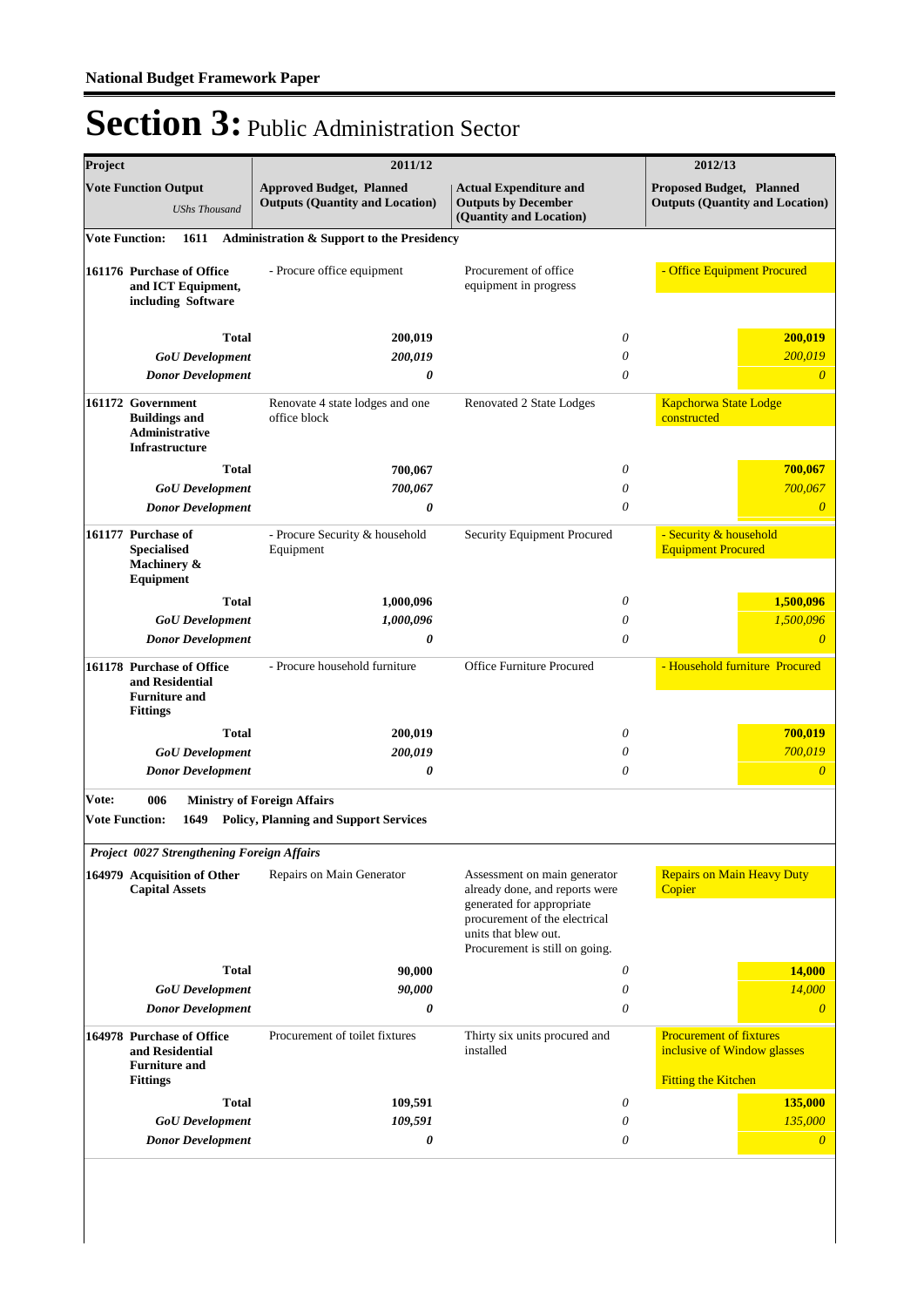| Project |                                                                                                                                           | 2011/12                                                                                 | 2012/13                                                                                                                                                                                                 |                                                                                                                                                                                               |  |
|---------|-------------------------------------------------------------------------------------------------------------------------------------------|-----------------------------------------------------------------------------------------|---------------------------------------------------------------------------------------------------------------------------------------------------------------------------------------------------------|-----------------------------------------------------------------------------------------------------------------------------------------------------------------------------------------------|--|
|         | <b>Vote Function Output</b><br><b>UShs Thousand</b>                                                                                       | <b>Approved Budget, Planned</b><br><b>Outputs (Quantity and Location)</b>               | <b>Actual Expenditure and</b><br><b>Outputs by December</b><br>(Quantity and Location)                                                                                                                  | <b>Proposed Budget, Planned</b><br><b>Outputs (Quantity and Location)</b>                                                                                                                     |  |
|         | <b>Vote Function:</b><br>1649                                                                                                             | <b>Policy, Planning and Support Services</b>                                            |                                                                                                                                                                                                         |                                                                                                                                                                                               |  |
|         | 164977 Purchase of<br><b>Specialised</b><br>Machinery &<br>Equipment                                                                      | Security equipment                                                                      |                                                                                                                                                                                                         |                                                                                                                                                                                               |  |
|         | <b>Total</b>                                                                                                                              | 90,000                                                                                  | 0                                                                                                                                                                                                       | $\bf{0}$                                                                                                                                                                                      |  |
|         | <b>GoU</b> Development<br><b>Donor Development</b>                                                                                        | 90,000<br>0                                                                             | $\theta$<br>$\theta$                                                                                                                                                                                    | $\overline{\theta}$<br>$\overline{\theta}$                                                                                                                                                    |  |
|         | 164972 Government<br><b>Buildings and</b><br>Administrative<br><b>Infrastructure</b>                                                      | Assesment done on buildings<br>and plots for renonation and<br>development respectively | Monitored development in New<br>York and South Sudan<br>Engaged both procurement and<br>Mo JCA in analysing the<br>contract to be awarded for the<br>construction of the Kigali office<br>and residence | <b>Assesment done on buildings</b><br>and plots for renonation and<br>development respectively<br><b>Mbarara Land secured</b><br><b>Architectural Drawing for</b><br>storied parking obtained |  |
|         | <b>Total</b>                                                                                                                              | 109,000                                                                                 | $\boldsymbol{\theta}$                                                                                                                                                                                   | 240,000                                                                                                                                                                                       |  |
|         | <b>GoU</b> Development                                                                                                                    | 109,000                                                                                 | $\theta$                                                                                                                                                                                                | 240,000                                                                                                                                                                                       |  |
|         | <b>Donor Development</b>                                                                                                                  | 0                                                                                       | $\theta$                                                                                                                                                                                                | 0                                                                                                                                                                                             |  |
|         | 164975 Purchase of Motor<br><b>Vehicles and Other</b><br><b>Transport</b><br>Equipment                                                    | Purchase of 3<br>Motor Vehicles and Other<br><b>Transport Equipment</b>                 | Technical specifications<br>prepared and approved by<br>Ministry of Works.                                                                                                                              | 2 Station Wagons purchased                                                                                                                                                                    |  |
|         | <b>Total</b>                                                                                                                              | 530,000                                                                                 | $\theta$                                                                                                                                                                                                | 260,000                                                                                                                                                                                       |  |
|         | <b>GoU</b> Development                                                                                                                    | 530,000                                                                                 | $\theta$                                                                                                                                                                                                | 260,000                                                                                                                                                                                       |  |
|         | <b>Donor Development</b>                                                                                                                  | 0                                                                                       | $\theta$                                                                                                                                                                                                | $\overline{\theta}$                                                                                                                                                                           |  |
| Vote:   | 102<br><b>Electoral Commission</b><br><b>Vote Function:</b><br>1651<br>Project 0353 Support to Electoral Commission<br>165177 Purchase of | <b>Management of Elections</b><br>10 safes purchased                                    | No provurement was undertaken                                                                                                                                                                           |                                                                                                                                                                                               |  |
|         | <b>Specialised</b><br>Machinery &<br>Equipment                                                                                            |                                                                                         |                                                                                                                                                                                                         |                                                                                                                                                                                               |  |
|         | <b>Total</b>                                                                                                                              | 36,000                                                                                  | 0                                                                                                                                                                                                       | $\bf{0}$                                                                                                                                                                                      |  |
|         | <b>GoU</b> Development                                                                                                                    | 36,000                                                                                  | 0                                                                                                                                                                                                       | $\overline{0}$                                                                                                                                                                                |  |
|         | <b>Donor Development</b><br>165175 Purchase of Motor<br><b>Vehicles and Other</b><br><b>Transport</b><br>Equipment                        | 0<br>4 double cabins purchased                                                          | $\theta$<br>No procurement took place in<br>the quarter                                                                                                                                                 | $\overline{0}$                                                                                                                                                                                |  |
|         | <b>Total</b>                                                                                                                              | 409,880                                                                                 | 0                                                                                                                                                                                                       | $\bf{0}$                                                                                                                                                                                      |  |
|         | <b>GoU</b> Development                                                                                                                    | 409,880                                                                                 | 0                                                                                                                                                                                                       | $\theta$                                                                                                                                                                                      |  |
|         | <b>Donor Development</b>                                                                                                                  | 0                                                                                       | 0                                                                                                                                                                                                       | $\overline{\theta}$                                                                                                                                                                           |  |
| Vote:   | 200<br><b>Vote Function:</b><br>1652                                                                                                      | 201-233 Missions Abroad<br><b>Overseas Mission Services</b>                             |                                                                                                                                                                                                         |                                                                                                                                                                                               |  |
|         | Programme 201-01 Headquarters New York<br>165299 Arrears                                                                                  |                                                                                         |                                                                                                                                                                                                         |                                                                                                                                                                                               |  |
|         | <b>Total</b>                                                                                                                              | 117,088                                                                                 | 0                                                                                                                                                                                                       | $\bf{0}$                                                                                                                                                                                      |  |
|         | <b>Wage Recurrent</b>                                                                                                                     | 0                                                                                       | 0                                                                                                                                                                                                       | $\overline{0}$                                                                                                                                                                                |  |
|         | <b>Non Wage Recurrent</b>                                                                                                                 | 117,088                                                                                 | $\theta$                                                                                                                                                                                                | $\overline{0}$                                                                                                                                                                                |  |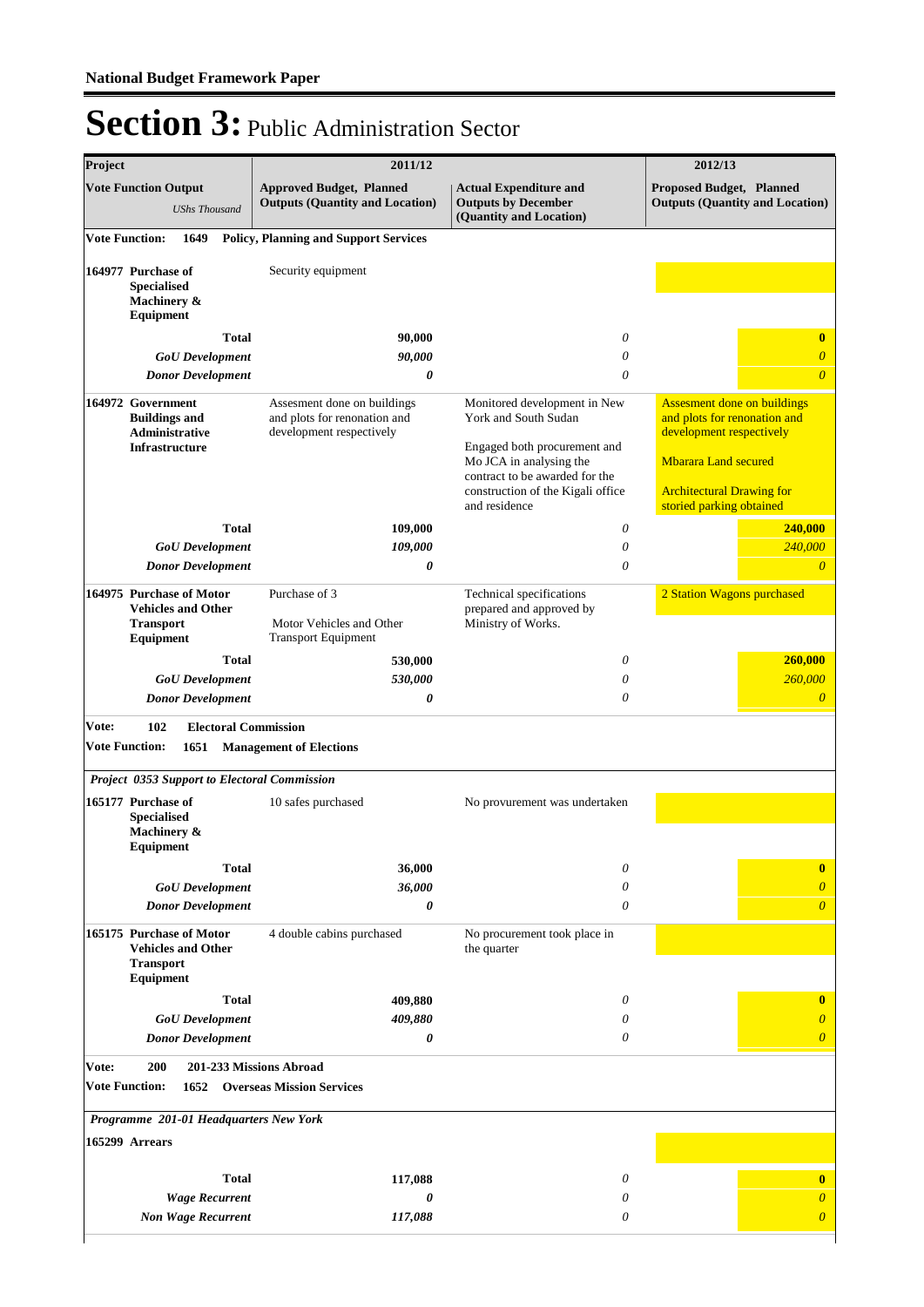| Project                                                                                 | 2011/12                                                                   |                                                                                        | 2012/13                                                            |
|-----------------------------------------------------------------------------------------|---------------------------------------------------------------------------|----------------------------------------------------------------------------------------|--------------------------------------------------------------------|
| <b>Vote Function Output</b><br><b>UShs Thousand</b>                                     | <b>Approved Budget, Planned</b><br><b>Outputs (Quantity and Location)</b> | <b>Actual Expenditure and</b><br><b>Outputs by December</b><br>(Quantity and Location) | Proposed Budget, Planned<br><b>Outputs (Quantity and Location)</b> |
| <b>Vote Function:</b><br>1652                                                           | <b>Overseas Mission Services</b>                                          |                                                                                        |                                                                    |
| Project 201-0398 Strengthening Mission in New York                                      |                                                                           |                                                                                        |                                                                    |
| 165278 Purchase of Office<br>and Residential<br><b>Furniture and</b><br><b>Fittings</b> | Purchase of Funriture                                                     | Furniture purchase in progress                                                         | <b>Purchase of Funriture</b>                                       |
| <b>Total</b>                                                                            | 43,000                                                                    | 0                                                                                      | $\bf{0}$                                                           |
| <b>GoU</b> Development                                                                  | 43,000                                                                    | 0                                                                                      | 0                                                                  |
| <b>Donor Development</b>                                                                | 0                                                                         | 0                                                                                      | $\overline{\theta}$                                                |
| 165272 Government<br><b>Buildings and</b><br>Administrative<br><b>Infrastructure</b>    | Completion of renovation of<br>Uganda House in Newyork                    | Renovated the building,<br>excluding the kitchen and<br>compound passways              | Completion of renovation of<br><b>Uganda House in Newyork</b>      |
| <b>Total</b>                                                                            | 3,657,000                                                                 | 0                                                                                      | 2,500,000                                                          |
| <b>GoU</b> Development                                                                  | 3,657,000                                                                 | 0                                                                                      | 2,500,000                                                          |
| <b>Donor Development</b>                                                                | 0                                                                         | 0                                                                                      | $\theta$                                                           |
| Programme 202-01 Headquarters London                                                    |                                                                           |                                                                                        |                                                                    |
| 165299 Arrears                                                                          |                                                                           |                                                                                        |                                                                    |
| <b>Total</b>                                                                            | 168,751                                                                   | 0                                                                                      | $\bf{0}$                                                           |
| <b>Wage Recurrent</b>                                                                   | 0                                                                         | 0                                                                                      | $\overline{\theta}$                                                |
| <b>Non Wage Recurrent</b>                                                               | 168,751                                                                   | 0                                                                                      | $\overline{\theta}$                                                |
| Programme 203-01 Headquarters Ottawa                                                    |                                                                           |                                                                                        |                                                                    |
| 165299 Arrears                                                                          |                                                                           |                                                                                        |                                                                    |
| <b>Total</b>                                                                            | 113,286                                                                   | 0                                                                                      | $\bf{0}$                                                           |
| <b>Wage Recurrent</b>                                                                   | 0                                                                         | 0                                                                                      | $\theta$                                                           |
| <b>Non Wage Recurrent</b>                                                               | 113,286                                                                   | 0                                                                                      | $\overline{\theta}$                                                |
| Programme 205-01 Headquarters Cairo                                                     |                                                                           |                                                                                        |                                                                    |
| 165299 Arrears                                                                          |                                                                           |                                                                                        |                                                                    |
| <b>Total</b>                                                                            | 48,000                                                                    | 0                                                                                      | $\bf{0}$                                                           |
| <b>Wage Recurrent</b>                                                                   | 0                                                                         | 0                                                                                      | $\overline{\theta}$                                                |
| <b>Non Wage Recurrent</b>                                                               | 48,000                                                                    | 0                                                                                      | $\overline{\theta}$                                                |
| Programme 206-01 Headquarters Nairobi                                                   |                                                                           |                                                                                        |                                                                    |
| 165299 Arrears                                                                          |                                                                           |                                                                                        |                                                                    |
| <b>Total</b>                                                                            | 232,870                                                                   | 0                                                                                      | $\bf{0}$                                                           |
| <b>Wage Recurrent</b>                                                                   | 0                                                                         | 0                                                                                      | $\theta$                                                           |
| <b>Non Wage Recurrent</b>                                                               | 232,870                                                                   | 0                                                                                      | $\theta$                                                           |
| Project 206-0892 Strengthening Mission in Kenya                                         |                                                                           |                                                                                        |                                                                    |
| 165272 Government<br><b>Buildings and</b><br>Administrative<br><b>Infrastructure</b>    | Renovation of Uganda House<br>including re-roofing; Nairobi               | Consultant engaged to make bill<br>of quantities                                       | <b>Renovation of Uganda House</b><br>including re-roofing; Nairobi |
| <b>Total</b>                                                                            | 600,000                                                                   | 0                                                                                      | 154,000                                                            |
| <b>GoU</b> Development                                                                  | 600,000                                                                   | 0                                                                                      | 154,000                                                            |
| <b>Donor Development</b>                                                                | 0                                                                         | 0                                                                                      | $\boldsymbol{\theta}$                                              |

*Programme 207-01 Headquarters Dar es Salaam*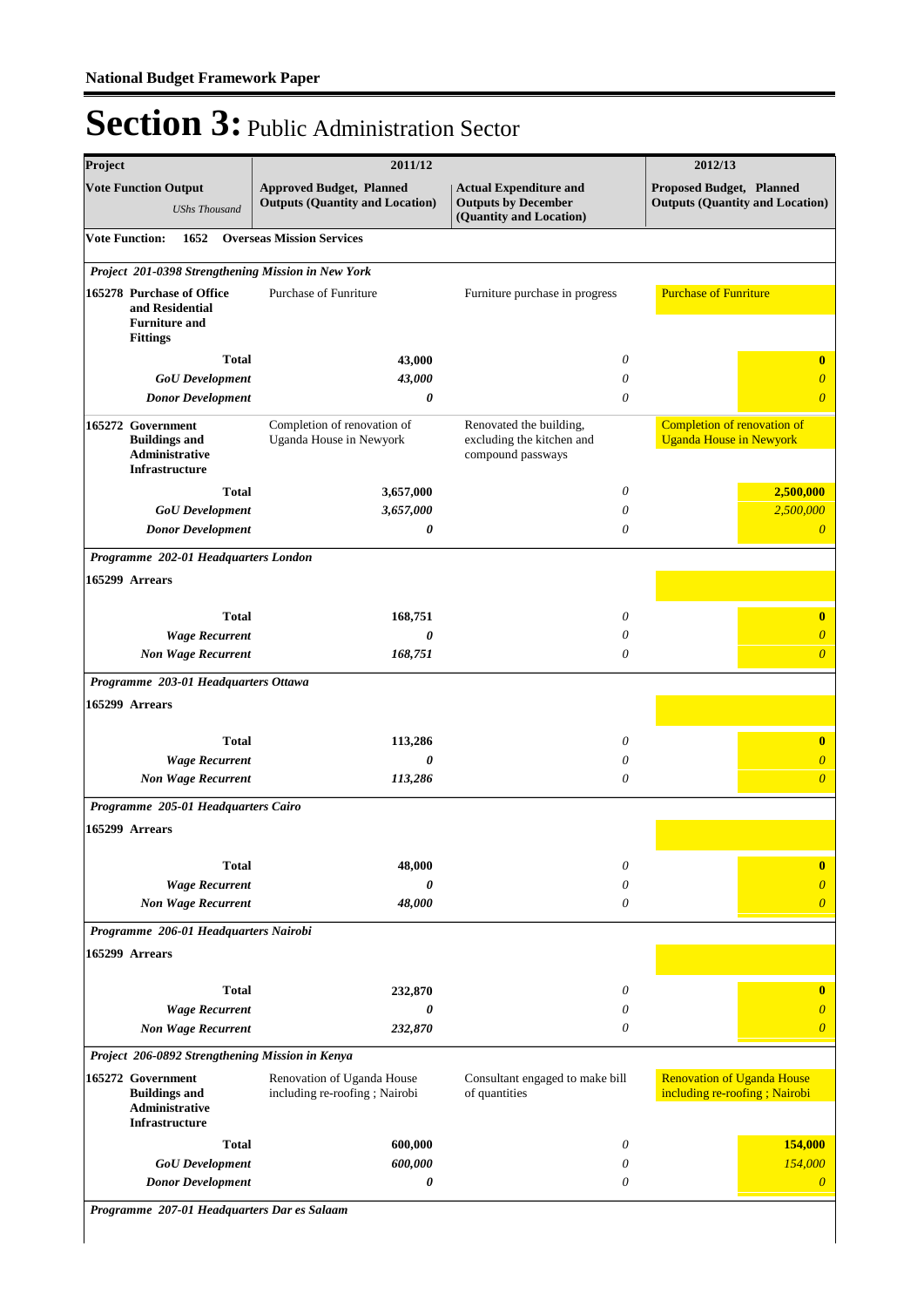| Project                                                                              | 2011/12                                                                                               |                                                                                        | 2012/13                                                                                                      |
|--------------------------------------------------------------------------------------|-------------------------------------------------------------------------------------------------------|----------------------------------------------------------------------------------------|--------------------------------------------------------------------------------------------------------------|
| <b>Vote Function Output</b><br><b>UShs Thousand</b>                                  | <b>Approved Budget, Planned</b><br><b>Outputs (Quantity and Location)</b>                             | <b>Actual Expenditure and</b><br><b>Outputs by December</b><br>(Quantity and Location) | <b>Proposed Budget, Planned</b><br><b>Outputs (Quantity and Location)</b>                                    |
| <b>Vote Function:</b><br>1652                                                        | <b>Overseas Mission Services</b>                                                                      |                                                                                        |                                                                                                              |
| 165299 Arrears                                                                       |                                                                                                       |                                                                                        |                                                                                                              |
| <b>Total</b>                                                                         | 5,317                                                                                                 | 0                                                                                      | $\bf{0}$                                                                                                     |
| <b>Wage Recurrent</b>                                                                | 0                                                                                                     | 0                                                                                      | 0                                                                                                            |
| <b>Non Wage Recurrent</b>                                                            | 5,317                                                                                                 | 0                                                                                      | $\overline{0}$                                                                                               |
| Programme 208-01 Headquarters Abuja                                                  |                                                                                                       |                                                                                        |                                                                                                              |
| 165299 Arrears                                                                       |                                                                                                       |                                                                                        |                                                                                                              |
| <b>Total</b>                                                                         |                                                                                                       |                                                                                        |                                                                                                              |
| <b>Wage Recurrent</b>                                                                | 53,313<br>0                                                                                           | 0<br>0                                                                                 | $\bf{0}$<br>0                                                                                                |
| <b>Non Wage Recurrent</b>                                                            | 53,313                                                                                                | 0                                                                                      | $\overline{0}$                                                                                               |
| Project 208-0401 Strengthening Mission in Nigeria                                    |                                                                                                       |                                                                                        |                                                                                                              |
| 165272 Government<br><b>Buildings and</b><br>Administrative<br><b>Infrastructure</b> |                                                                                                       | Payment for technical<br>consultancy on designs<br>completed                           | Fee for acquisition of drawing<br>from city authority                                                        |
| <b>Total</b>                                                                         | 70,000                                                                                                | 0                                                                                      | 450,000                                                                                                      |
| <b>GoU</b> Development                                                               | 70,000                                                                                                | 0                                                                                      | 450,000                                                                                                      |
| <b>Donor Development</b>                                                             | 0                                                                                                     | 0                                                                                      | $\theta$                                                                                                     |
| Programme 210-01 Headquarters Washington                                             |                                                                                                       |                                                                                        |                                                                                                              |
| 165299 Arrears                                                                       |                                                                                                       |                                                                                        |                                                                                                              |
| <b>Total</b>                                                                         | 56,751                                                                                                | 0                                                                                      | $\bf{0}$                                                                                                     |
| <b>Wage Recurrent</b>                                                                | 0                                                                                                     | 0                                                                                      | $\theta$                                                                                                     |
| <b>Non Wage Recurrent</b>                                                            | 56,751                                                                                                | 0                                                                                      | $\overline{\theta}$                                                                                          |
| Programme 211-01 Headquarters Adis Ababa                                             |                                                                                                       |                                                                                        |                                                                                                              |
| 165299 Arrears                                                                       |                                                                                                       |                                                                                        |                                                                                                              |
| <b>Total</b>                                                                         | 2.416                                                                                                 | $\theta$                                                                               | $\bf{0}$                                                                                                     |
| <b>Wage Recurrent</b>                                                                | 0                                                                                                     | $\boldsymbol{\mathit{0}}$                                                              | $\boldsymbol{\theta}$                                                                                        |
| <b>Non Wage Recurrent</b>                                                            | 2,416                                                                                                 | 0                                                                                      | $\overline{0}$                                                                                               |
| Project 211-0930 Strengthening Mission in Ethiopia                                   |                                                                                                       |                                                                                        |                                                                                                              |
| 165272 Government<br><b>Buildings and</b><br>Administrative<br><b>Infrastructure</b> | <b>Purchase of Ambassadors</b><br>Residence situated at Yeke<br>Kifle, Ketema, kabele; Addis<br>Ababa | Process for the purchase of the<br>official residence is ongoing                       | <b>Purchase of Ambassadors</b><br><b>Residence situated at Yeke</b><br>Kifle, Ketema, kabele; Addis<br>Ababa |
| <b>Total</b>                                                                         | 1,100,200                                                                                             | 0                                                                                      | $\bf{0}$                                                                                                     |
| <b>GoU</b> Development                                                               | 1,100,200                                                                                             | 0                                                                                      | $\overline{0}$                                                                                               |
| <b>Donor Development</b>                                                             | 0                                                                                                     | 0                                                                                      | $\overline{\theta}$                                                                                          |
| Programme 212-01 Headquarters Beijing                                                |                                                                                                       |                                                                                        |                                                                                                              |
| 165299 Arrears                                                                       |                                                                                                       |                                                                                        |                                                                                                              |
| <b>Total</b>                                                                         | 136,281                                                                                               | 0                                                                                      | $\bf{0}$                                                                                                     |
| <b>Wage Recurrent</b>                                                                | 0                                                                                                     | 0                                                                                      | $\overline{\theta}$                                                                                          |
| <b>Non Wage Recurrent</b>                                                            | 136,281                                                                                               | 0                                                                                      | $\overline{0}$                                                                                               |
| Programme 213-01 Headquarters Kigali                                                 |                                                                                                       |                                                                                        |                                                                                                              |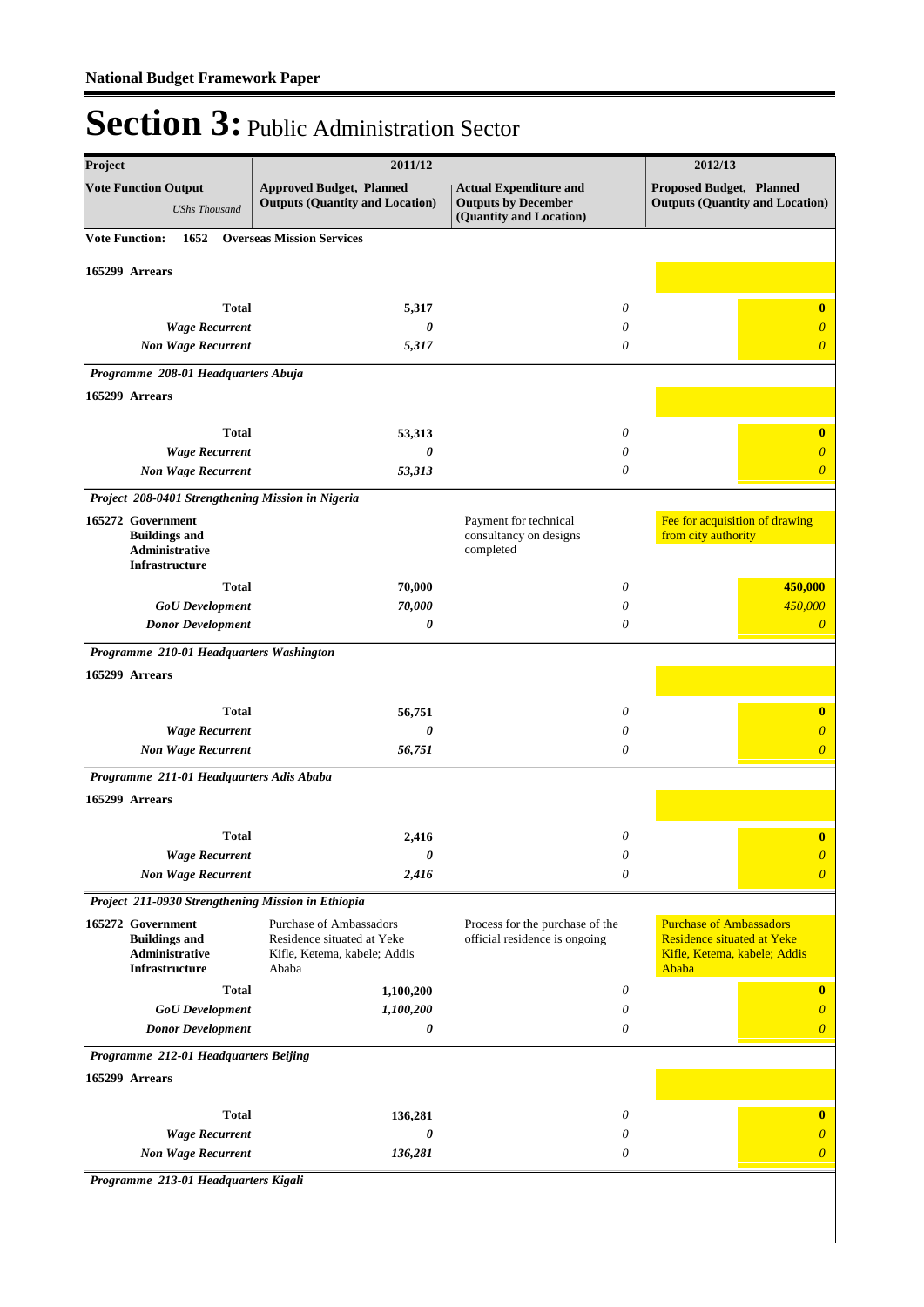| Project                                                                                |                           | 2011/12                                                                   |                                                                                        | 2012/13                                               |                                        |
|----------------------------------------------------------------------------------------|---------------------------|---------------------------------------------------------------------------|----------------------------------------------------------------------------------------|-------------------------------------------------------|----------------------------------------|
| <b>Vote Function Output</b>                                                            | <b>UShs Thousand</b>      | <b>Approved Budget, Planned</b><br><b>Outputs (Quantity and Location)</b> | <b>Actual Expenditure and</b><br><b>Outputs by December</b><br>(Quantity and Location) | Proposed Budget, Planned                              | <b>Outputs (Quantity and Location)</b> |
| <b>Vote Function:</b>                                                                  | 1652                      | <b>Overseas Mission Services</b>                                          |                                                                                        |                                                       |                                        |
| 165299 Arrears                                                                         |                           |                                                                           |                                                                                        |                                                       |                                        |
|                                                                                        | <b>Total</b>              | 46,063                                                                    | 0                                                                                      |                                                       | $\bf{0}$                               |
|                                                                                        | <b>Wage Recurrent</b>     | $\boldsymbol{\theta}$                                                     | 0                                                                                      |                                                       | $\theta$                               |
|                                                                                        | <b>Non Wage Recurrent</b> | 46,063                                                                    | $\theta$                                                                               |                                                       | $\overline{\theta}$                    |
|                                                                                        |                           | Project 213-0404 Strengthening Mission in Rwanda                          |                                                                                        |                                                       |                                        |
| 165272 Government<br><b>Buildings and</b><br>Administrative<br>Infrastructure          |                           | Construction of Chancery at<br>Kacyiru; Kigali                            | contract drawn, and a<br>procurement for a building<br>agency is in progress           | <b>Construction of Chancery at</b><br>Kacyiru; Kigali |                                        |
|                                                                                        | <b>Total</b>              | 600,000                                                                   | 0                                                                                      |                                                       | 1,500,000                              |
|                                                                                        | <b>GoU</b> Development    | 600,000                                                                   | 0<br>$\theta$                                                                          |                                                       | 1,500,000                              |
|                                                                                        | <b>Donor Development</b>  | 0                                                                         |                                                                                        |                                                       | $\theta$                               |
| 165275 Purchase of Motor<br><b>Vehicles and Other</b><br><b>Transport</b><br>Equipment |                           | urchase of Motor Vehicles and<br>Other Transport Equipment                | Vehicle procurement is in<br>progress                                                  |                                                       |                                        |
|                                                                                        | <b>Total</b>              | 180,000                                                                   | 0                                                                                      |                                                       | $\bf{0}$                               |
|                                                                                        | <b>GoU</b> Development    | 180,000                                                                   | 0                                                                                      |                                                       | $\theta$                               |
|                                                                                        | <b>Donor Development</b>  | 0                                                                         | 0                                                                                      |                                                       | $\overline{\theta}$                    |
| Programme 215-01 Headquarters Tokyo                                                    |                           |                                                                           |                                                                                        |                                                       |                                        |
| 165299 Arrears                                                                         |                           |                                                                           |                                                                                        |                                                       |                                        |
|                                                                                        | <b>Total</b>              | 24,430                                                                    | 0                                                                                      |                                                       | $\bf{0}$                               |
|                                                                                        | <b>Wage Recurrent</b>     | 0                                                                         | 0                                                                                      |                                                       | $\overline{\theta}$                    |
|                                                                                        | <b>Non Wage Recurrent</b> | 24,430                                                                    | 0                                                                                      |                                                       | $\overline{\theta}$                    |
| Programme 216-01 Headquarters Tripoli                                                  |                           |                                                                           |                                                                                        |                                                       |                                        |
| 165299 Arrears                                                                         |                           |                                                                           |                                                                                        |                                                       |                                        |
|                                                                                        | <b>Total</b>              | 13,583                                                                    | 0                                                                                      |                                                       | $\bf{0}$                               |
|                                                                                        | <b>Wage Recurrent</b>     | 0                                                                         | $\theta$                                                                               |                                                       | $\overline{\theta}$                    |
|                                                                                        | <b>Non Wage Recurrent</b> | 13,583                                                                    | 0                                                                                      |                                                       | $\overline{\theta}$                    |
|                                                                                        |                           | Project 218-0974 Strengthening Mission in Denmark                         |                                                                                        |                                                       |                                        |
| 165272 Government<br><b>Buildings and</b><br>Administrative<br><b>Infrastructure</b>   |                           | Renovation of Ambassadors<br>residence                                    | Works on protection of<br>basement for official residence<br>in progress               |                                                       |                                        |
|                                                                                        | <b>Total</b>              | 504,000                                                                   | 0                                                                                      |                                                       | $\bf{0}$                               |
|                                                                                        | <b>GoU</b> Development    | 504,000                                                                   | 0                                                                                      |                                                       | $\overline{\theta}$                    |
|                                                                                        | <b>Donor Development</b>  | 0                                                                         | 0                                                                                      |                                                       | $\overline{\theta}$                    |
| Programme 219-01 Headquarters Brussels                                                 |                           |                                                                           |                                                                                        |                                                       |                                        |
| 165299 Arrears                                                                         |                           |                                                                           |                                                                                        |                                                       |                                        |
|                                                                                        | <b>Total</b>              | 83,336                                                                    | 0                                                                                      |                                                       | $\bf{0}$                               |
|                                                                                        | <b>Wage Recurrent</b>     | 0                                                                         | 0                                                                                      |                                                       | 0                                      |
|                                                                                        | <b>Non Wage Recurrent</b> | 83,336                                                                    | 0                                                                                      |                                                       | $\overline{\theta}$                    |
| $Du$ $\alpha$ $u$ $\alpha$ $u$                                                         | 220.01 Hoodayawtowe Dome  |                                                                           |                                                                                        |                                                       |                                        |

*Programme 220-01 Headquarters Rome*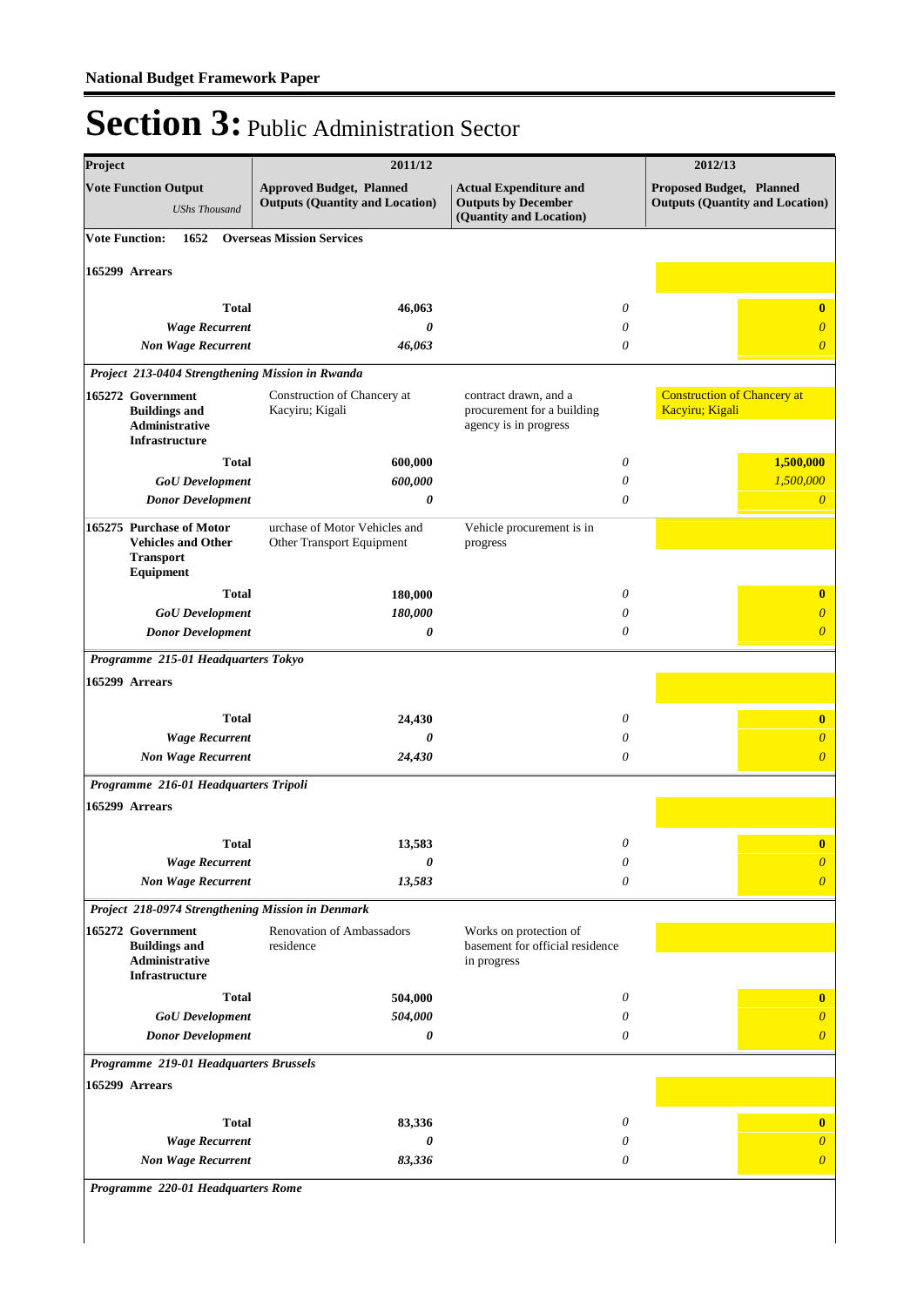| Project                                                                                | 2011/12                                                                   |                                                                                        | 2012/13                                                            |
|----------------------------------------------------------------------------------------|---------------------------------------------------------------------------|----------------------------------------------------------------------------------------|--------------------------------------------------------------------|
| <b>Vote Function Output</b><br><b>UShs Thousand</b>                                    | <b>Approved Budget, Planned</b><br><b>Outputs (Quantity and Location)</b> | <b>Actual Expenditure and</b><br><b>Outputs by December</b><br>(Quantity and Location) | Proposed Budget, Planned<br><b>Outputs (Quantity and Location)</b> |
| <b>Vote Function:</b><br>1652                                                          | <b>Overseas Mission Services</b>                                          |                                                                                        |                                                                    |
| 165299 Arrears                                                                         |                                                                           |                                                                                        |                                                                    |
|                                                                                        |                                                                           |                                                                                        |                                                                    |
| <b>Total</b>                                                                           | 759,279<br>0                                                              | $\theta$<br>$\theta$                                                                   | $\bf{0}$<br>$\overline{0}$                                         |
| <b>Wage Recurrent</b><br><b>Non Wage Recurrent</b>                                     | 759,279                                                                   |                                                                                        | $\theta$<br>$\overline{0}$                                         |
| Project 223-0405 Strengthening Mission in Sudan                                        |                                                                           |                                                                                        |                                                                    |
| 165275 Purchase of Motor<br><b>Vehicles and Other</b><br><b>Transport</b><br>Equipment | Purchase of represntational car                                           | Procurement in progress                                                                |                                                                    |
| <b>Total</b>                                                                           | 180,000                                                                   |                                                                                        | 0<br>$\bf{0}$                                                      |
| <b>GoU</b> Development                                                                 | 180,000                                                                   |                                                                                        | $\theta$<br>$\theta$                                               |
| <b>Donor Development</b>                                                               | 0                                                                         |                                                                                        | $\theta$<br>$\overline{0}$                                         |
| Project 225-0926 Strengthening Mission in Germany                                      |                                                                           |                                                                                        |                                                                    |
| 165275 Purchase of Motor<br><b>Vehicles and Other</b><br><b>Transport</b><br>Equipment | Vehicle purchase                                                          | Vehicle procurement is in<br>progress                                                  |                                                                    |
| <b>Total</b>                                                                           | 170,000                                                                   |                                                                                        | 0<br>$\bf{0}$                                                      |
| <b>GoU</b> Development                                                                 | 170,000                                                                   | 0                                                                                      | $\overline{0}$                                                     |
| <b>Donor Development</b>                                                               | 0                                                                         | $\theta$                                                                               | $\overline{0}$                                                     |
| Project 226-0927 Strengthening Mission in Iran                                         |                                                                           |                                                                                        |                                                                    |
| 165275 Purchase of Motor<br><b>Vehicles and Other</b><br><b>Transport</b><br>Equipment | Purchase of Car for Head of<br>Mission                                    | Vehicle procurement is in<br>progress                                                  |                                                                    |
| <b>Total</b>                                                                           | 90,000                                                                    |                                                                                        | 0<br>$\bf{0}$                                                      |
| <b>GoU</b> Development                                                                 | 90,000                                                                    |                                                                                        | 0<br>$\overline{0}$                                                |
| <b>Donor Development</b>                                                               | 0                                                                         |                                                                                        | $\theta$<br>$\overline{0}$                                         |
| Programme 227-01 Headquarters Moscow                                                   |                                                                           |                                                                                        |                                                                    |
| 165299 Arrears                                                                         |                                                                           |                                                                                        |                                                                    |
| <b>Total</b>                                                                           | 25,444                                                                    |                                                                                        | $\theta$<br>$\bf{0}$                                               |
| <b>Wage Recurrent</b>                                                                  | 0                                                                         |                                                                                        | $\boldsymbol{\theta}$<br>$\overline{0}$                            |
| <b>Non Wage Recurrent</b>                                                              | 25,444                                                                    |                                                                                        | $\theta$<br>$\overline{0}$                                         |
| Programme 229-01 Headquarters Juba                                                     |                                                                           |                                                                                        |                                                                    |
| 165299 Arrears                                                                         |                                                                           |                                                                                        |                                                                    |
| <b>Total</b>                                                                           | 13,793                                                                    |                                                                                        | $\bf{0}$<br>0                                                      |
| <b>Wage Recurrent</b>                                                                  | 0                                                                         |                                                                                        | 0<br>$\overline{\theta}$                                           |
| <b>Non Wage Recurrent</b>                                                              | 13,793                                                                    |                                                                                        | $\theta$<br>$\theta$                                               |
| Project 229-0976 Strengthening Mission in Juba                                         |                                                                           |                                                                                        |                                                                    |
| 165275 Purchase of Motor<br><b>Vehicles and Other</b><br><b>Transport</b><br>Equipment | Purchase of Motor Vehiclesfor<br>Head of Mission                          | Vehicle procurement is in<br>progress                                                  |                                                                    |
| <b>Total</b>                                                                           | 100,000                                                                   |                                                                                        | 0<br>$\bf{0}$                                                      |
| <b>GoU</b> Development                                                                 | 100,000                                                                   |                                                                                        | 0<br>$\overline{0}$                                                |
| <b>Donor Development</b>                                                               | 0                                                                         |                                                                                        | $\theta$<br>$\boldsymbol{\theta}$                                  |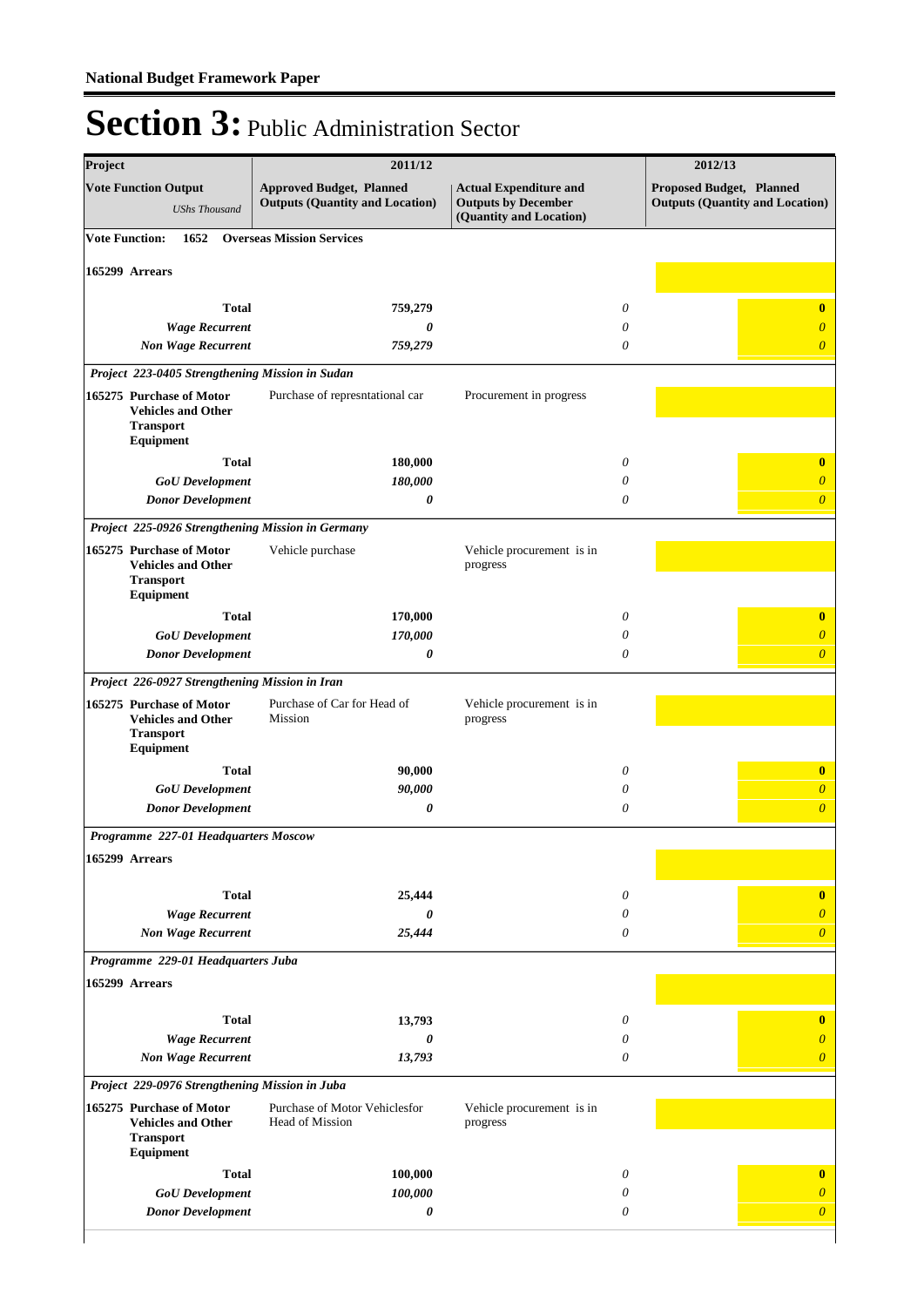| Project                                         | 2011/12                                                                                 |                                                                           |                                                                                        | 2012/13                                                                   |
|-------------------------------------------------|-----------------------------------------------------------------------------------------|---------------------------------------------------------------------------|----------------------------------------------------------------------------------------|---------------------------------------------------------------------------|
|                                                 | <b>Vote Function Output</b><br><b>UShs Thousand</b>                                     | <b>Approved Budget, Planned</b><br><b>Outputs (Quantity and Location)</b> | <b>Actual Expenditure and</b><br><b>Outputs by December</b><br>(Quantity and Location) | <b>Proposed Budget, Planned</b><br><b>Outputs (Quantity and Location)</b> |
| <b>Vote Function:</b>                           | 1652                                                                                    | <b>Overseas Mission Services</b>                                          |                                                                                        |                                                                           |
|                                                 |                                                                                         | Project 232-1169 Strengthening Consulate in Guangzhou                     |                                                                                        |                                                                           |
| 165276 Purchase of Office<br>and ICT Equipment, |                                                                                         | Four Computers with their<br>accessories                                  | Four Computers with their<br>accessories procured                                      |                                                                           |
|                                                 | including Software                                                                      | Photocopier                                                               |                                                                                        |                                                                           |
|                                                 |                                                                                         | Fax and Scanner                                                           |                                                                                        |                                                                           |
|                                                 |                                                                                         | and all required software                                                 |                                                                                        |                                                                           |
|                                                 | <b>Total</b>                                                                            | 40,000                                                                    | 0                                                                                      | $\bf{0}$                                                                  |
|                                                 | <b>GoU</b> Development                                                                  | 40,000                                                                    | 0                                                                                      | $\theta$                                                                  |
|                                                 | <b>Donor Development</b>                                                                | 0                                                                         | 0                                                                                      | $\theta$                                                                  |
|                                                 | 165278 Purchase of Office<br>and Residential<br><b>Furniture and</b><br><b>Fittings</b> | Furniture for both Chancery and<br>Official residence purchased           | Furniture for both Chancery and<br>Official residence purchased                        |                                                                           |
|                                                 | <b>Total</b>                                                                            | 90,000                                                                    | 0                                                                                      | $\bf{0}$                                                                  |
|                                                 | <b>GoU</b> Development                                                                  | 90,000                                                                    | 0                                                                                      | $\theta$                                                                  |
|                                                 | <b>Donor Development</b>                                                                | 0                                                                         | 0                                                                                      | $\overline{\theta}$                                                       |
|                                                 | 165275 Purchase of Motor<br><b>Vehicles and Other</b><br><b>Transport</b><br>Equipment  | one Utility van at 70mUGX                                                 | Vehicle purchase in progress                                                           | Procuring service van                                                     |
|                                                 | <b>Total</b>                                                                            | 70,000                                                                    | 0                                                                                      | 100,000                                                                   |
|                                                 | <b>GoU</b> Development                                                                  | 70,000                                                                    | 0                                                                                      | 100,000                                                                   |
|                                                 | <b>Donor Development</b>                                                                | 0                                                                         | 0                                                                                      | $\theta$                                                                  |

### *S3 Proposed Budget Allocations for 2012/13 and the Medium Term*

*This section sets out the proposed sector budget allocations for 2012/13 and the medium term, including major areas of expenditures and any notable changes in allocations.* 

#### **Table S3.1: Past Expenditure and Medium Term Projections by Vote Function**

|                                                          |                    | 2011/12                |                            | <b>Medium Term Projections</b> |         |         |
|----------------------------------------------------------|--------------------|------------------------|----------------------------|--------------------------------|---------|---------|
|                                                          | 2010/11<br>Outturn | Appr.<br><b>Budget</b> | Spent by<br><b>End Dec</b> | 2012/13                        | 2013/14 | 2014/15 |
| Vote: 001 Office of the President                        |                    |                        |                            |                                |         |         |
| 1601 Economic Policy Monitoring, Evaluation & Inspection | 0.817              | 0.829                  | 0.000                      | 1.830                          | 2.972   | 3.408   |
| 1602 Cabinet Support and Policy Development              | 1.397              | 2.286                  | 0.000                      | 2.286                          | 2.341   | 2.587   |
| 1603 Economic Policy Monitoring, Evaluation & Inspection | 14.528             | 14.284                 | 0.000                      | 14.284                         | 15.680  | 17.255  |
| 1604 Coordination of the Security Sector                 | 12.559             | 3.940                  | 0.000                      | 3.940                          | 4.067   | 4.474   |
| 1649 Economic Policy Monitoring, Evaluation & Inspection | 15.739             | 21.483                 | 0.000                      | 21.482                         | 25.619  | 28.814  |
| <b>Total for Vote:</b>                                   | 45.040             | 42,822                 | 0.000                      | 43.823                         | 50.679  | 56.539  |
| <b>Vote: 002 State House</b>                             |                    |                        |                            |                                |         |         |
| 1611 Administration & Support to the Presidency          | 170.465            | 63.645                 | 0.000                      | 64.427                         | 73.882  | 81.775  |
| <b>Total for Vote:</b>                                   | 170.465            | 63.645                 | 0.000                      | 64.427                         | 73.882  | 81.775  |
| <b>Vote: 006 Ministry of Foreign Affairs</b>             |                    |                        |                            |                                |         |         |
| 1621 Regional and International Co-operation             | 7.165              | 3.166                  | 0.000                      | 3.164                          | 3.378   | 3.849   |
| 1622 Protocol and Consular Services                      | 0.348              | 0.526                  | 0.000                      | 0.541                          | 0.998   | 1.543   |
| 1649 Policy, Planning and Support Services               | 7.029              | 7.030                  | 0.000                      | 7.246                          | 8.219   | 8.794   |
| <b>Total for Vote:</b>                                   | 14.542             | 10.722                 | 0.000                      | 10.951                         | 12.596  | 14.186  |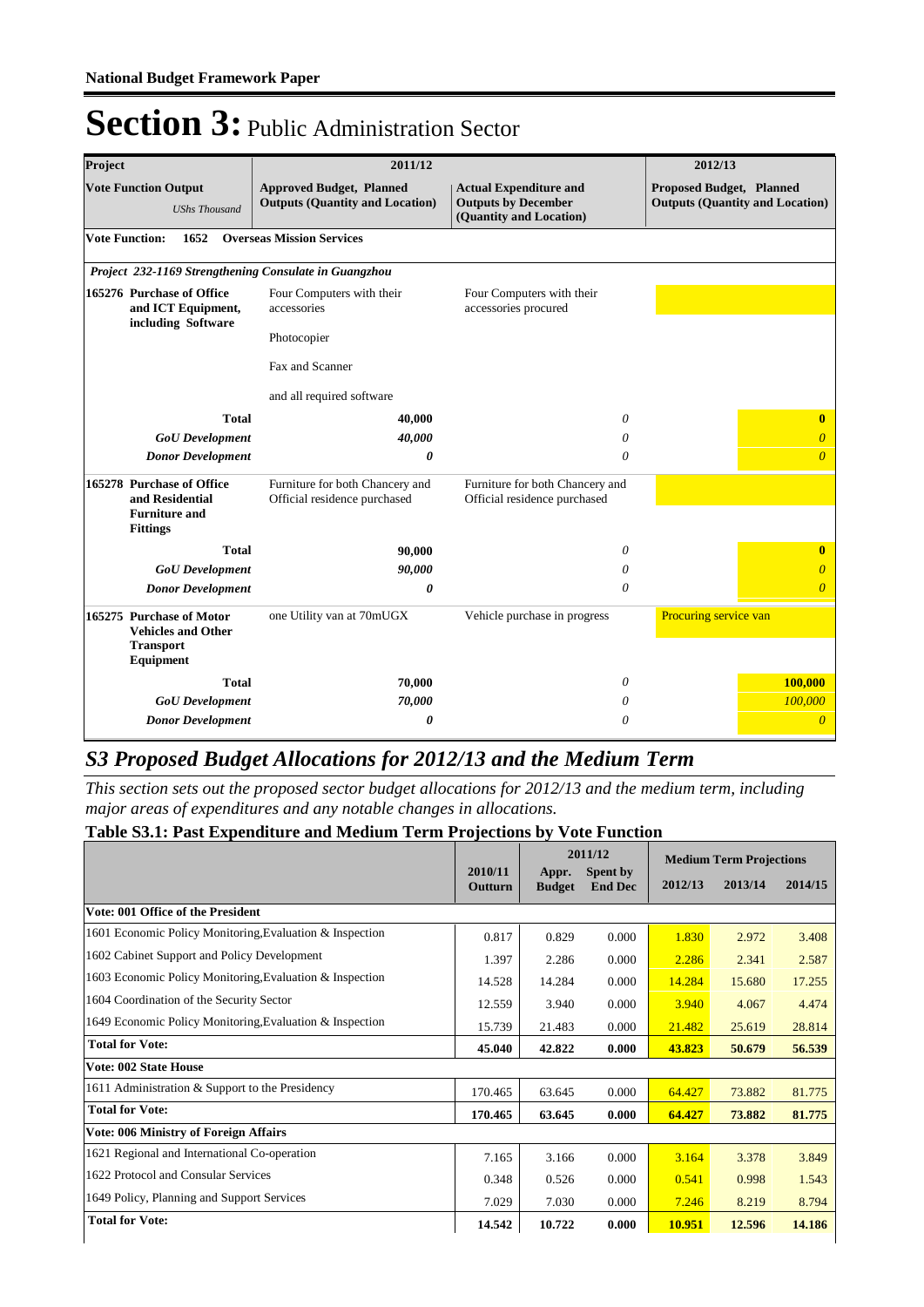|                                   | 2010/11<br>Outturn | Appr.<br><b>Budget</b> | 2011/12<br>Spent by<br><b>End Dec</b> | 2012/13 | <b>Medium Term Projections</b><br>2013/14 | 2014/15 |
|-----------------------------------|--------------------|------------------------|---------------------------------------|---------|-------------------------------------------|---------|
| Vote: 102 Electoral Commission    |                    |                        |                                       |         |                                           |         |
| 1651 Management of Elections      | 200.932            | 47.137                 | 0.000                                 | 47.137  | 53.962                                    | 59.977  |
| <b>Total for Vote:</b>            | 200.932            | 47.137                 | 0.000                                 | 47.137  | 53.962                                    | 59.977  |
| Vote: 200 201-233 Missions Abroad |                    |                        |                                       |         |                                           |         |
| 1652 Overseas Mission Services    | 65.601             | 67.135                 | 0.000                                 | 67.797  | 77.943                                    | 86.982  |
| <b>Total for Vote:</b>            | 65.601             | 67.135                 | 0.000                                 | 67.797  | 77.943                                    | 86.982  |
| <b>Total for Sector:</b>          | 496.579            | 231.461                | 0.000                                 | 234.135 | 269.062                                   | 299.459 |

*\* Excluding Taxes and Arrears and including NTR*

#### **(i) The Total Budget over the Medium Term**

The total budget allocation to the sector FY 2012/13 is UGX 231.38 bn. The Sector budget is projected over the medium term to UGX 258.18 Bn in 2013/14 and UGX 286.91Bn in 2014/15. Of the projected budget allocations for FY2012/13, UGX 32.77Bn is for wage expenditure, UGX 171.20 Bn is allocated for non-wage recurrent activities, and UGX 27.43 Bn is Government of Uganda Development expenditure provision. Overall, the budget for the FY2012/13 has been maintained at the same level as FY 2011/12. In the FY 2013/14;UGX 38.01 Bn has been allocated for wage expenditure,UGX 190.01 Bn for non wage recurrent activities and UGX 30.18Bn is provision for Government of Uganda Development expenditure.

#### **(ii) The major expenditure allocations in the sector**

The Sector plans to purchase 42 pick ups(D/C) and 06 station wagon vehicles for RDCs and entittled officers respectively at a total of Shs. 5.97Bn; construct 10 Office premises and renovate 06 offiices in selected districts at a cost of Shs. 6.5 Bn; and renovate and construct offices and residences in Missions Abroad at a cost of Shs. 5.3 Bn. These funds are however not sufficient to renovate and develop all the available properties/ plots.

#### **(iii) The major planned changes in resource allocations within the sector**

The major planned changes in resource allocations have been towards construction of government buildings and operationalisation of regional offices.

#### **Table S3.2: Major Changes in Sector Resource Allocation**

*\* Excluding Taxes and Arrears*

### *S4: Unfunded Outputs for 2012/13 and the Medium Term*

*This section sets out the highest priotrity outputs in 2012/13 and the medium term which the sector has been unable to fund in its spending plans.*

The nation will be celebrating 50 years of independence on 9th October 2012 (Golden Independence Jubilee); ordinarily organizing an independence celebration costs Shs. 300 million however, a function of this magnitude necessitates funding of Shs. 16.22 Bn but this has not been catered for in the FY 2012/13 budget. In addition Shs. 2.0 Bn (an equivalent of 500,000 British pounds) is required to purchase special 50th (Golden Jubilee) Independence Anniversary Commemorative Medals. In the same vein, there is need for the 50th independence celebrations in all Uganda's Missions abroad, an estimated cost of Ush. 4 billion (approximately USD 50,000 per mission) with a view to promote Uganda's image abroad. However, no funding has been availed.

The National Leadership Institute, Kyankwanzi lacks adequate physical infrastructure and therefore capital development requirement for the most urgent constructions is Shs. 4.0 Bn. This is not provided for in the ceilings.

The Sector faces a challenge of shortage of office accommodation for RDCs in sixty (60) districts,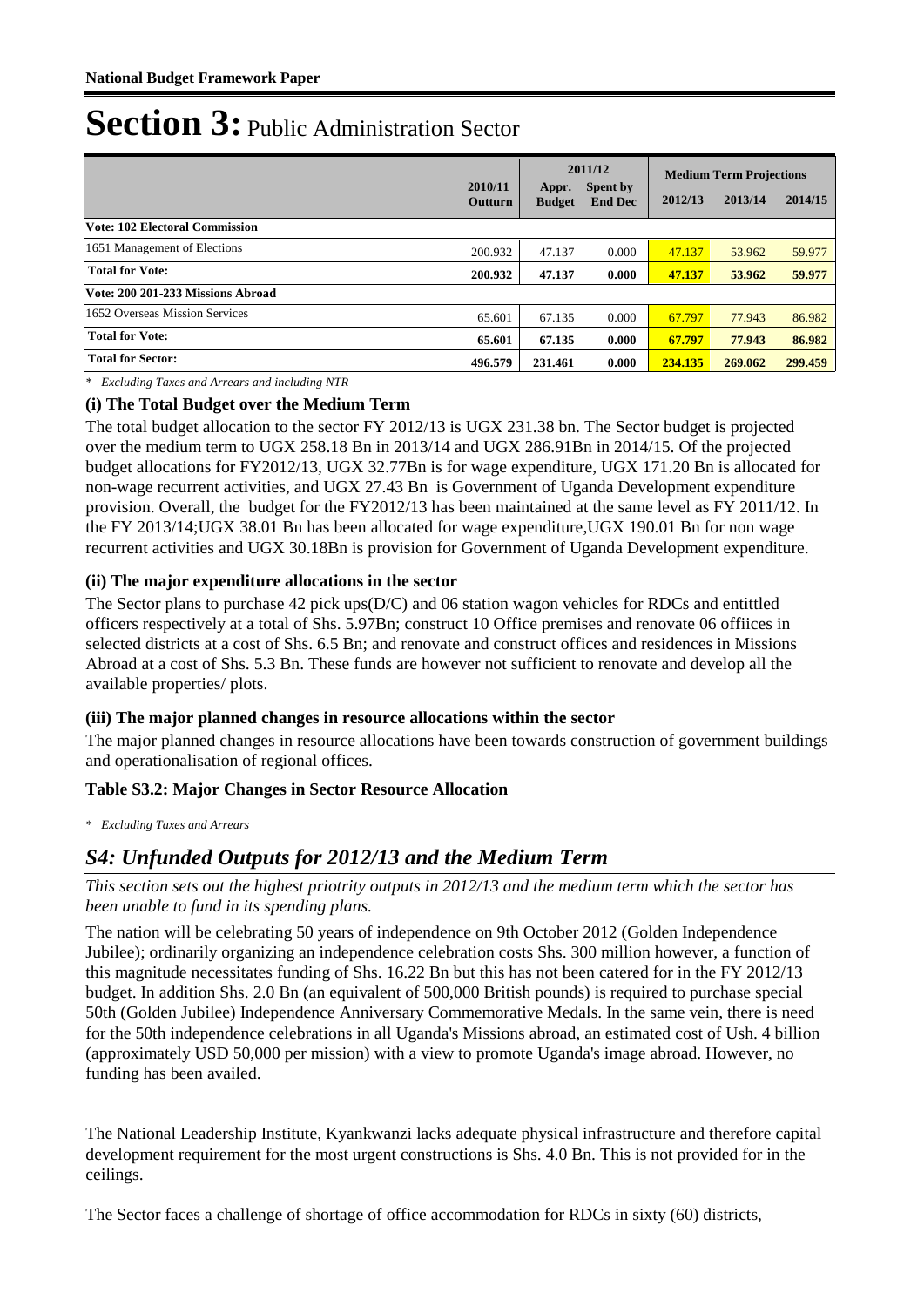however, it has only been possible to budget for construction of 10 office blocks. In addition over the years, the sector submitted budgetary estimates for capital development in order to construct Electoral Commission Headquarter offices, acquire land and develop regional electoral offices and storage facilities but no funds have been availed. Further, the sector faces a challenge of inadequate and dilapidated office and residential premises in Missions Abroad. There is also a need to construct a state lodge in Kapchorwa, Houses for Support Staff, and renovation of upcountry State Lodges as a necessary requirement for the efficient performance of the Presidency. The total estimated cost for these developments is Shs.63.360 bn. It is important to note that the long term strategy of the sector is to acquire properties for all missions and use the properties to generate revenue that in turn can be used to fund the budgets of missions there by providing an additional source of revenue to Government.

Fluctuations in foreign exchange rates have been a challenge and continues to be a challenge to operations of Missions Abroad.

In order to secure Uganda's properties abroad against terror attacks, the sector requires additional funds to purchase specialized machinery and equipment estimated to cost Shs. 1.5 billion.

To strengthen Economic Policy Monitoring, Evaluation & Inspection , there is a requirement for additional funding of: Shs. 1.0 Bn to improve the approach used in monitoring, train RDCs and DRDCs in M&E skills so as to enhance monitoring at LG level; Shs. 1.3 Bn to conduct regional consultative meetings with stakeholders of government programs at regional level and with partner institutions and to develop capacity of staff in policy analysis and review.

The Sector is unable to provide Shs.4.0bn that is required to pay education allowance to Foreign Service officers as stipulated in the standing orders.

The increase in the number of districts from 80 to 112 led to cost increment due to establishment of 32 new electoral offices each with 4 staff, a Motor vehicle, 3 Computers, furniture, equipment, fuel, utilities, salaries and allowances. Operations of Missions Abroad are constrained by; volatile exchange rates which have a negative impact on the budget appropriated and the offices are not adequately facilitated to carryout promotion of investment, trade and tourism which contribute to the objectives of the NDP. These turn into recurring operational costs. There is a funding Gap of Shs.66 bn.

The sector is mandated to protect Uganda's interests by representing the country at all international conferences but it does not have sufficient funding for representation. It is an obligation for Uganda to make good its contributions and subscription payments to International and Regional Organizations, therefore it is critical for Uganda not to jeopardise its membership and voting rights in such organisations through failure to meet its obligations.The required funding is Shs. 28 billion where by Shs.18bn is owed in arrears and Shs. 10 bn is for annual payments. In addition there is a requirement of; Shs.2 billion for representation in Conferences and Summits, Shs. 200 million for promotion of Uganda's Public diplomacy and Image, Shs. 338 million (equivalent of USD 126,800) as contribution to UNDP supported projects and Shs. 184 million (equivalent of USD 60,000) Diaspora Associations per year. The President is committed to the promotion of regional integration and international relations. Good

diplomatic relations are a source of peace, economic and trade opportunities, and development. An additional Shs. 7.140bn is needed.

Operationalization of the Nile Basin Initiative is expected to cost approximately Shs. 1.0 billion for protection and conservation of the waters and coordination activities.

The required funding for LC I & II Elections is Shs.178.5 billion and Shs.30 billion for Women Council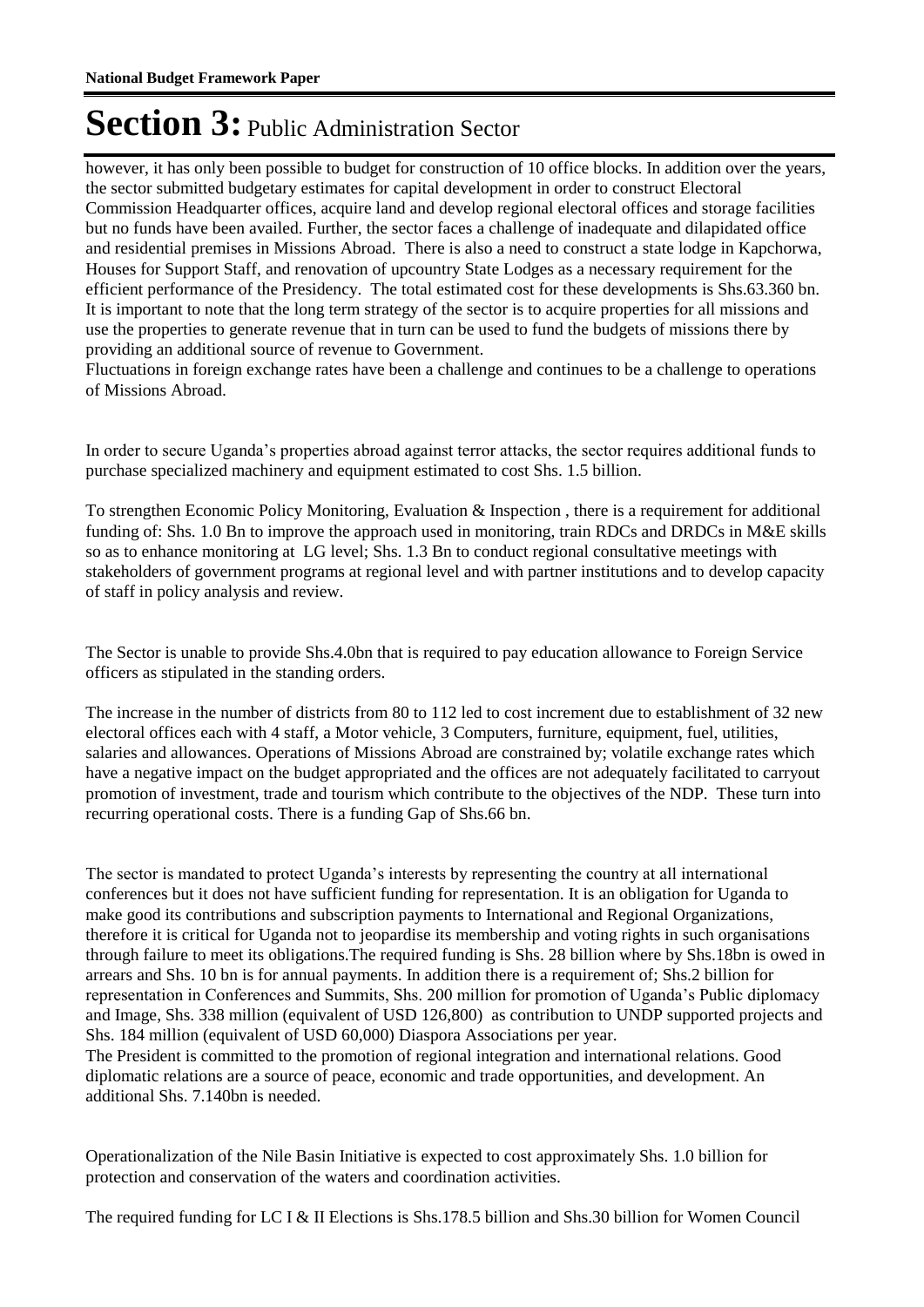and committees. The MTEF ceiling for all operations including elections for the FY2012/13 has been put at shs 47.14 billion leaving a funding Gap of Shs.161.36 billion for elections alone. The new laws require that these elections be held under multiparty system through secret Ballot. This is much more costly than the previous system of lining up behind candidates/Agents. As spelt out in the enabling law, Electoral Commission is obliged to organize for the above elections every five years. Unless the law is amended, this cost shall re-occur every after the five years.

The sector will retire some RDCs/DRDCs from service; there is a requirement of funding estimated at Shs. 1.0 Bn to pay the retiring RDCs/DRDCs ex-gratia.

Presidential appointees and other entitled officers lack adequate wage allocations and facilitation to carry out their duties. The required wage allocation is Shs. 7.85Bn, the available funds are Shs. 6.72bn and the shortfall is Shs 1.13bn.

The Public Administration Sector wishes to run a robust secretariat, however, it is financially constrained to achieve this objective. The sector looks to the Ministry of Finance, Planning and Economic Development as the only source of funding because no external support is expected. Critical facilities required are estimated at Shs. 500 million.

The sector is required to facilitate the President which is a unique mandate, however, it continues to suffer perennial budget shortfalls due to insufficient provision in the ceiling. Given this mission it is not possible to defer key programmes due to underfunding. In relation to the above, below are specific outputs that require additional funding;

Entebbe State House maintenance has remained unfunded since its completion. There are a number of contractual obligations that ought to be met. An additional Shs.34.3bn is required to adequately cater for this output.

Mass mobilisation is one of the core activities of the Presidency. This has to be done countrywide for promotion of peace and prosperity for all programmes in order to improve household incomes and hence socio-economic transformation. The shortfall is Shs. 17bn.

The President is accosted by many people for assistance for various reasons and as a fountain of honour he is compelled to give a positive response. These donations include school fees, medical treatment both local and abroad, vehicles, machinery, buildings, institutional support etc.

A number of units have been established in State House to monitor service delivery to the community eg Health Monitoring, NAADS monitoring and Roads monitoring units. However these units have not been funded. These outreach programmes require an additional Shs. 40.655bn.

#### **Table S4.1: Additional Output Funding Requests**

| <b>Additional Requirements for Funding and</b><br>Outputs in 2012/13                                                                                                                                                                                                                                         | <b>Justification of Requirement for Additional Outputs and Funding</b>                                                                                                                                                                                                                                                                                                                                                                                                                                                              |  |  |  |  |
|--------------------------------------------------------------------------------------------------------------------------------------------------------------------------------------------------------------------------------------------------------------------------------------------------------------|-------------------------------------------------------------------------------------------------------------------------------------------------------------------------------------------------------------------------------------------------------------------------------------------------------------------------------------------------------------------------------------------------------------------------------------------------------------------------------------------------------------------------------------|--|--|--|--|
| Vote Function:1601 Economic Policy Monitoring, Evaluation & Inspection                                                                                                                                                                                                                                       |                                                                                                                                                                                                                                                                                                                                                                                                                                                                                                                                     |  |  |  |  |
| 1601 01 Monitoring the performance of the Economy<br>Output:                                                                                                                                                                                                                                                 |                                                                                                                                                                                                                                                                                                                                                                                                                                                                                                                                     |  |  |  |  |
| <b>Funding Requirement (UShs Bn):</b><br>Increase the coverage of monitoring visits to most<br>districts in the country and the number of days spent<br>in a district to enable collection of comprehensive<br>data for programme evaluation. Train RDCs in M&E<br>skills to improve monitoring at LG level. | 1.500 Increasing coverage of monitoring to most districts in the country and the<br>number of days spent in a district will enable the Directorate to collect<br>sufficient data on government programs implementation and produce<br>reports with a representative picture of the situation in the country. The<br>Directorate will then make follow ups on the general recommendations<br>through consultative consulative meetings with all stakeholders for<br>improvement in service delivery and policy implementation across |  |  |  |  |
|                                                                                                                                                                                                                                                                                                              | government.<br>Training of RDCs/DRDCs in M&E skills is essential in developing their<br>capacity to supervise and effectively monitor the performance of                                                                                                                                                                                                                                                                                                                                                                            |  |  |  |  |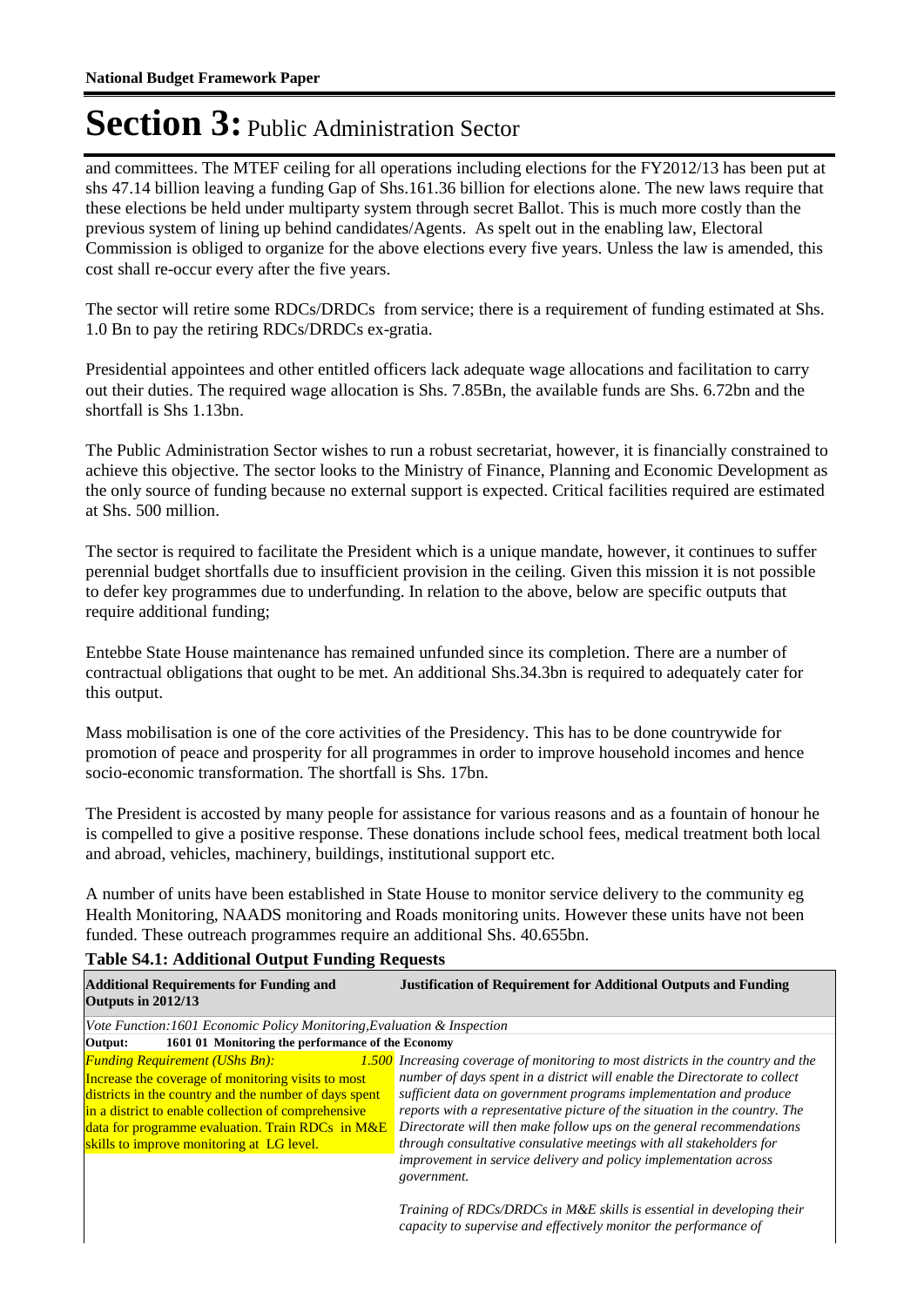| <b>Additional Requirements for Funding and</b><br>Outputs in 2012/13                                                                                                                                                                                                                                                                                       | <b>Justification of Requirement for Additional Outputs and Funding</b>                                                                                                                                                                                                                                                                                                                                                                                                                                                                                                                                                                                                                                                                                                                                                                                                                                                                 |  |  |  |  |
|------------------------------------------------------------------------------------------------------------------------------------------------------------------------------------------------------------------------------------------------------------------------------------------------------------------------------------------------------------|----------------------------------------------------------------------------------------------------------------------------------------------------------------------------------------------------------------------------------------------------------------------------------------------------------------------------------------------------------------------------------------------------------------------------------------------------------------------------------------------------------------------------------------------------------------------------------------------------------------------------------------------------------------------------------------------------------------------------------------------------------------------------------------------------------------------------------------------------------------------------------------------------------------------------------------|--|--|--|--|
|                                                                                                                                                                                                                                                                                                                                                            | government programs at LG level and make timely submission of reports to<br>the Directorate on their observations and recommendations for service<br>delivery improvement and policy intervention.                                                                                                                                                                                                                                                                                                                                                                                                                                                                                                                                                                                                                                                                                                                                     |  |  |  |  |
| 1601 03 Monitoring Implement of Manifesto Commitments<br>Output:                                                                                                                                                                                                                                                                                           |                                                                                                                                                                                                                                                                                                                                                                                                                                                                                                                                                                                                                                                                                                                                                                                                                                                                                                                                        |  |  |  |  |
| <b>Funding Requirement (UShs Bn):</b><br><b>Wokshops and Seminars to consult with</b><br>implementing ministries.<br>Annual production of documentary film on the staus<br>of manifesto implementation.<br>Increase coverage of monitoring visits to all districts<br>to ascertaing the progress reported by ministries.                                   | 0.190 Workshops and seminars are an important medium for consultations and<br>for dissemination of status reports. The documentary serves to inform the<br>public and implementers on the status of manifesto implementation, it also<br>serves to ensure that implementers are providing quality services to the<br>people.                                                                                                                                                                                                                                                                                                                                                                                                                                                                                                                                                                                                           |  |  |  |  |
| Vote Function: 1601 Economic Policy Monitoring, Evaluation & Inspection                                                                                                                                                                                                                                                                                    |                                                                                                                                                                                                                                                                                                                                                                                                                                                                                                                                                                                                                                                                                                                                                                                                                                                                                                                                        |  |  |  |  |
| 1603 01 Confer National Honours & Awards<br>Output:<br><b>Funding Requirement (UShs Bn):</b><br>Procurement and award of medals, research on<br>Ugandans meriting awards and sensitization of<br>population on National Honours and Awards. In<br>addition, some RDCs/DRDCs will be retired and<br>funding is required to pay them ex-gratia.              | $3.120$ Currently there are no funds to implement the key outputs of the chancery<br>which are; to purchase medals including special 50th (Golden Jubilee)<br>independence anniversary commemorative medals; carrying out research<br>on individuals meriting the awards; and sensitizing Ugandans on National<br>Honours and Awards. It is also proposed that the medals be accompanied<br>with a financial token that is awarded together with the medal. The<br>importance of the national honours and awards lies in the ability to<br>motivate Ugandans to be more patriotic and Nationalistic hence<br>improvement in service delivery. The Chancery continues to fund its core<br>outputs by supplementary budget every year which impedes proper<br>planning and execution of our mandate. Additional funding will enable the<br>Chancery achieve the NDP objective of strengthening mobilization for<br>National Development. |  |  |  |  |
|                                                                                                                                                                                                                                                                                                                                                            | Some RDCs/DRDCs will be retired from service and funding will be<br>required to pay ex-gratia.                                                                                                                                                                                                                                                                                                                                                                                                                                                                                                                                                                                                                                                                                                                                                                                                                                         |  |  |  |  |
| Vote Function: 1672 Economic Policy Monitoring, Evaluation & Inspection                                                                                                                                                                                                                                                                                    |                                                                                                                                                                                                                                                                                                                                                                                                                                                                                                                                                                                                                                                                                                                                                                                                                                                                                                                                        |  |  |  |  |
| 1649 72 Government Buildings and Administrative Infrastructure<br>Output:<br><b>Funding Requirement (UShs Bn):</b><br>The landmark celebrations for the Golden Jubilee of<br>Uganda's Independence in October 2012 are different<br>from the usual National celebrations hence<br>necessitating additional resources and this has not<br>been catered for. | 29.000 The distinguished National celebration is necessary as a uniting and<br>mobilsation factor for strengthening National cohesion and patriotism.<br>Besides the celebrations will provide an opportunity for positively<br>marketing Uganda to the rest of the world.                                                                                                                                                                                                                                                                                                                                                                                                                                                                                                                                                                                                                                                             |  |  |  |  |
| Vote Function: 1601 Administration & Support to the Presidency                                                                                                                                                                                                                                                                                             |                                                                                                                                                                                                                                                                                                                                                                                                                                                                                                                                                                                                                                                                                                                                                                                                                                                                                                                                        |  |  |  |  |
| 1611 01 Adequate financial, human & logistical resources acquired and availed<br>Output:<br><b>Funding Requirement (UShs Bn):</b><br>The Presidency has to be facilitated at all times                                                                                                                                                                     | 34.341 This output has been perennially under funded. The President as the Chief<br>Executive of Government provides a thread that runs through all sectors<br>and therefore requires adequate funding to facilitate all programmes. Most<br>of these programmes are geared towards National Development.<br>Entebbe State House Maintenance has remained unfunded for the last four                                                                                                                                                                                                                                                                                                                                                                                                                                                                                                                                                   |  |  |  |  |
|                                                                                                                                                                                                                                                                                                                                                            | financial years despite its status.                                                                                                                                                                                                                                                                                                                                                                                                                                                                                                                                                                                                                                                                                                                                                                                                                                                                                                    |  |  |  |  |
| Output:<br>1611 03 Masses mobilized towards poverty reduction, peace & development                                                                                                                                                                                                                                                                         |                                                                                                                                                                                                                                                                                                                                                                                                                                                                                                                                                                                                                                                                                                                                                                                                                                                                                                                                        |  |  |  |  |
| <b>Funding Requirement (UShs Bn):</b><br>Enhancement of mobilisations for socio-economic<br>transformation                                                                                                                                                                                                                                                 | 16.988 The Presidency will continue to mobilise masses countrywide for peace,<br>transformation and prosperity for all.<br>The Poverty Alleviation Project as one of the Presidential Initiatives, will<br>help to enhance people's incomes through training and distribution of<br>improved animals and crops that are commercially viable.                                                                                                                                                                                                                                                                                                                                                                                                                                                                                                                                                                                           |  |  |  |  |
| Output:<br>1611 06 Community outreach programmes and welfare activities attended to                                                                                                                                                                                                                                                                        |                                                                                                                                                                                                                                                                                                                                                                                                                                                                                                                                                                                                                                                                                                                                                                                                                                                                                                                                        |  |  |  |  |
| <b>Funding Requirement (UShs Bn):</b><br>Increased community support.                                                                                                                                                                                                                                                                                      | 40.655 H.E. The President as the fountain of honour is obliged to offer support to<br>individuals and institutions in need.<br>Initiatives established to monitor service delivery in Health, Agriculture<br>and Works sectors for promotion of good governance remain unfunded.                                                                                                                                                                                                                                                                                                                                                                                                                                                                                                                                                                                                                                                       |  |  |  |  |
| Vote Function: 1652 Policy, Planning and Support Services<br>1649 52 Membership to International/Regional Organisations (Pan African, WFP and Others)<br>Output:                                                                                                                                                                                           |                                                                                                                                                                                                                                                                                                                                                                                                                                                                                                                                                                                                                                                                                                                                                                                                                                                                                                                                        |  |  |  |  |